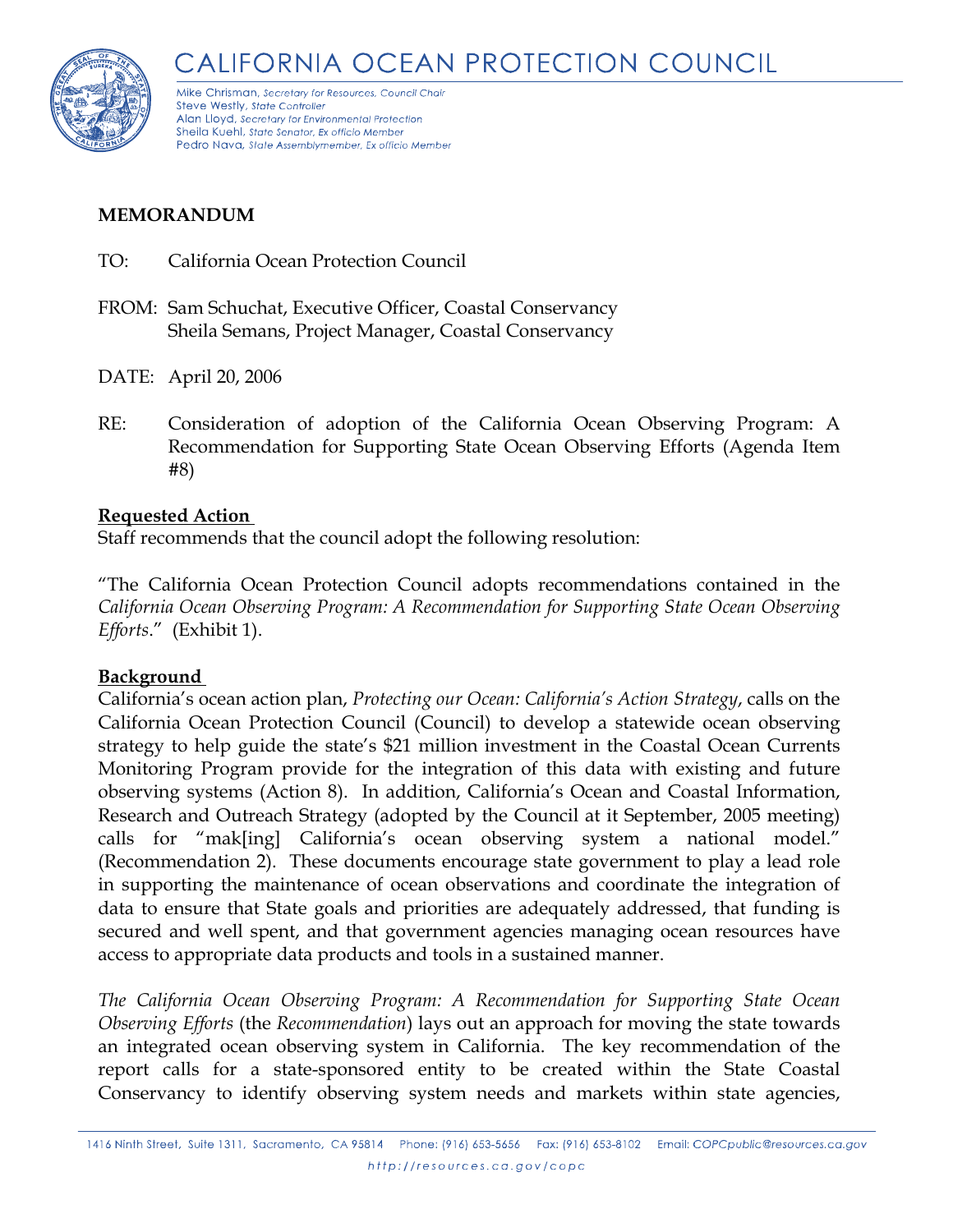communicate needs to the observing system developers, facilitate the flow of communication and encourage use of new decision making tools by state and federal managers, and establish statewide priorities for new and existing ocean information. This entity, Ocean Science Applications, would ensure that existing and new observing systems: (1) address the State's management priorities; (2) are sustained over time; and (3) meet the needs of a broad suite of users, from scientists to resource managers to the general public. The proposed *Recommendation* will help the Council fulfill the finding of the California Ocean Protection Act (COPA) that the state needs to coordinate governance and stewardship of the state's ocean, to identify priorities, bridge existing gaps, and ensure effective and scientifically sound approaches to protecting and conserving important ocean resources.

The Recommendation was developed by the following process:

- Council staff working on the Coastal Ocean Currents Monitoring Program drafted the proposed *Recommendation*, presented it to the Ocean Protection Council at its September 23, 2005 meeting, and solicited public comments both at the meeting and at the Council website through November 2005.
- The *Recommendation* was revised based on Council discussion, public comment and expert advice and the revised *Recommendation* is now being presented to the Council for its adoption.

Adoption of the *Recommendation* will allow your staff to move ahead with development of a statewide ocean observing program and provide a basis for further proposals for Council action to implement these recommendations.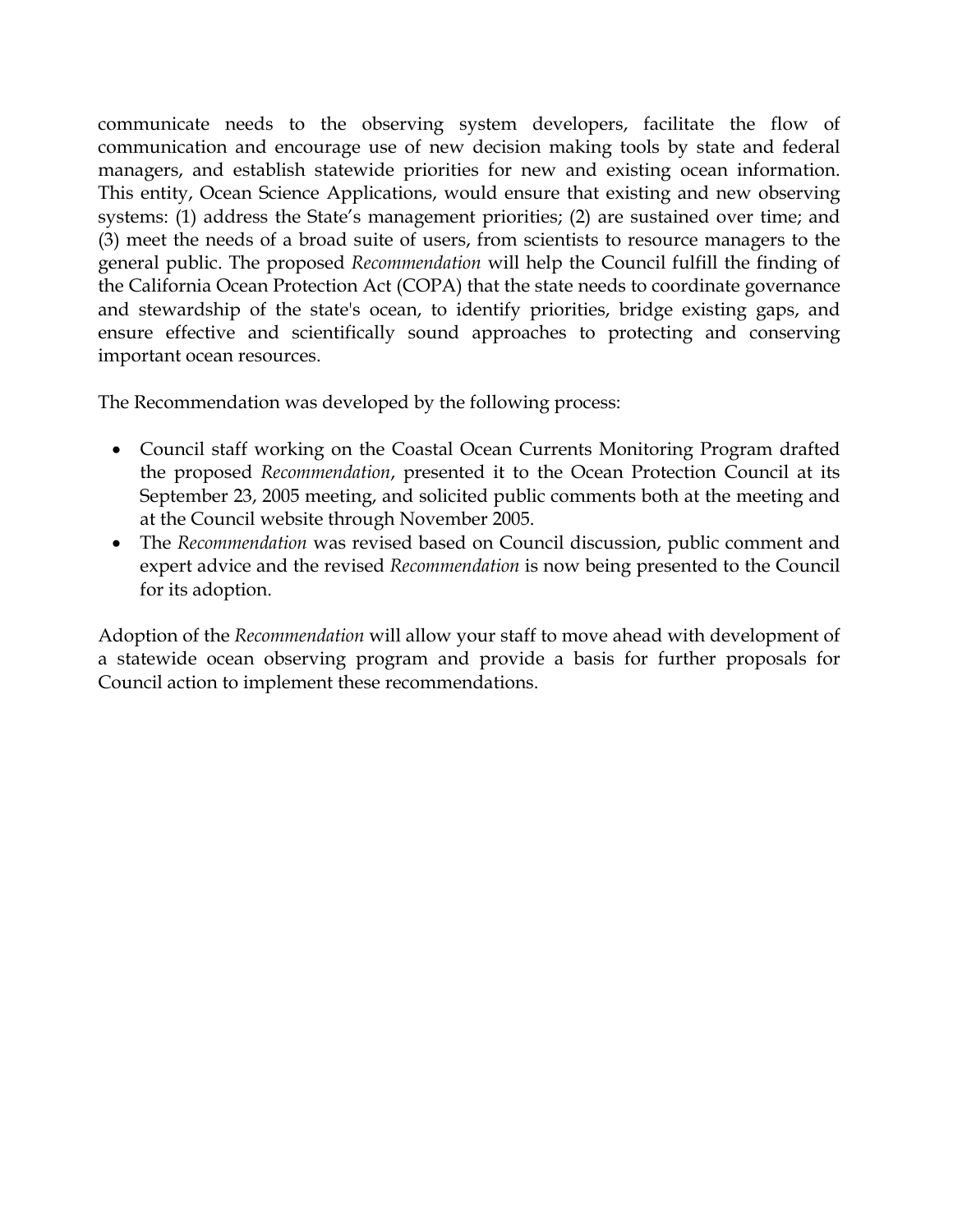# **CALIFORNIA OCEAN OBSERVING PROGRAM: A RECOMMENDATION FOR SUPPORTING STATE OCEAN OBSERVING EFFORTS**

# **Executive Summary**

#### **Our Connection to the Sea**

The ocean is an integral part of life in California, intimately affecting the lives of California's citizens and communities, even if they are unaware of their connection to the sea and its resources. The oceans are drivers of weather systems and of climate; how many Californians remember a time without constantly updated weather forecasts? For a state largely dependant on international trade, the oceans are highways for marine commerce and a buffer for national security. Eighty percent of Californians live within thirty miles of the coastal ocean, making it a haven for recreation, a major reservoir of natural resources, and a schoolroom for educators.

Unfortunately, the burgeoning number of people living near the coast is placing conflicting demands on the coastal ocean ecosystem. Despite the growing threats to our oceans, there is no single, coherent monitoring network in place to assess their status, track changes over time, or determine the success of our management efforts.

Now is the time to expand our observation and forecasting systems in our coastal ocean. A sustained and integrated ocean observing system in California will provide invaluable economic, societal, and environmental benefits, including improved warnings of coastal and health hazards, more efficient use of living and nonliving resources, safer marine operations, and a better understanding of climate change. From coastal watersheds out to the depths of the ocean, extending our understanding the coastal ocean environment is critical to conserving and protecting our living marine resources and improving our quality of life. This understanding will only come through the creation of an integrated and lasting system for observing the ocean.

#### **California's Ocean Observing Systems**

Ocean observing systems have three general characteristics:

- 1. They monitor selected physical, biological, or chemical attributes;
- 2. They are ongoing, long-term programs; and
- 3. They meet the information needs of management agencies, industries, scientists, educators, non-governmental organizations, and the public.

California already has many ocean observing systems in place, including two of the oldest and simplest systems in the nation, the San Francisco Bay tide station, which began collecting data in 1854, and the Scripps pier in La Jolla, which began collecting data in 1917. California also operates more complex systems, using advanced technologies to collect data across large expanses of the coast and ocean. For example, the California Cooperative Oceanic Fisheries Investigations (CalCOFI) is the longest continuous time series for fisheries and climate data in the U.S. and was established in 1949.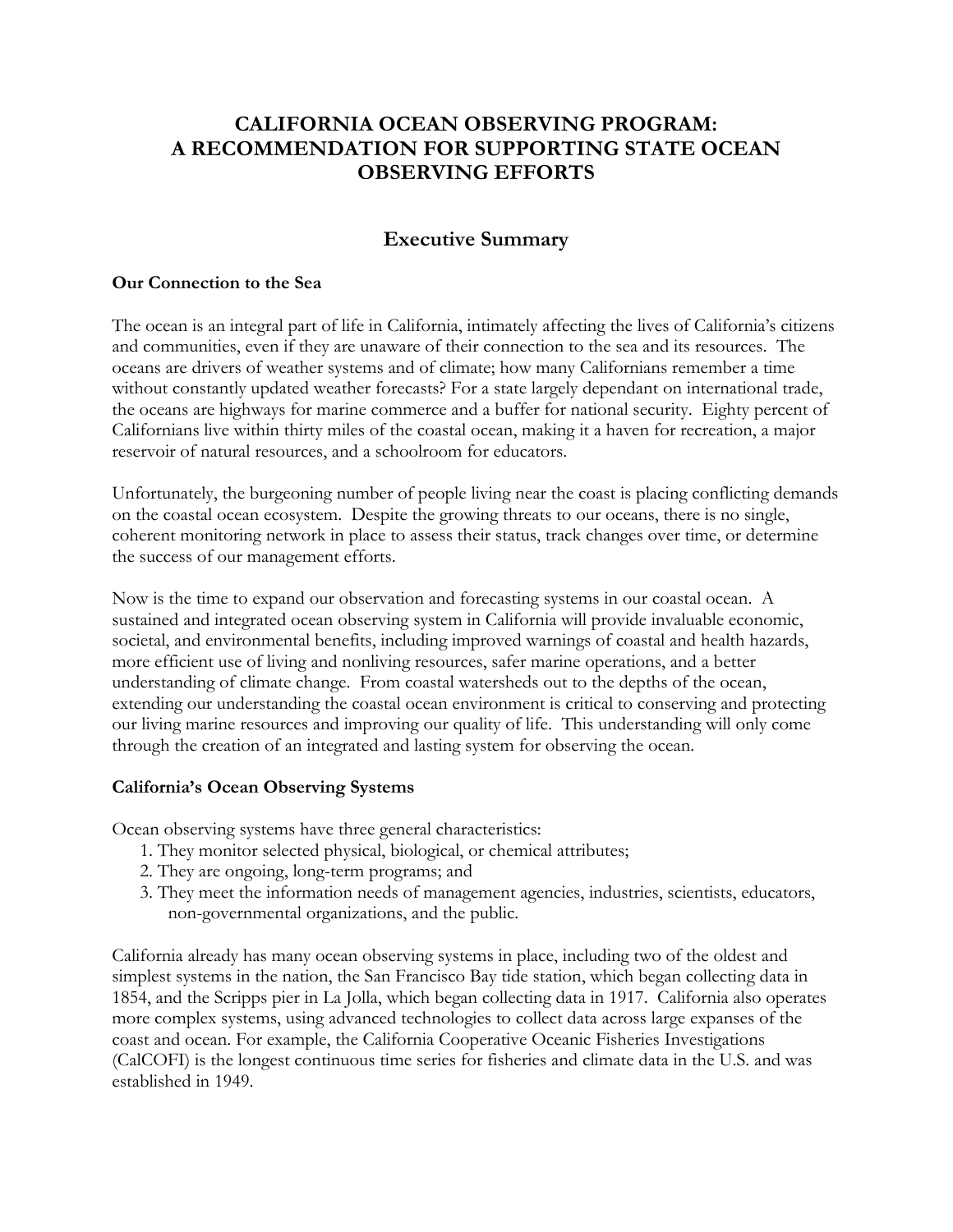#### **Observing the Ocean is Important to California**

In the past several years, California has adopted progressive policies and embarked on ambitious initiatives to address ocean management concerns. Implementation of ocean management and observing programs is in the early stages, with a few exceptions, but some of California's ecosystembased efforts are already models emulated by other states and at the national level. Continued success in these endeavors is dependent on the ongoing collection of sound scientific information. This need can be filled as never before by new ocean observing technologies.

California's ocean action plan, "Protecting Our Ocean: California's Action Strategy," calls for the development of a strategic plan for ocean observations. In addition, the Secretary of Resources has tasked the State Coastal Conservancy (Conservancy) with planning the State's coastal ocean observing systems, incorporating the newly funded Coastal Ocean Currents Monitoring Program (COCMP, *see Section III*). These decisions reflect the importance of examining the State's interests in ocean observing and recommending ways to ensure that fair value is received by the public for the substantial investments the State continues to make in ocean observing systems. Meeting these challenges will require a concerted effort to modernize the current data management system and will require greatly improved interagency planning and coordination.

This report recommends a practical approach for California to organize its statewide interests in ocean observing systems.

#### **Observations of the Ocean are Useful**

A robust and integrated system for observing the coastal ocean is vital to the sustained recovery of our marine ecosystems. Continuous collection of basic ocean data provides information useful in helping our marine ecosystems face the present deluge of threats to their health and sustainability. Beyond basic data collection, information is frequently required to understand specific events operating on different time and space scales. Short time scale events such as El Ninos have well documented effects on marine ecosystems. Phenomena operating over longer time scales (such as the Pacific Decadal Oscillations or sea level rise) can have major impacts on marine ecosystems and weather. Ocean observations can help us understand the major drivers creating change at various scales of time and space.

 This combination of basic and applied information can support policy decisions that may prevent further ecosystem decline from continuing into the future. Some of the central issues facing California's coast and ocean are described in Appendix 2.

Ocean observations provide information useful for management decisions as well as tools practical for real-world applications. To mention just a few applications, ocean observing systems in California monitor rockfish productivity, wave height, period and frequency, seabird breeding success, coastal and Central Valley salmon recovery, and pollutants in coastal waters.

This report includes three case studies (*see Section II*) that illustrate how observing system information initially served California's ocean and coastal resource management needs. The first case study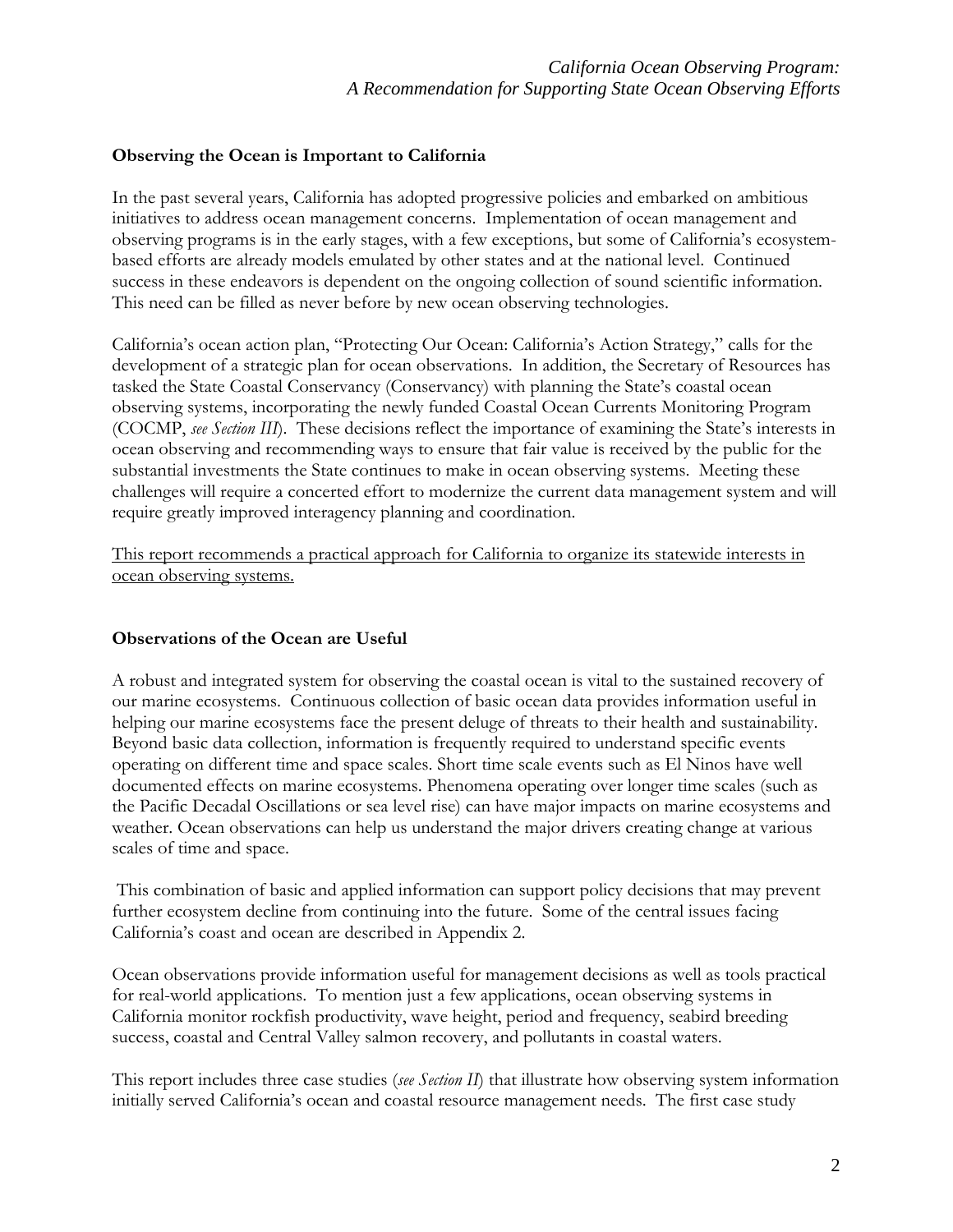highlights a 56-year-old, internationally-respected system that continues to benefit management of fisheries and marine life along the entire West Coast. The second concerns beach water quality and human health in the most populous region of California. The last case study is a promising new experiment on addressing the persistent problem of beach erosion in San Francisco.

# **California's Missing Element**

As the challenges we face along our coasts and in our oceans escalate, our information needs continue to grow. Although California began monitoring the ocean many decades ago, many of those systems were developed for very specific uses, with little consideration of the potential efficiencies if the observing system information were to reach a broader audience. Only now have integrated efforts begun, with great challenges and opportunities remaining to make the growing collection of ocean information available and useful in the coming decades. These integration efforts are ongoing at the global, national, regional, and state levels.

As called for by the national framework for integrating ocean observing systems, Regional Associations (RA) and their Regional Coastal Ocean Observing Systems (RCOOS) composed of operators and beneficiaries of observing systems are forming on U.S. coasts and the Great Lakes. California is fortunate to have two emerging RAs whose members operate many of the key ocean observing systems in the State: the Central and Northern California Ocean Observing System, CeNCOOS, and the Southern California Coastal Ocean Observing System, SCCOOS (*see Section III and Appendix 3*). These two RAs already involve most of the State's leading agencies and research institutions, and academic organizations that operate ocean observing systems.

A long and diverse coastline, a large and rapidly growing population, two RAs, and a complicated ocean management structure, means that California faces a difficult challenge creating a statewide, integrated ocean observing system. State government must play a lead role in supporting the maintenance of ocean observations and coordinate the integration of data to ensure that State goals and priorities are adequately addressed, that funding is secured and well spent, and that government agencies managing ocean resources have access to appropriate data products and tools in a sustained manner.

The missing piece for ocean observing in California is an overarching, coordinating entity that has a statewide perspective. This entity would focus on linking the users (those who benefit from information collected by observing systems) to the operators (those who run the systems). Meeting these challenges will require a concerted effort and will require greatly improved interagency planning and coordination. The main goals would be to ensure that existing and new observing systems: (1) address the State's management priorities; (2) are sustained over time; and (3) meet the needs of a broad suite of users, from scientists to resource managers to the general public.

This report recommends the creation of such an entity, to work in close cooperation with CeNCOOS and SCCOOS, called the Ocean Science Applications program, or OSA. This new entity could identify observing system needs and markets within state agencies, communicate needs to the observing system developers, facilitate the flow of communication and encourage use of new decision making tools by state and federal managers, and establish statewide priorities for new and existing ocean information.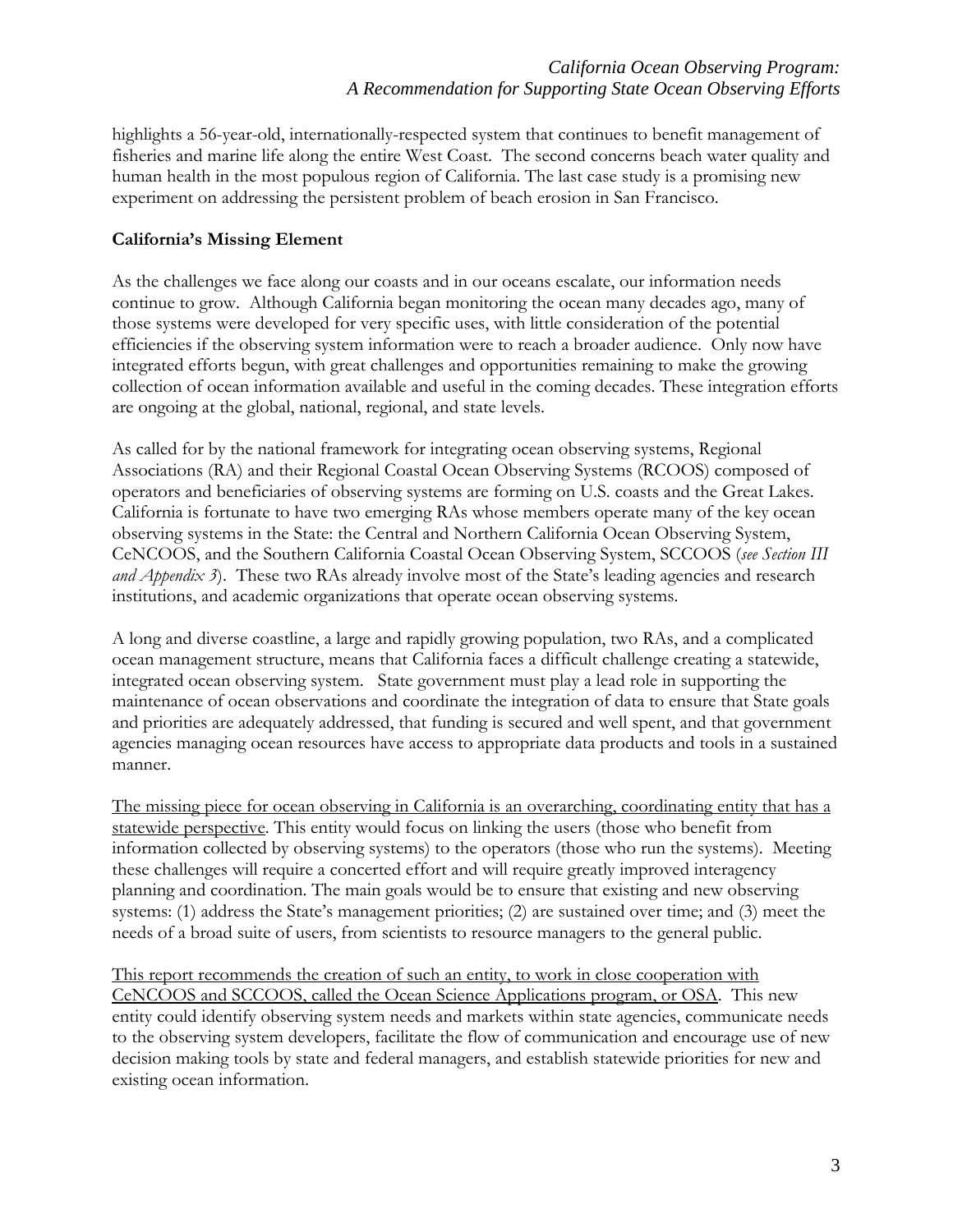# **Organization of This Report**

The report is organized into six sections with three appendices. The first three sections introduce the reader to ocean observing systems, their usefulness, and how they are beginning to be integrated in California. The last three sections include the Conservancy's recommendations for strengthening ocean observing in California and organizing the State's interests in ocean observing.

| Ι.          |                                                                        |  |
|-------------|------------------------------------------------------------------------|--|
| П.          |                                                                        |  |
| Ш.          |                                                                        |  |
| IV.         |                                                                        |  |
| V.          | Linking the Land and Sea through a California Ocean Observing System20 |  |
| VI.         |                                                                        |  |
| Appendix 1. |                                                                        |  |
| Appendix 2. |                                                                        |  |
| Appendix 3. |                                                                        |  |
|             |                                                                        |  |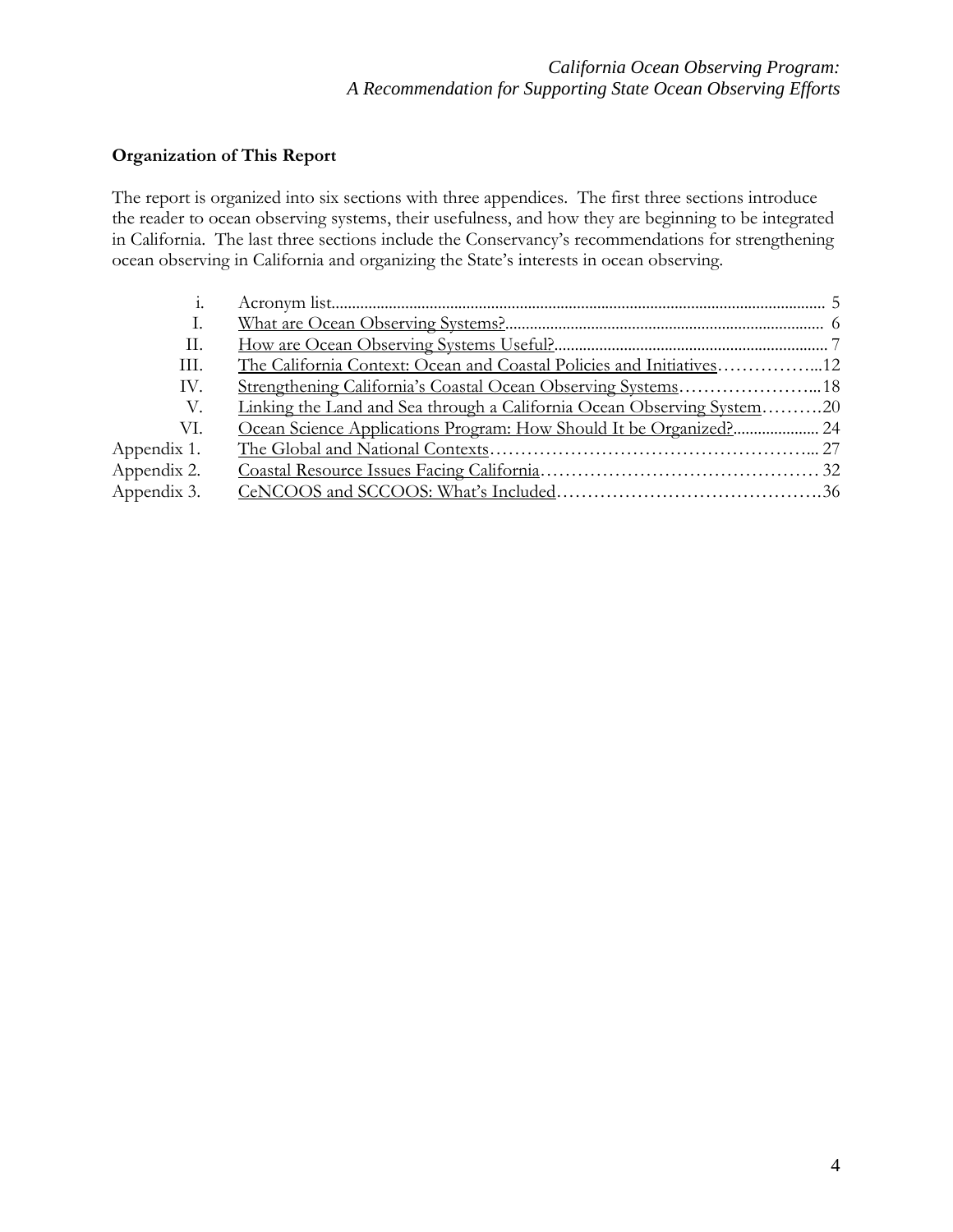# **ACRONYMS**

| ADCP          | <b>Acoustic Doppler Current Profilers</b>                           |  |  |  |  |
|---------------|---------------------------------------------------------------------|--|--|--|--|
| <b>AOOS</b>   | Alaska Ocean Observing System                                       |  |  |  |  |
| CalCOFI       | California Cooperative Oceanic Fisheries Investigations             |  |  |  |  |
| <b>CDIP</b>   | Coastal Data Information Program                                    |  |  |  |  |
| <b>CICORE</b> | Center for Integrative Coastal Observation, Research, and Education |  |  |  |  |
| <b>COCMP</b>  | Coastal Ocean Currents Monitoring Program                           |  |  |  |  |
| <b>CRANE</b>  | Cooperative Research and Assessment of Nearshore Ecosystems         |  |  |  |  |
| CeNCOOS       | Central and Northern California Ocean Observing System              |  |  |  |  |
| <b>DFG</b>    | California Department of Fish and Game                              |  |  |  |  |
| GOOS          | Global Ocean Observing System                                       |  |  |  |  |
| <b>GPS</b>    | Global Positioning System                                           |  |  |  |  |
| HF Radar      | High frequency radar                                                |  |  |  |  |
| <b>IOOS</b>   | <b>Integrated Ocean Observing System</b>                            |  |  |  |  |
| <b>MPA</b>    | Marine Protected Areas                                              |  |  |  |  |
| <b>NANOOS</b> | Northwest Association of Networked Ocean Observing Systems          |  |  |  |  |
| <b>NOAA</b>   | National Oceanic and Atmospheric Administration                     |  |  |  |  |
| <b>OPC</b>    | California Ocean Protection Council                                 |  |  |  |  |
| <b>OSA</b>    | Ocean Science Applications                                          |  |  |  |  |
| PacIOOS       | Pacific Islands Integrated Ocean Observing System                   |  |  |  |  |
| PaCOOS        | Pacific Coastal Ocean Observing System                              |  |  |  |  |
| <b>PISCO</b>  | Partnership for Interdisciplinary Studies of Coastal Oceans         |  |  |  |  |
| <b>PORTS</b>  | Physical Oceanographic Real-Time System                             |  |  |  |  |
| <b>RWQCB</b>  | Regional Water Quality Control Board                                |  |  |  |  |
| RA            | Regional Associations                                               |  |  |  |  |
| <b>RCOOS</b>  | Regional Coastal Ocean Observing Systems                            |  |  |  |  |
| ROV           | <b>Remotely Operated Vehicles</b>                                   |  |  |  |  |
| <b>SDCOOS</b> | San Diego Coastal Ocean Observing System                            |  |  |  |  |
| <b>SCCOOS</b> | Southern California Coastal Ocean Observing System                  |  |  |  |  |
| <b>SWRCB</b>  | State Water Resources Control Board                                 |  |  |  |  |
| <b>SCCWRP</b> | Southern California Coastal Water Research Project                  |  |  |  |  |
| Scripps       | Scripps Institution of Oceanography                                 |  |  |  |  |
| <b>SWAMP</b>  | <b>Surface Water Ambient Monitoring Program</b>                     |  |  |  |  |
| <b>USGS</b>   | United State Geological Survey                                      |  |  |  |  |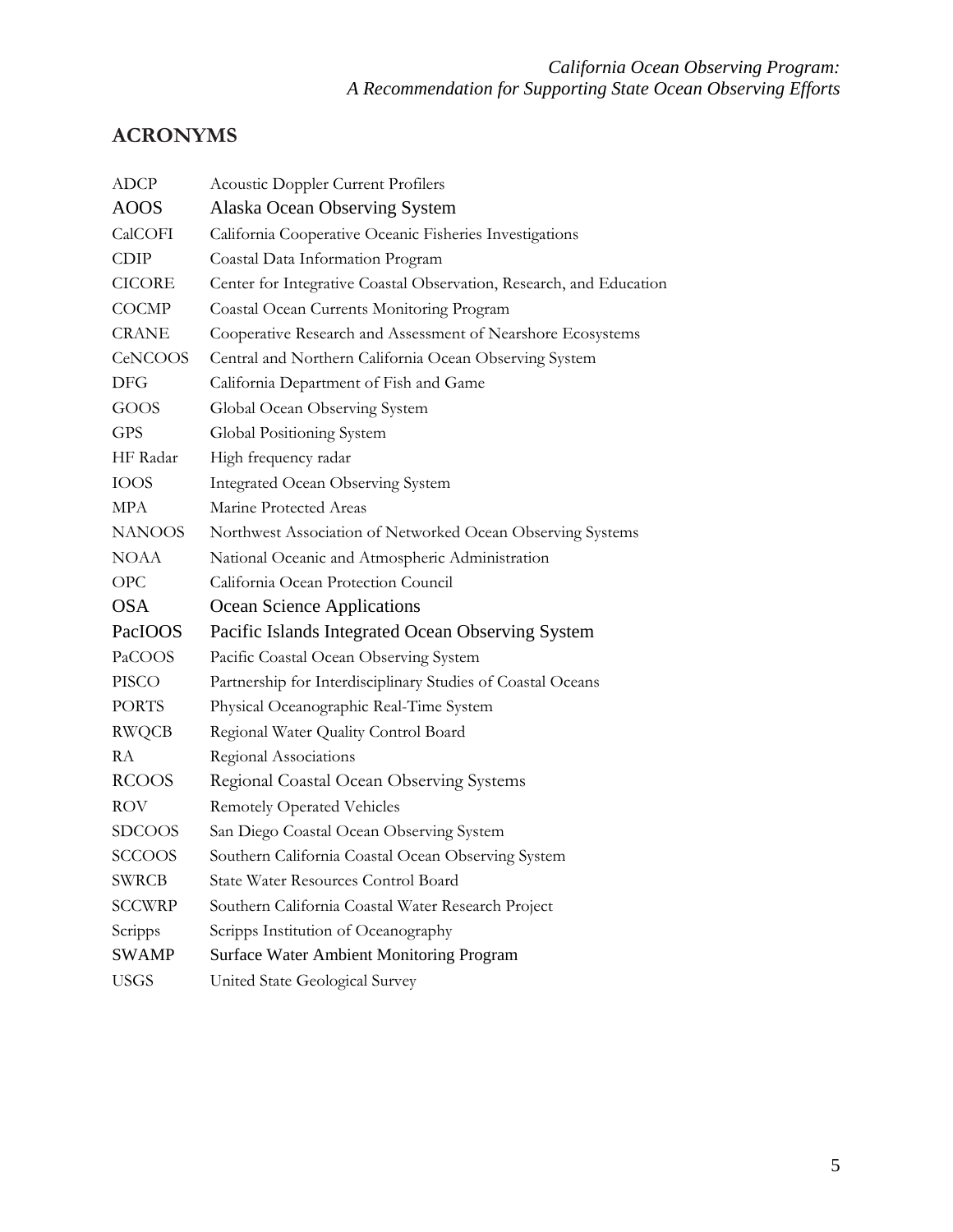# **I. WHAT ARE OCEAN OBSERVING SYSTEMS?**

Coastal ocean observing systems monitor physical, biological, and/or chemical data relating to the coastal ocean. California already supports an assortment of observing systems for uses ranging from water quality monitoring at the mouth of the Los Angeles River to tidal measurements inside the Golden Gate (*see side bar for examples*). The operators of these observing systems are most commonly state and federal agencies with regulatory requirements or universities interested in understanding long-term oceanographic phenomena.

## **Ocean Observing Data**

**Physical:** salinity, temperature, bathymetry, sediments, sea level, surface waves, ocean currents, marine meteorology **Biological:** fish species and abundance, phytoplankton or zooplankton species and abundance **Chemical:** water column contaminants, dissolved inorganic nutrients, dissolved oxygen

A number of the older marine laboratories, primarily Hopkins Marine Station and the Scripps Institution of Oceanography, have maintained long-term records on localized sea surface temperature. More recent but equally valuable high-quality, long-term data sets spanning many decades have been developed by California's other marine institutions. However, until recently, California coastal observations were in general temporary and site specific, were typically not coordinated or integrated with other observations, often lacked sustained funding, and commonly were not used to provide information applicable to the wide spectrum of resource management needs. The first attempt at an interagency long-term coastal ocean assessment was the California Cooperative Oceanic Fisheries Investigations (CalCOFI) initiated in 1949 in response to the collapse of the sardine fishery (*see Section II for Sardine story*). CalCOFI includes biological, chemical, and physical sampling from ships and, and as one of the longest marine data sets in history, has provided much of our insight into the California Current System.

The Southern California Coastal Water Research Project (SCCWRP) Authority brings together a regional monitoring network of more than 60 organizations, including State and local government, industrial dischargers, public health agencies, volunteer organizations, and academic institutions to better describe ecosystems conditions in the Southern California Bight. "These regional surveys provide tremendous management benefit," says SCCWRP executive director Steve Weisberg. "Not only do they meet managers' needs for a regional assessment, but they also help develop tools, data management systems, and quality assurance standards for everyday management decisions."

Each of California's academic marine biological laboratories maintains various shore-based or near-shore ocean and meteorological measurements. In addition, several major nearshore physical and biological oceanographic investigations have been initiated in the last twenty years (e.g. the Coastal Data Information Program (CDIP) [http://cdip.ucsd.edu/;](http://cdip.ucsd.edu/) the Partnership for Interdisciplinary Studies of Coastal Oceans (PISCO) [http://www.piscoweb.org/;](http://www.piscoweb.org/) Center for Integrative Coastal Observation, Research, and Education (CICORE) [http://online.sfsu.edu/~dhr/cicore/about.htm](http://online.sfsu.edu/%7Edhr/cicore/about.htm)). An *integrated* ocean observing system in California will combine existing local, regional and national observing systems, as well as newly developed ones, into a comprehensive network that will fill data gaps, integrate data, and provide new data products to a wide range of clients (e.g. policy makers, resources managers, maritime industry, educators and the public). Coordinating observing efforts will result in less duplicated work, easier ways to share data, and an

improved ability to detect trends and patterns. Greater accessibility to this information will also help the resource managers make decisions more efficiently and effectively.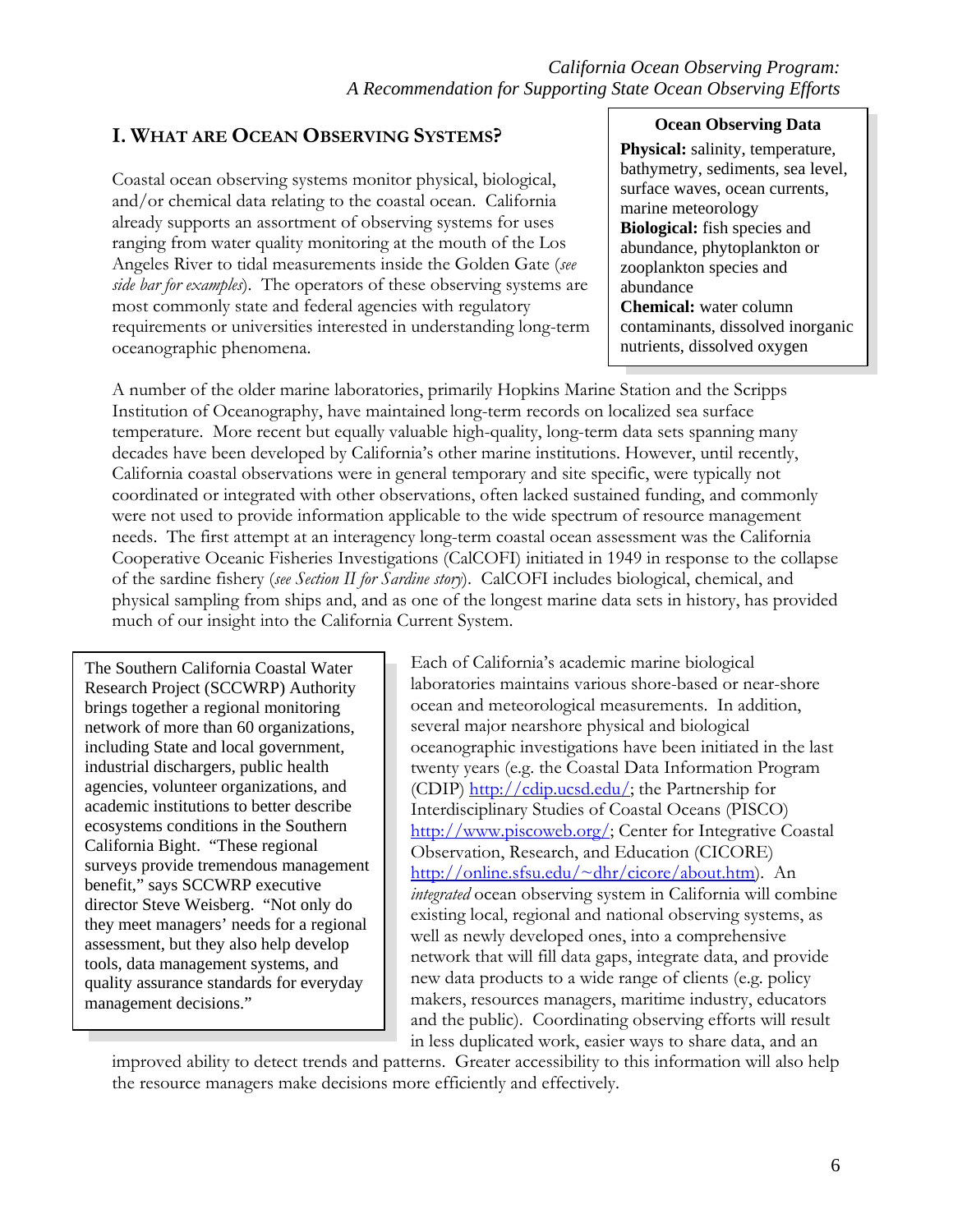The primary objective of an integrated ocean observing system is to successfully translate science into useful and timely applications for management. This will require the creation of institutional partnerships not common in ocean management. An interactive dialogue must develop between system operators and their clients to continually refine the system and produce the types of products needed to support better decisions. This two-way feedback will also guide new research directions and new technology. Potential clients include:

- **Coastal Resource Managers** seeking to maintain economically and environmentally vital resources
- **Maritime Industry** making everyday decisions that impact safety and livelihood
- **Port and Harbor Districts** looking for ways to improve maritime safety
- **Scientists** trying to understand complex ecosystems and predict change
- **Educators** conveying the complexity and urgency of ocean science
- **Search and Rescue Teams** trying to save lives
- **Emergency Response Teams** mitigating damage from disasters
- **Public Health Officials** concerned about beach closures and human exposure to contaminants
- **Water and sanitation agencies** addressing critical human and wildlife health issues

# **II. HOW ARE OCEAN OBSERVING SYSTEMS USEFUL?**

The main purpose for the State to invest in these ocean observing systems is to obtain useful and useable products and applications. This section, primarily for those new to learning about ocean observing systems, includes three brief case studies that illustrate how observing system information came to serve coast and ocean resource management needs. The first is a 56-year-old internationally respected system that is continuing to pay benefits to marine life and fisheries management on the entire West Coast. The second concerns beach water quality and protecting human health in the most populous region of California. The last example is a promising experiment that began this year to manage beach erosion in San Francisco.

# **Pacific Sardines: Initiating the State's first ocean observing system**

In 1937, fishermen along the coast from British Columbia to Mexico caught 1.5 billion pounds of sardines, the year the fishery peaked. Pacific sardines supported one of the largest fisheries in the world in the 1930s and early 1940s. By the mid-1940s, the fishery was beginning to disappear. Catches dropped to  $1/500<sup>th</sup>$  of what they were at the fishery's height. The fishery limped along in southern California until the State officially closed it down in 1974. Long before then, the canneries along Monterey's famous Cannery Row and elsewhere from Puget Sound south had boarded up. The cause of the sardines' disappearance was a mystery. The question, obvious even at the time, was whether the cause was overfishing or unknown natural factors.

The California Cooperative Oceanic Fisheries Investigations (CalCOFI) was formed in 1949 to solve the puzzle of the sardines' radical decline. Originally including the fishing industry as a partner, CalCOFI monitored the physics, chemistry, biology, and meteorology of the California Current ecosystem. To understand how the organisms interact with the environment, CalCOFI scientists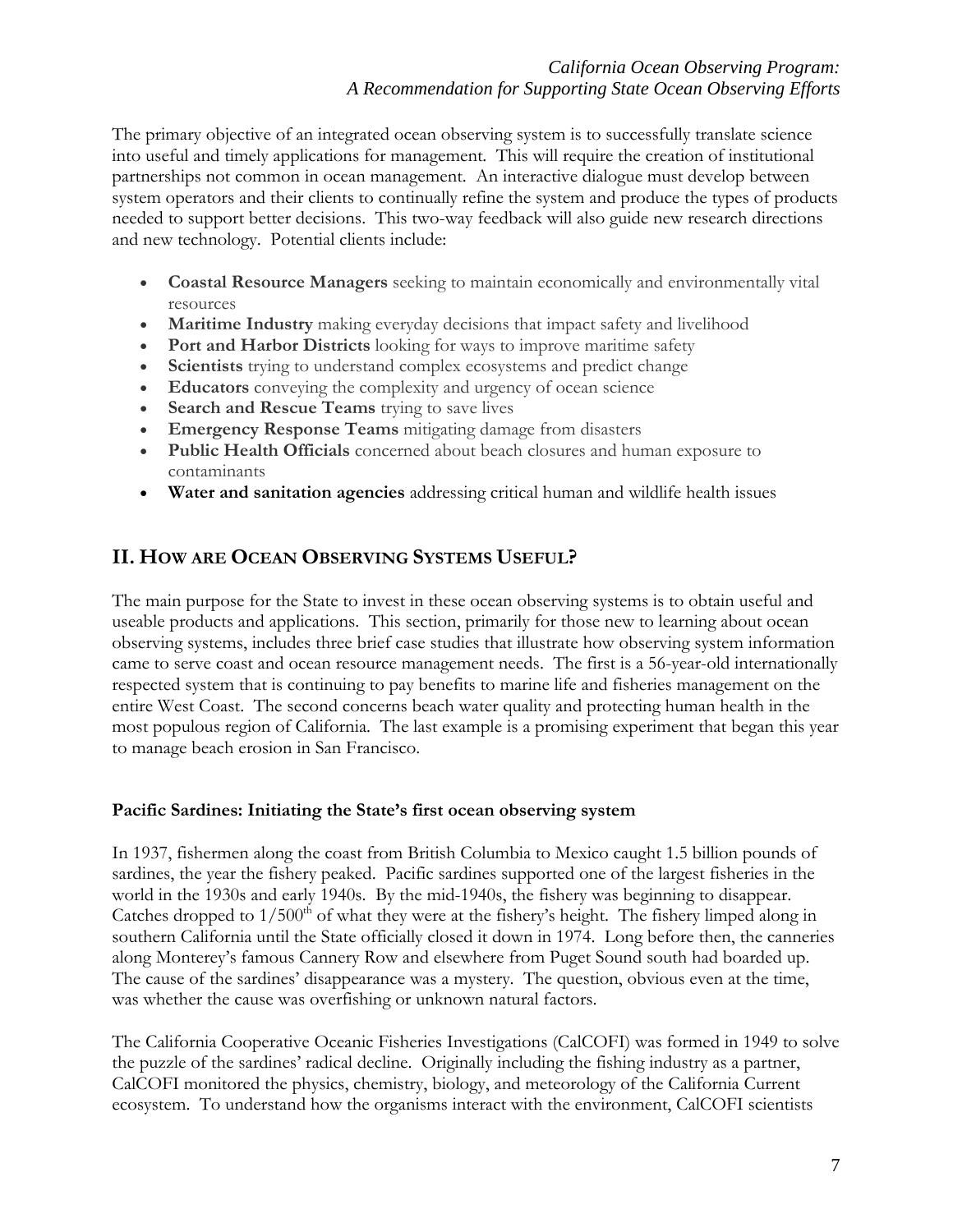#### *California Ocean Observing Program: A Recommendation for Supporting State Ocean Observing Efforts*

initially measured physical factors such as currents, temperature, and salinity as well as sardines. The focus quickly broadened from sardines using nets towed from CalCOFI ships to include all fish eggs and larvae that put the sardine data into an ecosystem context (Figure 1). Through the years they continued to add a wider variety of data, such as nutrients in the water required by plants, amounts of plant plankton present (the basic food on which everything else in the ocean depends), and the presence of predators like seabirds and whales. Today, CalCOFI continues as a collaborative effort between Scripps Institution of Oceanography, the California Department of Fish and Game (DFG), and the National Oceanic and Atmospheric Administration (NOAA) National Marine Fisheries Service.

Beginning in 1957, the Pacific Ocean experienced a powerful El Niño. For the first time, an El Niño event was closely studied, largely because it coincided with International Geophysical Year, a time when oceanographers in California and throughout the Pacific intensified observations of ocean and weather connections. CalCOFI observations provided the first evidence that the El Niño phenomenon affected California and not just the Pacific coast of South America. From then on, CalCOFI studies were consciously connected to Pacific Ocean-scale climate and weather studies.



**Figure 1.** Example of CalCOFI cruise survey results for sardine, anchovy, and jack mackerel, April, 2003. The vertical bars represent sampling at specific locations that have been sampled monthly or quarterly since 1949.



**Figure 2.** Average annual sea surface temperatures (SST) observed at Scripps Pier in La Jolla, California. Long-term averages are shown for three qualitatively different periods: warmer prior to 1944 and after 1977. Average SST was cooler in the intervening years in spite of the strong El Niño spike in 1957 to 1959.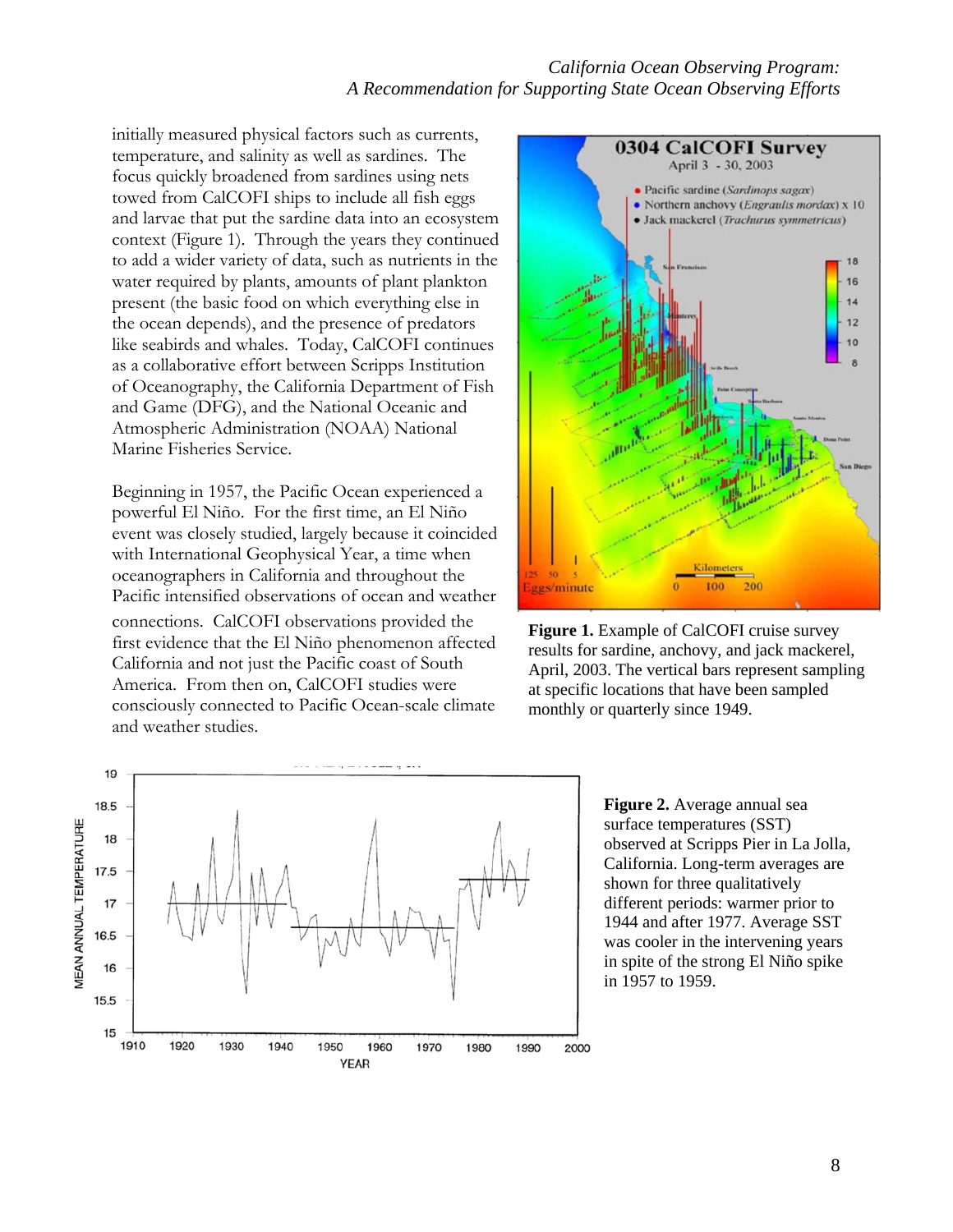The sardine detective story took another twist in the late 1960s when CalCOFI scientists found sardine scales in the layers of sediment extracted from core samples of the seafloor off Santa Barbara. Here was an "instant" 1,500-year ocean observing time series. It showed that sardine populations hit strong peaks and valleys in cycles that were several decades long. The longest series of sea surface temperature records, recorded at the Scripps Pier since 1917, also offered evidence of significant, decades-long shifts in ocean conditions (Figure 2).

Based on the picture created by 49 years of CalCOFI observations combined with these other data sources, in the 1990s California adopted a pioneering formula to manage the sardine fishery. The formula, which links the amount of catch allowed to ocean conditions, was a revolutionary step in the history of fishery management. CalCOFI data are now routinely used by fishery managers in population assessments of many species besides sardines.

Because of CalCOFI and studies that grew out of it, the California Current is one of the best ecologically understood marine regions in the world. The growing awareness of large-scale environmental change driven by Pacific basin-scale forces has made the program an ecosystem model that other observing systems seek to emulate.

#### **What are some of the most important things we have we learned from CalCOFI?**

- The California Current System, the southward-flowing river of water off our coast, determines much about California's weather and, as a result, its supply of freshwater from Sierra streams.
- Warm, wet El Niños and cool, dry La Niñas are not just a South American phenomenon.
- In addition to El Niño events every few years, the temperature and productivity of the California Current also fluctuates in 50-to-70-year cycles.
- Variations in ocean conditions have enormous influence on the fortunes of most of our fisheries – for salmon, sea urchins, squid, rockfish, and sardines, to mention a few examples.
- As with other long-term studies, the longer the time series of information, the more valuable it has become.
- Sardine populations fluctuate with sea surface temperatures and the decline in the 1940's coincided with a cold water regime.

# **Tracking Water Quality at Imperial Beach**

Beach closures have a serious impact on the economies of communities that benefit from coastal recreation and tourism. Imperial Beach in San Diego County closed its beaches 70 times in 2001 due to high levels of bacterial contamination, mostly during the peak tourist months. The city was hard pressed to pinpoint a cause due to the variety of possible sources, including the Tijuana River, the International Wastewater Treatment Plant, Mexico's San Antonio de los Buenos treatment plant, and nonpoint source urban runoff.

Health officials were also unable to predict when a pollution event was likely to occur. Like other jurisdictions, they regularly collect water samples for bacterial analysis, testing that takes a day or more to get results. Until reliable, fast testing methods are routinely available, the lag time between collecting a sample and getting test results means that beaches are likely to remain open during pollution events and closed after an event has ended.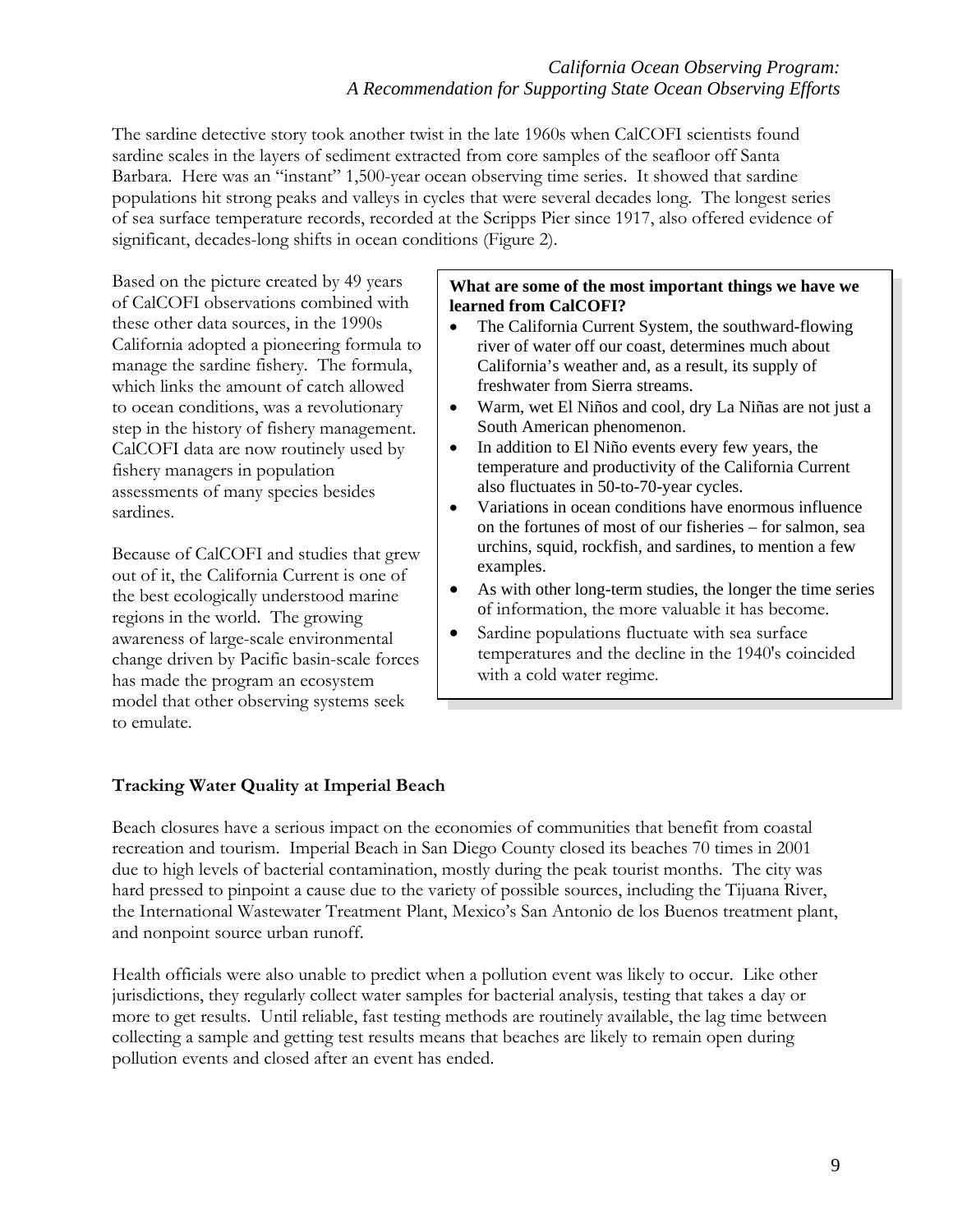# *California Ocean Observing Program: A Recommendation for Supporting State Ocean Observing Efforts*

Responding to the city's request for information, Scripps recommended employing a new, costeffective, land-based technology. High-frequency radar can continuously monitor surface currents and the flow of pollution in the waters off the coast of southern California. Imperial Beach and Scripps received funding from the State Water Resources Control Board (SWRCB) through the California Clean Beaches Initiative to build a system that would identify sources of pollution and track its movement. The partnership grew to include the San Diego County Department of Environmental Health and the California Regional Water Quality Control Board Region 9.

The San Diego Coastal Ocean Observing System (SDCOOS) went on line in 2002 [\(www.sdcoos.ucsd.edu\)](http://www.sdcoos.ucsd.edu/) and now serves as a gateway for up-to-date oceanographic, weather, and water quality information for the San Diego coastal region. SDCOOS integrates water quality data (such as shoreline bacteria) and surface current mapping with other observing system information, including satellite images, bathymetry, and weather data.

San Diego public health officials now routinely use SDCOOS data to make timely decisions related to local water quality and beach closures. Surface current data is now being used to develop indicators based upon the physical environment that will provide early warning of likely contamination events; when the onshore flow pattern recurs, it can be detected immediately and health officials are able to decide whether to close a beach and when to reopen when the onshore flow pattern changes. SDCOOS has also become a great resource for lifeguards by providing real- time information not only for water quality issues, but also on daily weather and ocean conditions. This system also serves as a testbed for trying out new technologies for the region-wide observing systems now in development.

#### **Erosion at San Francisco's Ocean Beach**

San Francisco has battled severe erosion at the south end of Ocean Beach for several years. One of San Francisco's largest combined sewer and stormwater pipes runs below the land west of the Great Highway, the Oceanside Water Pollution Control Plant is just across from the worst erosion area, and rocks placed over the plant's ocean outfall pipe are now partially exposed at times when the beach is most eroded.

The City and County of San Francisco and the Golden Gate National Recreation Area (GGNRA) share jurisdiction over the area, and have grappled with the

#### **Acoustic Doppler Current Profilers**

(ADCP) serve as fixed platforms for the measurement of surface and internal ocean conditions. Parameters include water temperature, salinity, turbidity, chlorophyll, nutrients, speed and direction of currents, as well as surface meteorological variables such as wind speed and direction, air temperature, and barometric pressure. Data is transferred to shore via frequent electronic transmissions from the surface of the mooring. Mooring data is useful for making model forecasts and in analysis of long-term ocean trends.

**Multibeam sonar sensors**, also referred to as multibeam acoustic sensors, use sound to collect information about depth and other characteristics of the sea floor. As the ship travels forward, sensors pulse beams of sound waves toward the seafloor and record the signal that is reflected back. Data is collected in swaths along the vessel's path, typically in a series of overlapping tracks. Because it can provide very accurate measurements of depth, multibeam sonar is typically used for mapping bathymetry. The data collected from the returned signal has also been used to obtain other bottom characteristics, such as hardness and texture (rocky bottom, mud, sand, etc.) that can be used for habitat mapping.

problem along with several other State and federal agencies, Friends of Ocean Beach, Surfrider Foundation, and others. San Francisco has made attempts to protect the Great Highway during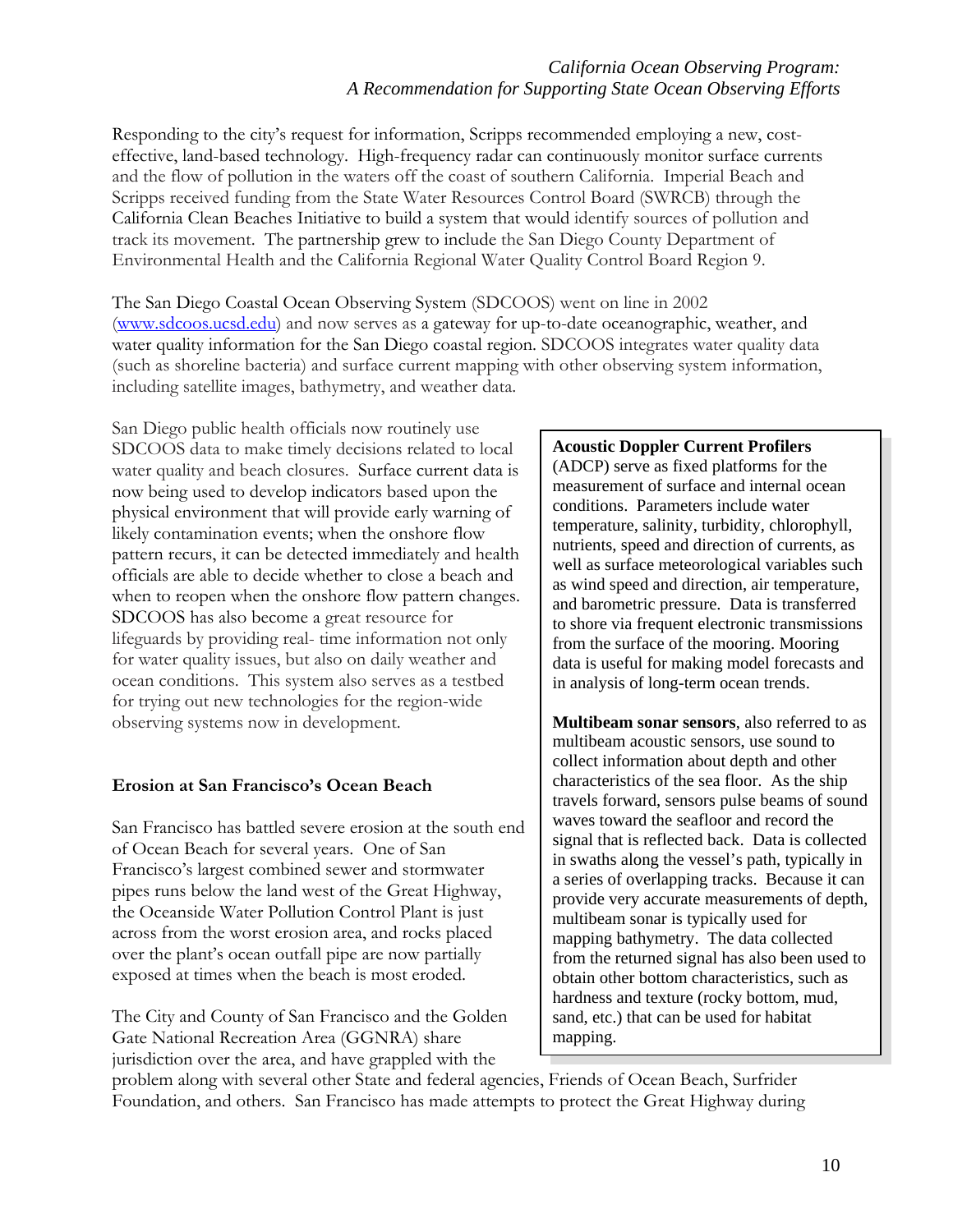# *California Ocean Observing Program: A Recommendation for Supporting State Ocean Observing Efforts*

severe winter storms as recently as 1998 by placing rip-rap along the shoreline, but "hardening" beaches can sometimes exacerbate beach erosion. The City also spends roughly \$100,000 using sand to rebuild its bluff for shoreline erosion protection, a partial and temporary solution.

With the city's agreement, the United State Geological Survey (USGS) and the Army Corps of Engineers have stepped in to assist, using new technologies to improve their computer models of the highly dynamic movement of sand along Ocean Beach. Their sand transport model requires a) the amount, speed, and direction of water moving thorough the area, and b) the depth and topography of the bottom, which provides the size and shape of the space the water is moving through.

Five recently installed Acoustic Doppler Current Profiler (ADCP) buoys (*see description in side bar*) will give USGS precise current direction and speed information at different depths from those five locations in the study area. For the second data requirement, the USGS enlisted the Seafloor Mapping Lab at California State University at Monterey Bay (Mapping Lab) to create a detailed map of the seafloor from the mouth of the Golden Gate south along Ocean Beach, a difficult challenge in an area characterized by fast currents and big waves. To accomplish this, the team used multibeam and sidescan sonar attached to a 34-foot vessel to map the area deeper than five meters. Meanwhile, USGS staff on personal water craft equipped with depth sounders and Global Positioning System (GPS) units mapped the bottom from the beach out through the surf zone.

The mapping revealed that significant changes had occurred in the last 50 years and that the bottom topography was much more complex than anyone had known. The tidal migration of massive dune fields at the bay mouth was observed and quantified for the first time (Figure 3).



**Figure 3.** Bedforms at the mouth of San Francisco Bay. View is from the west toward the Golden Gate. The city of San Francisco is pictured in the upper right corner.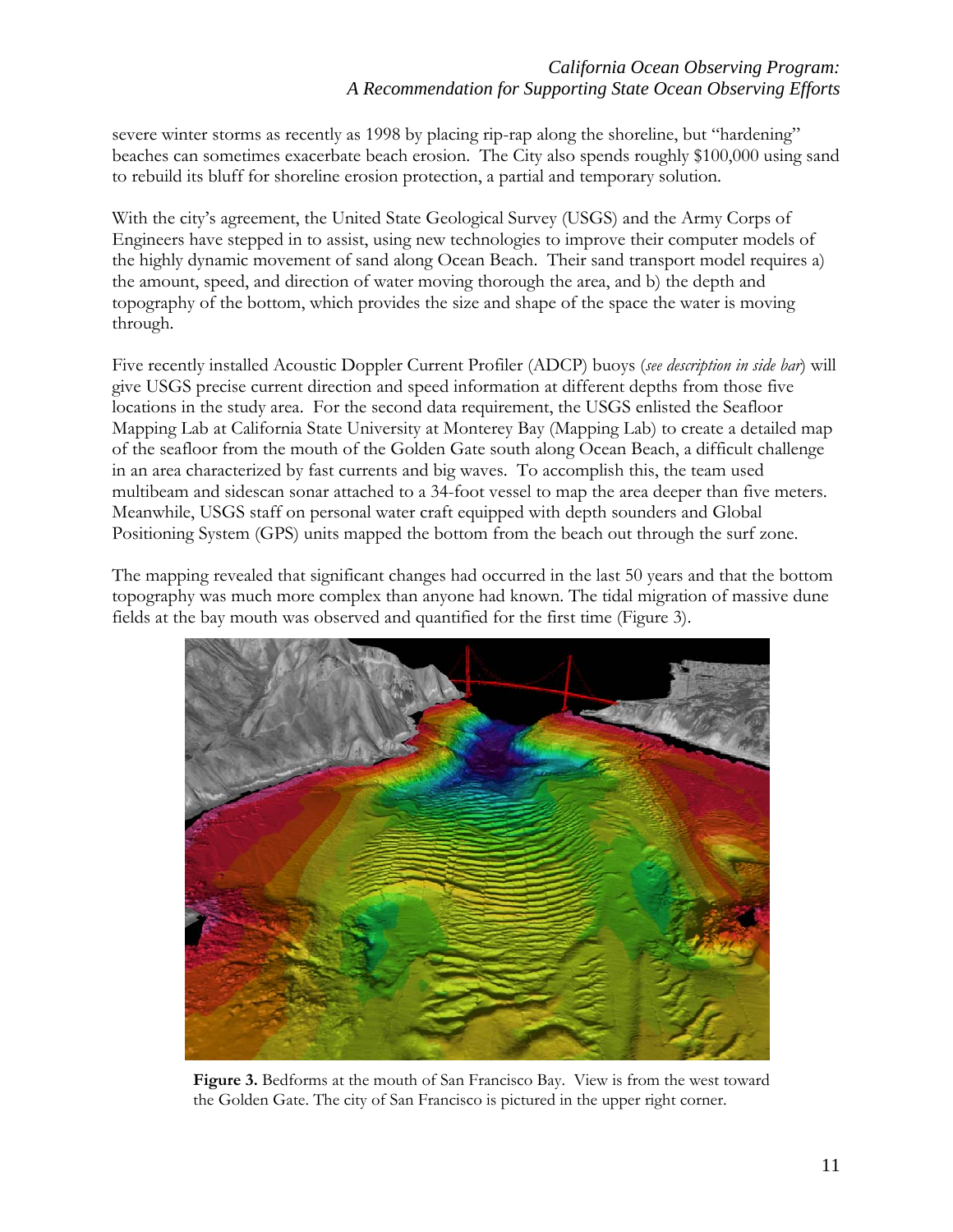Armed with greatly improved seafloor mapping and coastal current data, USGS is developing a much more refined sand transport model. Based on their new understanding, USGS and the Army Corps of Engineers have already begun to experiment with a new approach to the Ocean Beach erosion problem.

The Corps maintains the main ship channel outside the Golden Gate with routine dredging of the channel through the San Francisco Bay bar, placing the sand nearby, just south of the channel. It was previously thought that the sand would migrate to the beaches and sand bars south of the Golden Gate. However, the new mapping revealed that this sand source was not feeding the beach and might instead be moving offshore and out of the system.

The outer sand bar off Ocean Beach historically protected the beach from heavy wave action. Over time, this sand bar has shrunk, exposing Ocean Beach to more wave energy and possibly contributing to the erosion problem. So in June 2005, the USGS and the Army Corps moved the deposit site of dredged sand from channel maintenance to a location a few hundred yards west of the Ocean Beach erosion site. The Mapping Lab is monitoring selected areas routinely to evaluate where the sand is moving. The monitoring results will allow USGS and the Army Corps to refine future placement of dredge spoils and hopefully successfully deliver much needed sand to Ocean Beach.

# **III. THE CALIFORNIA CONTEXT: OCEAN AND COASTAL POLICIES AND INITIATIVES**

"The Preliminary Report [of the U.S. Commission on Ocean Policy] makes a compelling case for supporting and strengthening the United States' commitment to ocean and coastal research, education programs, and technology development. I concur that we must renew our commitment and double the federal ocean and coastal research budget. … I also strongly support the recommendation to develop a national Integrated Ocean Observation System and believe that California will serve as a leader in this effort, having already invested \$21million to develop one component of such a system."

Understanding recent efforts to begin integrating ocean observing systems in California requires some familiarity with what's developing at the global and national levels (*see Appendix 1 for a full discussion*). Efforts to create a unified system of common technologies and shared information began both nationally and internationally in the 1990's. The Global Ocean Observing System (GOOS; http://ioc.unesco.org/goos/) was established in 1992 to provide descriptions of the present state of the world's oceans, including living resources; continuous forecasts of future ocean conditions; and the basis for predictions of climate change.

Governor Arnold Schwarzenegger June 3, 2004

The **objectives of IOOS** are to provide information to help with the broadest range of ocean management concerns:

- Detect and forecast oceanic components of climate variability
- Facilitate safe and efficient marine operations
- Ensure national security
- Manage resources for sustainable use
- Preserve and restore healthy marine ecosystems
- Mitigate natural hazards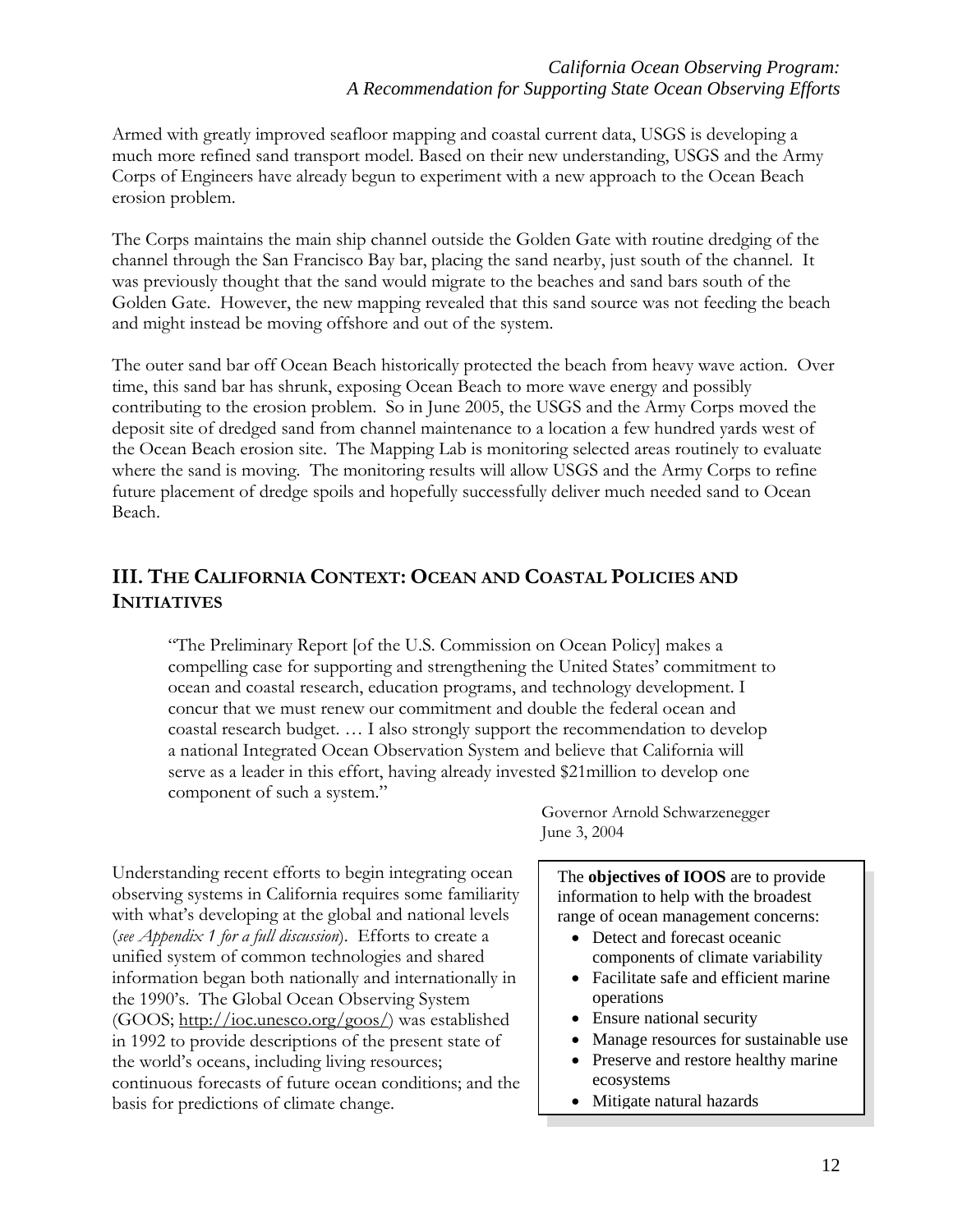Nationally, the U.S. is organizing its ocean observing efforts under the name Integrated Ocean Observing System (IOOS; www.ocean.us), which is intended to be collaboration among State and federal agencies, industry, non-governmental organizations, and academia. IOOS is primarily concerned with the effects of weather, climate, and human activities on coastal environments, living resources, and people who live, work, and play in the coastal zone.

The coastal component of IOOS is planned as a federation of regional observing systems nested in a federally supported "national backbone" of observations. Eleven Regional Associations are forming around the country, including two in California (*see Appendices 1 and 3*). Currently the state's RAs are meeting IOOS certification criteria that include engaging management, industry and NGO stakeholders.

Recognizing that the mounting complexity of ocean resource management required immediate action, California recently established the California Ocean Protection Council (OPC) to help coordinate and improve management efforts. Consisting of the Secretary for Resources, Secretary for Environmental Protection, and the Chair of the State Lands Commission as voting members, the OPC now has an opportunity to provide the leadership and vision for California's future in ocean observations. The OPC is currently undergoing strategic planning for California, and has identified a strong and sustained ocean observing system as a primary objective.

There are many ocean management concerns that will benefit from an integrated ocean observing system in California (*see Appendix 2 for highlighted issues*). California has adopted progressive polices and begun important initiatives for improving ocean and coastal management mandates. Some of these efforts include:

- The Clean Beaches Initiative (AB411, Wayne, 1997, and related legislation; www.waterboards.ca.gov/cwphome/beaches)
- Polluted runoff control under the Porter-Cologne Water Quality Control Act (http://ceres.ca.gov/wetlands/permitting/tbl\_cntnts\_porter.html)
- Stormwater management under the federal Clean Water Act (www.epa.gov/region5/water/cwa.htm)
- Nonpoint source pollution management as provided for in the California Coastal Nonpoint Source Pollution Control Program (www.coastal.ca.gov/nps/npsndx.html)
- Fisheries management under the California Marine Life Management Act of 1998 and related legislation (www.fgc.ca.gov/mlma/index.html)
- Design and evaluation of marine protected areas under the California Marine Life Protection Act of 1999 (www.dfg.ca.gov/mrd/mlpa)
- Oil spill response under the Lempert-Keene-Seastrand Oil Spill Prevention and Response Act of 1990 and related legislation (http://resources.ca.gov/ocean/copc/6-10- 05 meeting/ospr\_overview.pdf)
- Coastal erosion and sediment transport under the Public Beach Restoration Act of 1999 [\(www.dbw.ca.gov/beach.asp\)](http://www.dbw.ca.gov/beach.asp)
- Salmon recovery under the California Endangered Species Act of 1997 (http://www.dfg.ca.gov/hcpb/species/t\_e\_spp/t\_efish.pdf)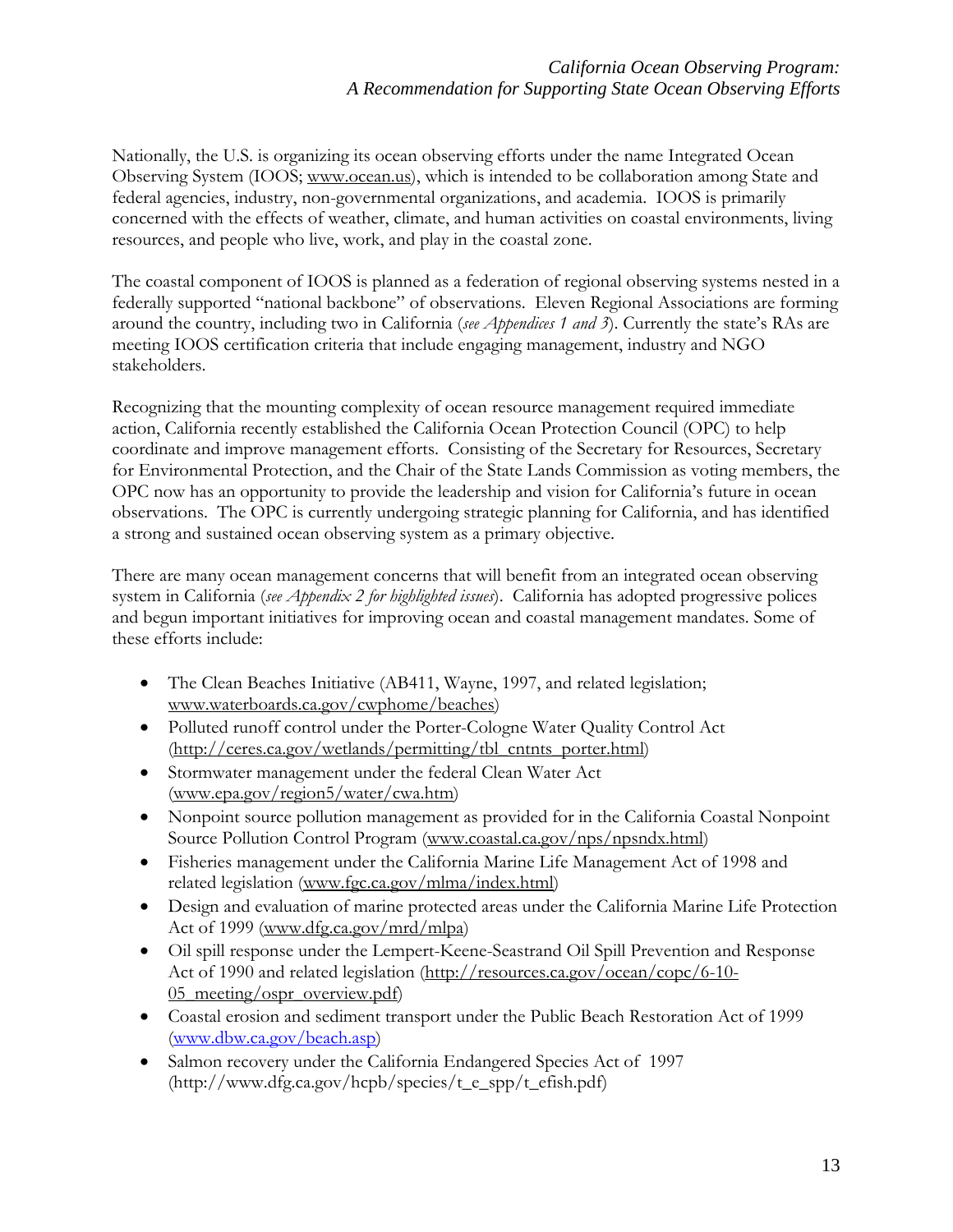# *California Ocean Observing Program: A Recommendation for Supporting State Ocean Observing Efforts*

Without question, California has made great strides in coastal zone management in recent years, but further improvements are urgently needed, with an emphasis on ecosystem-based, watershed approaches that consider environmental, economic, and social concerns. By law, California now mandates an ecosystem approach to ocean management, but in practice, neither the funding or the ocean governance structure exists to make this legal mandate a reality. However, there are both regional and statewide examples of observing systems that have the potential to help move us towards an ecosystem approach. Below are examples of some of these systems.

#### **Southern California Coastal Water Research Project**

The Southern California Coastal Water Research Project (SCCWRP) is a joint-powers public agency whose mission is to conduct research that enhances the scientific understanding of how natural processes and anthropogenic factors interact to determine the health of the Southern California coastal environment. SCCWRP was formed in 1969 and is governed by a twelve-member Commission that represents a unique partnership of municipalities that discharge to the ocean and government organizations that regulate the discharge, working together through SCCWRP to develop a solid scientific foundation for coastal environment management in southern California.

SCCWRP's unique mix of member organizations allows it to bring disparate groups together to accomplish regional studies beyond the resources or technical capabilities of an individual organization. SCCWRP's periodic regional monitoring surveys, which cover more than 700 km of coastline, involve more than 50 organizations cooperatively sampling fish, benthos, microbiology

and water quality at more than 300 sites throughout southern California. Not only do these surveys yield new information, but they serve as a catalyst for dialogue among these numerous parties about the ways that scientific information should affect management actions.

# **Coastal Ocean Currents Monitoring Program**

Reflecting an understanding that ocean managers need better scientific information to make informed decisions about coastal resources, California recently committed \$21 million towards the creation of a statewide ocean observing system, the Coastal Ocean Currents Monitoring Program (COCMP). COCMP is deploying instrumentation to monitor surface and subsurface currents, sea surface temperature, salinity, and chlorophyll, and will integrate information from data acquisition equipment deployed in **High frequency radar (HF Radar)** is used to measure the direction and speed of surface currents near the coast, independent of fog or cloud cover. With instrumentation placed onshore, HF Radar allows one to get a complete map of surface currents without stepping foot aboard a boat or deploying an expensive array of current meters in the water.

A HF Radar system is based on the analysis of a reflected radio wave. A HF Radar site transmits a radio signal at a specific frequency over the surface of the ocean. Relying on the Doppler Shift, the signal reflected back is processed and used to measure the moving ocean surface. The Doppler shift explains the change in frequency of a signal scattered off a moving object, and can be used to determine if a scattering object is moving toward or away from an observer as well as the speed at which it is moving.

By measuring the reflected radio wave, the HF Radar system can determine the speed of the ocean waves that scatter the signal. From this wave speed a surface current can be calculated. To determine both speed and direction of surface currents in a region, at least two individual HF Radar are needed.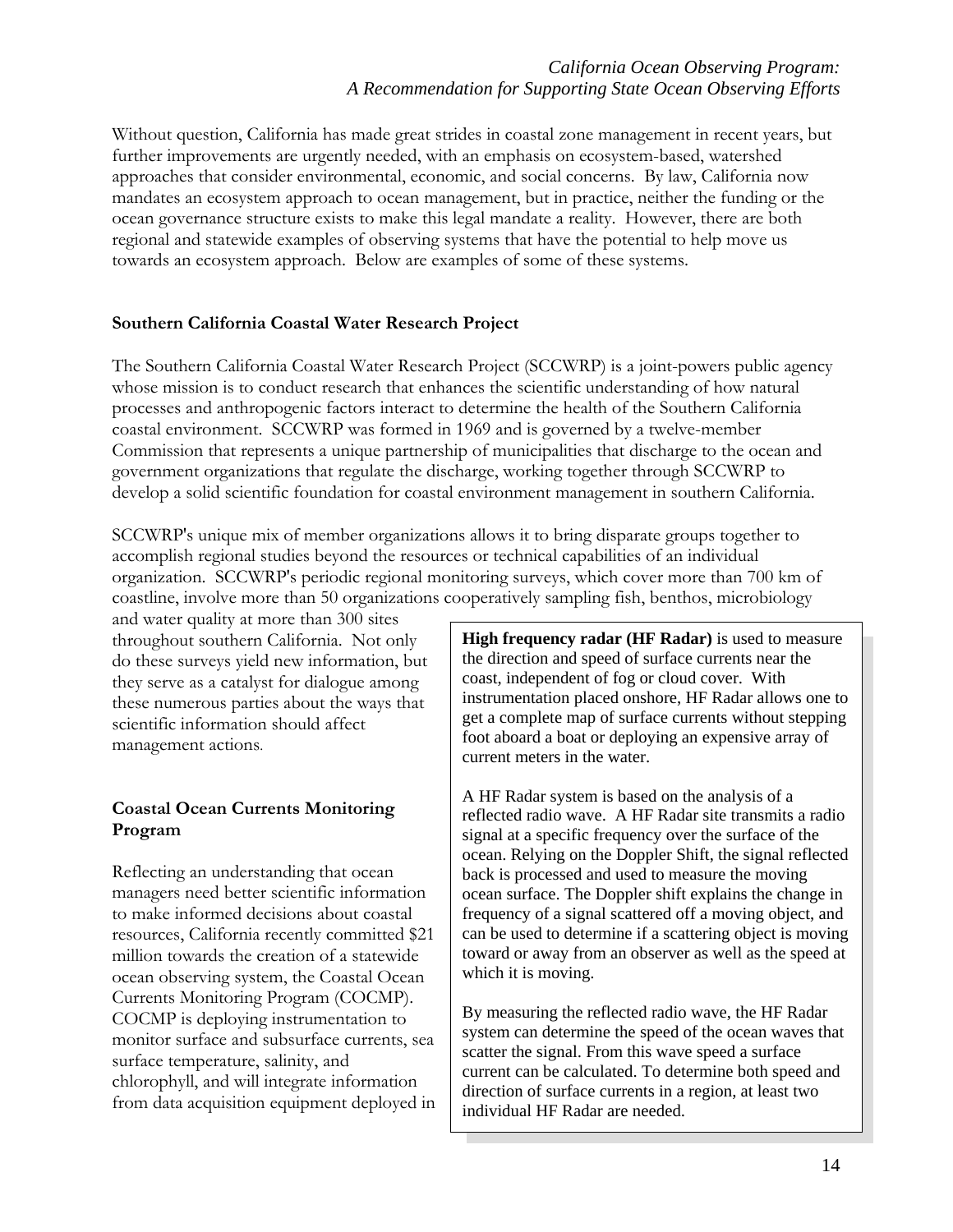the ocean, onshore, and from satellites. Information generated by this system will help state, regional, and local agencies determine areas of contamination and pollutant transport in coastal waters, mitigate hazards, and manage California's living marine resources.

The State Coastal Conservancy, together with the State Water Resources Control Board, has developed a partnership of academic and government institutions working with industry and nongovernment organizations to design a real time monitoring system of surface currents along the State's 1100 miles of coastline.

COCMP will focus primarily on mapping currents in the upper one meter of ocean surface waters with high frequency radar (HF radar). HF radar is widely regarded as the most economical technology available to assess in near real time the physical and biological changes in the coastal ocean. Surface current maps of coastal waters in the U.S. exclusive economic zone (EEZ) and oceanic waters are a high priority for the national IOOS. Ocean.US has begun a surface current mapping initiative focusing specifically on HF radar technology for measuring surface currents in coastal waters. COCMP, the largest investment in coastal surface current mapping in the world, will advance this work of national importance.

The Conservancy selected the State's two regional observing systems (described later in this Section and *Appendix 3*) to operate COCMP. By 2008, an array of long range and standard range HF radar will be deployed along the entire California coastline. Higher resolution surface current mapping will be developed in San Francisco Bay. However, in order to better understand the movement of water throughout the water column, COCMP has been designed to provide ocean current monitoring infrastructure on a variety of space and time scales in a manner that is best suited for the broad range of regional and statewide needs. Data and information products will be made available in realtime where possible, and integrated with other data to enhance product development. This critical baseline information will also be incorporated into ocean circulation models to enhance our understanding of both large and small-scale ocean processes, and will serve as an incremental step towards the development of more accurate weather forecasting.

Funding for COCMP came from propositions 40 and 50 bond funds, which can only be used for the development of capital projects. The Conservancy is currently working with the regional associations to identify possible funding sources for the ongoing maintenance and operation of the system.

#### **Cooperative Research and Assessment of Nearshore Ecosystems**

Led by the Department of Fish and Game (DFG), the Cooperative Research and Assessment of Nearshore Ecosystems (CRANE) is collaboration to provide information needed to manage fisheries and evaluate marine protected areas (MPAs) in California's nearshore waters. In addition to DFG, participants include PISCO and other academic scientists, NOAA's National Marine Sanctuary Program, and the National Park Service. The program is designed to include both visual surveys by SCUBA divers and remotely operated vehicles (ROV), and surveys that use fishing gear for sampling. CRANE compares areas subject to different levels of fishing effort, including MPAs, to evaluate management and assess the long-term health of the nearshore environment. It is intended to provide much of the information needed to monitor marine reserves and other MPAs,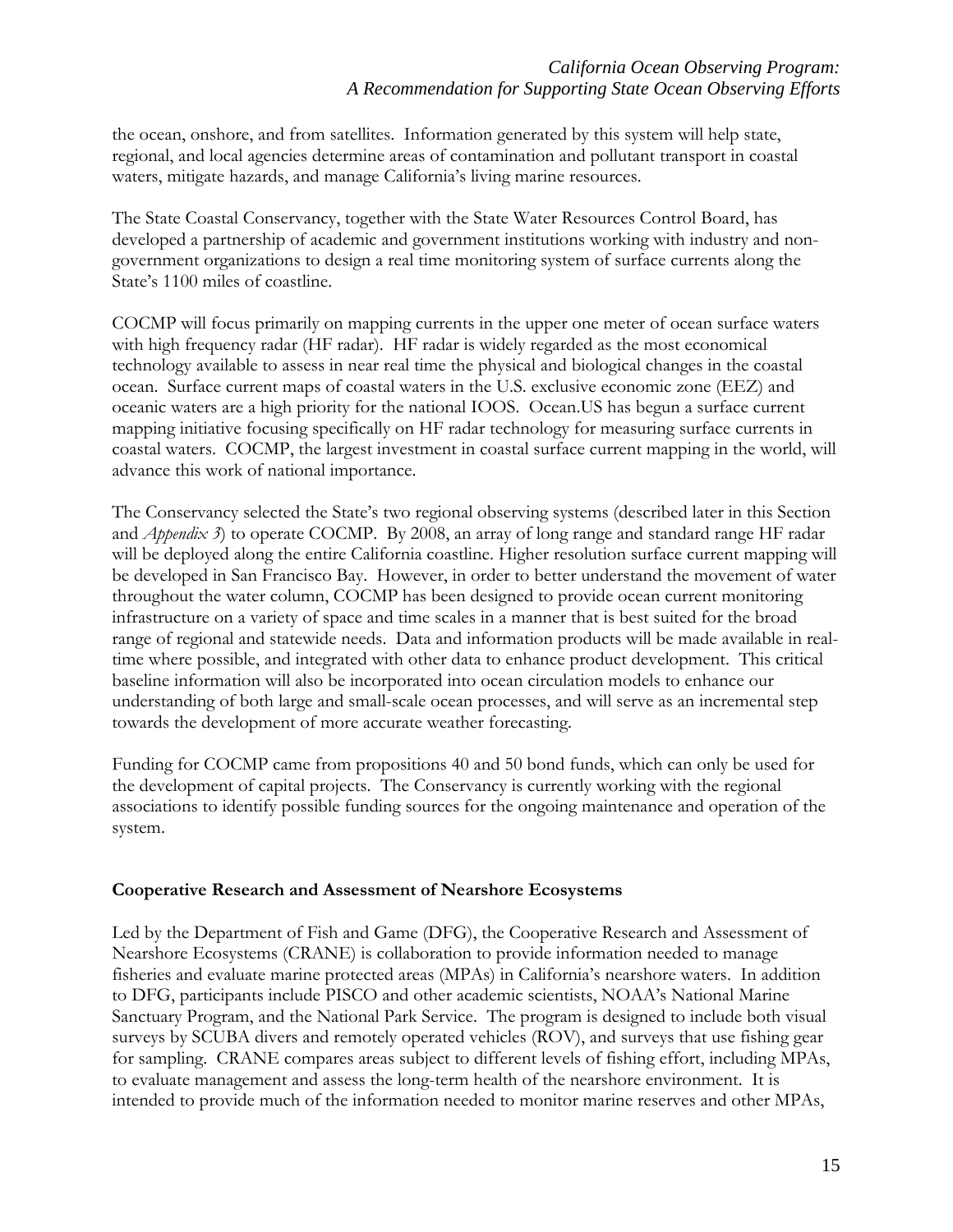evaluate fishery management, and distinguish between naturally occurring and human-caused changes in the nearshore environment.

The development of CRANE coincided with the formation of Channel Islands MPAs, and a large part of CRANE's initial effort has contributed to monitoring the effectiveness of these MPAs. CRANE scuba divers monitor additional sites along the mainland coast from Santa Cruz to San Diego.

To date, CRANE funding has only allowed scuba and ROV surveys at the Channel Islands MPAs and scuba surveys at several mainland sites. Surveys conducted by fishermen using fishing gear, essential for CRANE's success, have not been funded. However, two pilot studies to develop fishing gear survey protocols have been conducted by Sea Grant supported by Sea Grant, PISCO, and private funding. Additionally, for CRANE's information to be useful for fisheries management, Channel Islands MPA evaluation, and MPA design and evaluation under the Marine Life Protection Act process, DFG will need substantial assistance in converting the data already collected into information useful for management decisions.

#### **Physical Oceanographic Real-Time System**

The Physical Oceanographic Real-Time System (PORTS®) is a program of the NOAA National Ocean Service to support safe and cost-efficient navigation by providing real-time information required to avoid groundings and collisions. There are two existing PORTS in the California providing information in the San Francisco Bay area and around the Ports of Los Angeles and Long Beach. PORTS is a partnership between NOAA and the local maritime users: the locals ensure regular operations and maintenance, and NOAA brings the data into its system and produces realtime, quality-assured information on water levels, currents, and other oceanographic and meteorological data to the maritime user community. The information is relayed in a variety of formats, including telephone voice response and the Internet. In addition to real-time nowcasts, PORTS provides predictions with the use of circulation models.

PORTS is critical to environmental protection, since marine accidents can lead to hazardous material spills that can destroy a bay's ecosystem and the tourism, fishing, and other industries that depend on it. The system also provides critical information to the shippers in making sound decisions on passage timing and loading of ships that doesn't compromise passage safety. There are also many additional users of the system's data including recreational boaters, winder surfers and modelers. Information on the system and links to the San Francisco and Los Angeles/Long Beach PORTS can be found at: http://tidesandcurrents.noaa.gov/d\_ports.html.

# **Mussel Watch**

The California State Mussel Watch program was a surface water monitoring program conducted from 1977 to 2003 as a joint effort of the SWRCB and the DFG. Under the program, transplanted and resident mussels and clams were collected from the State's bays, harbors, and estuaries to be analyzed for trace elements, pesticides, and PCBs. In some areas, sediment quality and bioaccumulation in freshwater mollusks were also monitored. Sampling sites were selected by the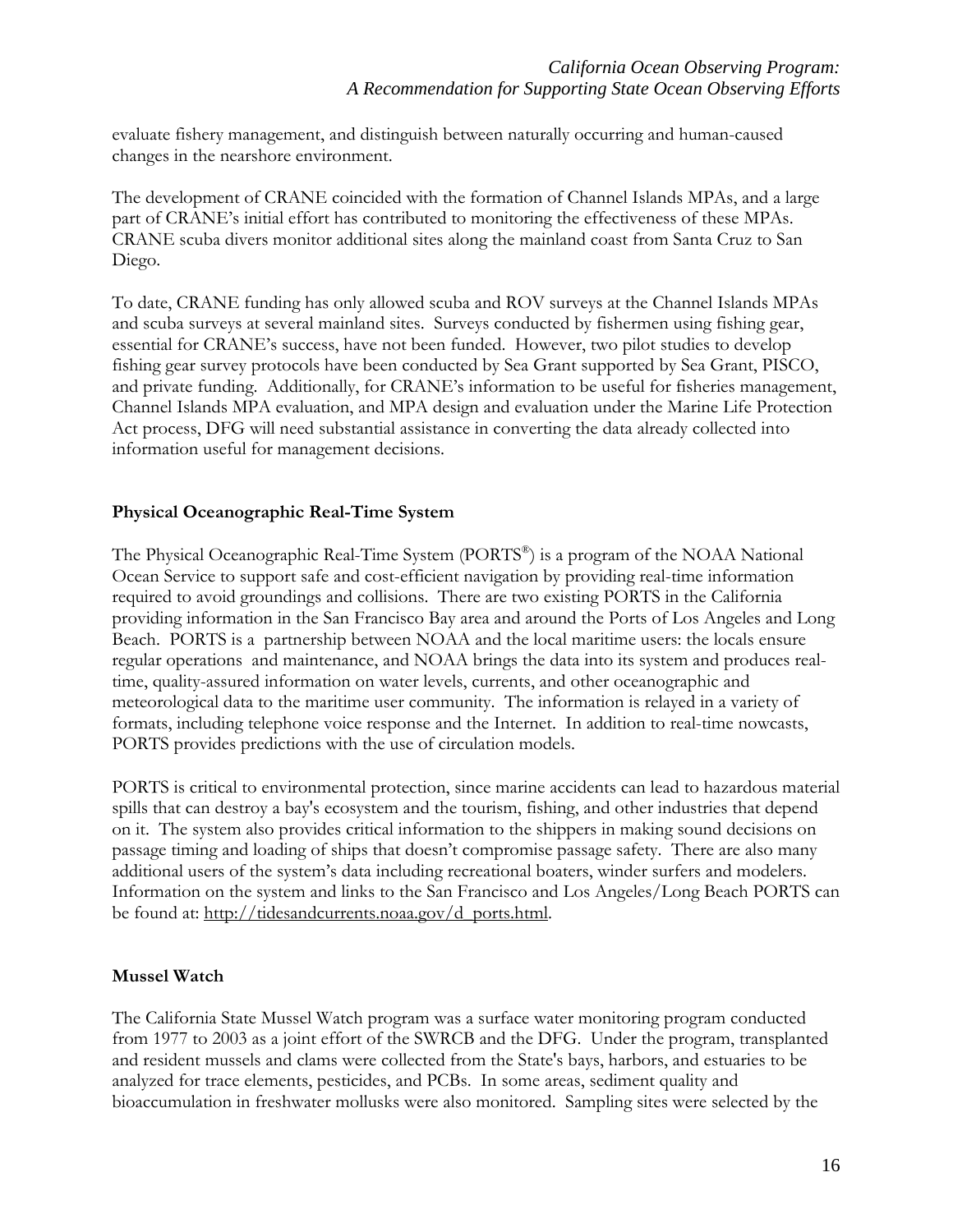coastal Regional Water Quality Control Boards (RWQCBs), targeting areas with known or suspected impaired water quality.

Mussel Watch fulfilled the goal of providing the State with long-term trends in the quality of coastal marine and estuarine waters. Because mussels are an indicator organism for trace metals and synthetic organic compounds in coastal and estuarine waters, they provide a glimpse of toxic pollutant levels present along the coast. The mussel populations of bays and estuaries that were monitored by Mussel Watch are different species than those found along the open coast, but were suitable as indicators because of their ubiquity along the State's coast, their ability to concentrate pollutants and provide a time-averaged sample, and their non-motile nature allowing a localized measurement of water quality.

Mussel Watch was a cost effective monitoring program compared to alternative sampling methods, such as seawater and sediment sampling. The program provided the SWRCB with a standardized statewide approach to monitoring for and evaluating incidences of toxic substances in marine waters. Due to a loss of funding, the Mussel Watch Program has been greatly reduced and is now incorporated in the Surface Water Ambient Monitoring Program (SWAMP; www.swrcb.ca.gov/swamp/programs.html), an ongoing statewide monitoring effort tasked to integrate existing water quality monitoring activities of the SWRCB and the RWQCBs, and to coordinate with other monitoring programs.

#### **Coastal Sediment Management Workgroup**

The Coastal Sediment Management Workgroup (CSMW, www.dbw.ca.gov/cswm/csmwhome.htm) is a taskforce of State and Federal agencies focused on regional solutions to coastal sediment issues that will protect California's natural resources. Co-chaired by the California Resources Agency and the US Army Corps of Engineers, CSMW is working to develop and implement a Sediment Master Plan (SMP), which addresses important concerns such as coastal erosion, excess sedimentation, littoral cell approaches to beach nourishment and other coastal projects, identification and protection of coastal (on-land and nearshore) biota and/or habitat, prioritization schemes for coastal projects, outreach and public education. Web-based mapping utilizing GIS will promote widespread dissemination of data gathered to characterize this critical portion of the oceanic environment. This information will provide valuable assistance to coastal planners, managers and other interested stakeholders in their decision-making process, and essential linkage between upland and offshore considerations.

#### **California's Regional Associations**

As discussed in Section III, the federal Integrated Ocean Observing System (IOOS) will consist of 11 Regional Associations (RAs) across the country (*see Appendix 1, Figure A1*). Due to two very different oceanographic regimes off the California coast and variation in regional priorities, it became evident that two distinct regional systems were needed in order to effectively address local concerns (e.g. water quality at our Southern California beaches, oil spill response in Northern California). These RAs were formed to coordinate and enhance the numerous, existing observing activities in their regions, and translate these observations into products that will provide a scientific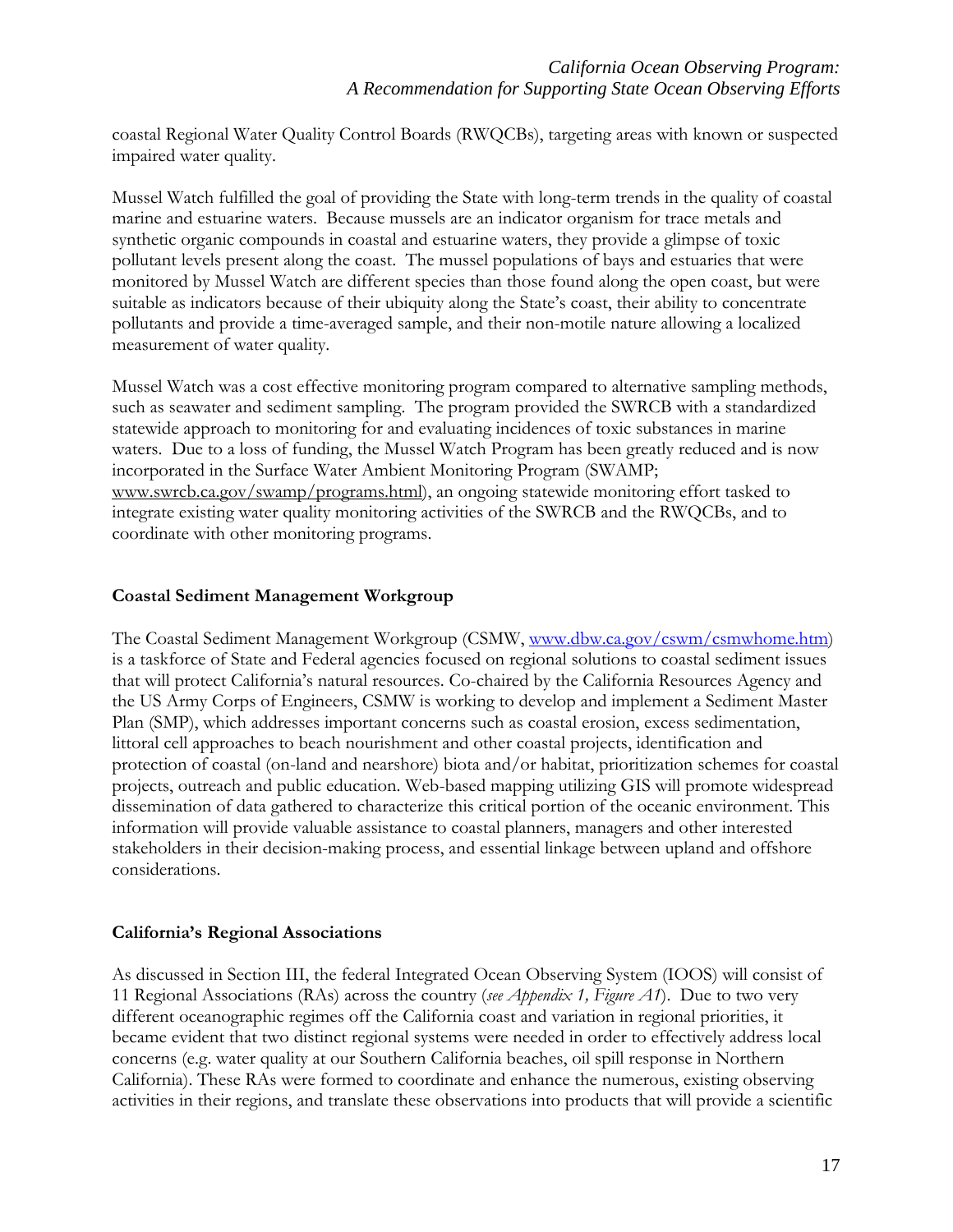basis for evaluating and improving management of our coastal resources. Working with state and federal partners, the two RAs are working together to assure that their systems compliment each other, and to create corresponding data products at various scales, covering the whole state as well as local bays and estuaries. As well as working together within the state, the two consortia are also collaborating with partners in Mexico and the Pacific Northwest (Northwest Association of Networked Ocean Observing Systems (NANOOS) and the Alaska Ocean Observing System (AOOS), and Pacific Islands Integrated Ocean Observing System (PacIOOS)) to ensure a unified west coast system that will allow for regional, ecosystem-based analysis.

#### **SCCOOS**

SCCOOS was formed by a consortium of 11 Southern California universities and laboratories that extends from Northern Baja California in Mexico to Morro Bay at the southern edge of central California [\(http://www.sccoos.org/\)](http://www.sccoos.org/). Its organizational structure includes an outside Senior Advisory Committee with over 20 key stakeholders from regional, State, and federal agencies as well as representation from multi-agency working groups. Water quality problems are especially acute in Southern California where 20 million people live within 50 miles of the coast. Beach usage is higher in Southern California than in the other 49 states combined and these popular beaches continue to experience more closures than any other area along the western coastline of North America. Consequently, SCCOOS is designing an observing system that will, among other things, lead to a better understanding of the transport processes that carry bacteria or other pathogens to the beach and provide for more timely warning of the start of beach contamination events. SCCOOS is also actively involved in observing the offshore climate and its relationship to fisheries for purposes of understanding natural and manmade variability of the State's biological resources.

#### **CeNCOOS**

CeNCOOS is a consortium of universities, state, local, and federal governments, industry, and nonprofit organizations, and covering the area from Point Conception northward to the Oregon border (<http://www.cencoos.org/>). The challenge faced by the northern consortium is how to cover such a large and geographically diverse region effectively, meeting the needs of highly populated areas and well used bays, as well as cover the most remote stretches of California that contain some of the state's most valuable marine resources.

By leveraging existing infrastructure, partnerships, and private, local, state, and federal resources, the RAs plan to develop a fully operational coastal observation system to address issues related to coastal water quality, marine life resources, and coastal hazards for end user communities in their regions. The RAs will make observations, collect real-time data, and develop models; convert these into products that are useful to the public, federal, state and local agencies, and organizations interested in the ocean; and solicit feedback from these users on how these products can be improved.

# **IV. STRENGTHENING CALIFORNIA'S COASTAL OCEAN OBSERVING SYSTEMS**

California is facing three pressing questions in regard to integrated ocean observing systems: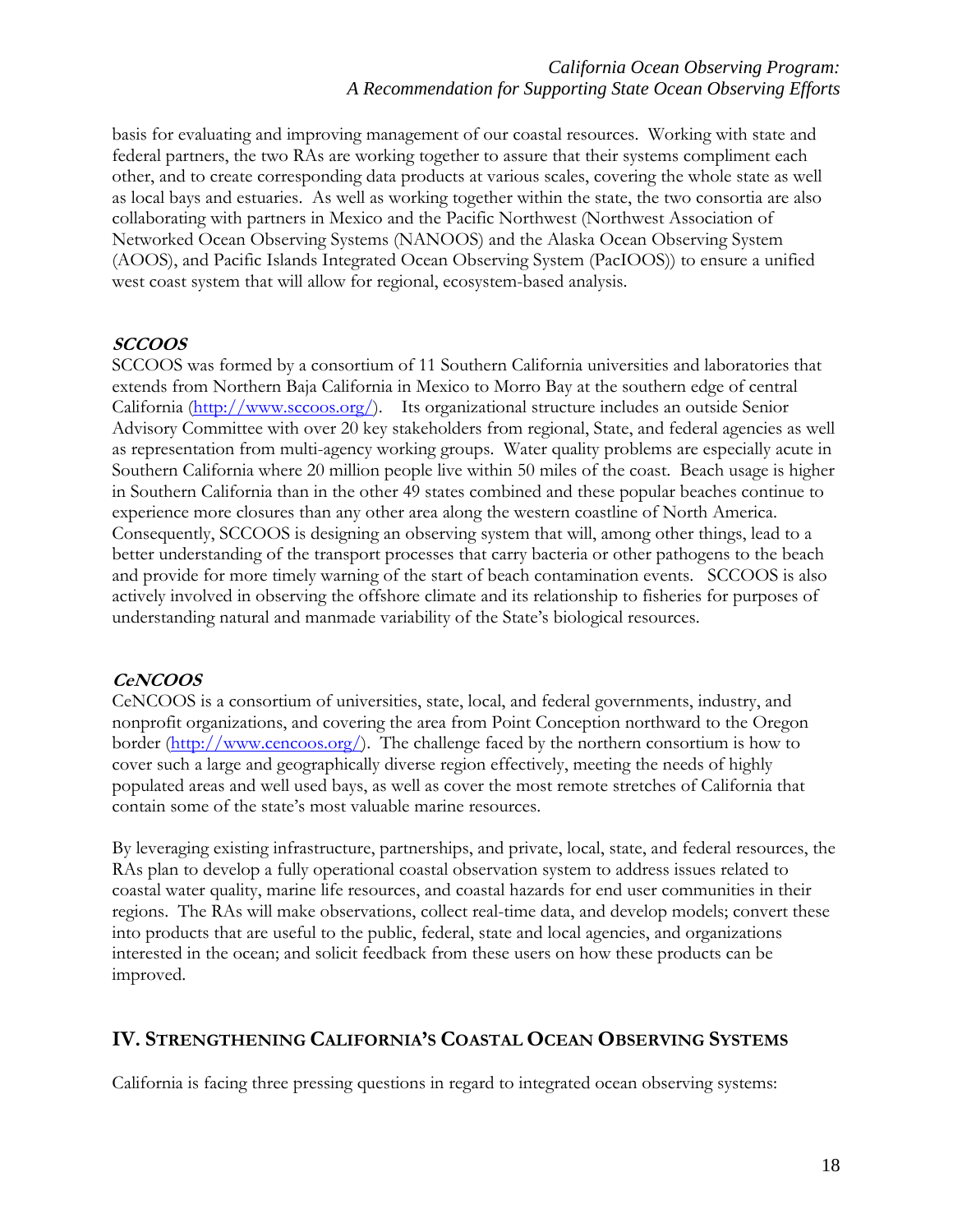- Does California have the ocean observing systems it needs?
- How can the State ensure that existing and future ocean observing systems truly benefit the people of California?
- How will the State identify and fund essential future ocean observing efforts that are not funded from federal sources?

Answers to those questions are not available, and answering them will be an ongoing process. But it is timely for the State to begin to address them. This section and the two that follow recommend a path toward that end.

California's coastal ocean observing system capabilities are ahead of, or competitive with, other states and regions, due in part to proactive State involvement and the resident expertise contained within the UC, CSU, and private university systems. As indicated in the previous section, we have many useful coastal ocean observing systems operated by a wealth of first-rate marine science institutions and regional, State, and federal agencies. California's two regional associations – SCCOOS and CeNCOOS – together cover the entire California coast and will be part of the national network of such associations. Also, the Pacific Coastal Ocean Observing System (PaCOOS) promises to play a significant role in monitoring fisheries and other biological resources within the California Current Large Marine Ecosystem (with a geographic focus spanning the U.S. Exclusive Economic Zone off the coasts of California, Oregon and Washington with international links to the portion of the California Current Ecosystem occurring in Canadian and Mexican waters).

# **The Missing Element**

A strong, integrated ocean observing system is vital to ensuring the sustained recovery of our marine ecosystems. While examples of successful observing systems exist today, the missing piece for ocean observing in California is an entity that has a statewide perspective, is oriented toward those who can benefit from the information rather than those who operate the system, and is a funding source for the integrated whole. That is, California requires an entity whose main purpose is to ensure that existing and new observing systems address the State's management priorities, benefit the greatest number of users, and are sustained over time.

The State should take a lead role collaborating closely with the observing system operators in deciding what information is most vital to the long-term health of its coastal ocean. It has the greatest interest in the welfare of the people of California and faces a wide variety of ocean resource management concerns. Many of these concerns vary from one part of the coast to another, and some are statewide. Moreover, the State continues to make a large investment in ocean observing, from basic support for the university systems to direct support for coastal water quality monitoring, CalCOFI, COCMP, CRANE, and other efforts. The State's role would provide the lead in integrating existing efforts to meet the statewide needs not addressed by regional efforts.

Among coastal states, California has a unique challenge in integrating observing systems. Its long and diverse shoreline and its large, diverse and growing population necessitate regional foci to ensure that resources are appropriately distributed and that observing system efforts are coordinated at the appropriate scale. Having two RAs means that the State must work with the RAs to promote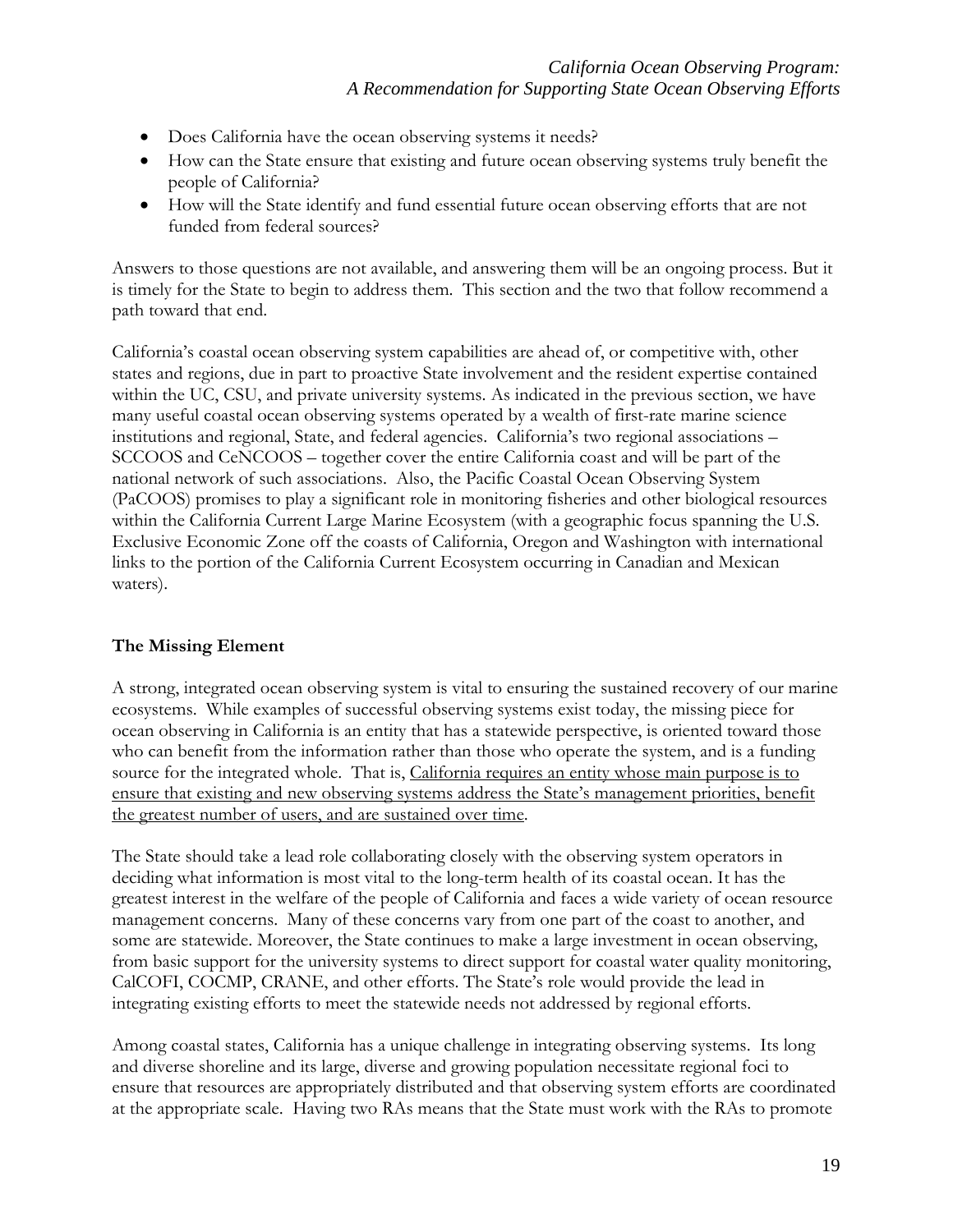# *California Ocean Observing Program: A Recommendation for Supporting State Ocean Observing Efforts*

coordination across the various systems and regions. This is necessary to ensure that all agencies managing coastal and ocean resources have access to integrated data, products, and tools. In addition, to plan for future State investments, an entity should exist to aid in determining statewide priorities with goals and objectives that encompass the entire State. This entity would facilitate statewide two-way communications between the RAs, state agencies and the OPC.

There is a critical need for a unifying governance structure for the various ocean observing activities. With this understanding, the State Coastal Conservancy recommends the creation of a Statesponsored entity to work in close cooperation with the CeNCOOS and SCCOOS, with the primary purpose of systematically making linkages between observing system operators and those who apply the information from those systems. This State-sponsored entity should also be charged with assisting in State priority-setting, determining what observing system elements to fund and when, and securing federal or other funding.

# **V. LINKING THE LAND AND SEA THROUGH AN INTEGRATED CALIFORNIA OCEAN OBSERVING SYSTEM**

From the beginning of the Conservancy involvement with COCMP and the IOOS process, advisors from management agencies and marine science institutions both in California and Washington DC have stressed the desirability of creating or designating some entity to organize statewide interests in ocean observing programs. Moreover, because ecosystem-based management is multi-disciplinary and involves a broad range of potential information customers, a similarly broad-based entity is critical to insuring that ocean observing systems are integrated and that information is presented in ways that can enhance management and increase public understanding. This falls beyond the scope of any single agency currently involved in coastal ocean management. Instead, a viable approach is to create an entrepreneurial entity that effectively assesses observing systems and mobilizes quickly to maximize collaboration, funding, and technological opportunities as they arise.

The previous section summarizes the Conservancy's analysis of the need for a State-sponsored entity. For discussion and planning purposes, the Conservancy has been calling this entity Ocean Science Applications (OSA).

The Conservancy recommends that the primary purposes of OSA be to help ensure that:

- 1. California has a strong, integrated ocean observing system;
- 2. Existing and new observing systems benefit the people of California; and
- 3. Adequate funding is secured for important ocean observing programs from both state and federal sources.

It is important to stress two things that OSA would *not* do: it would not operate observing systems; and it would not compete with observing system operators or the RAs for federal funding.

#### **1. To help ensure that California has a strong, integrated ocean observing system**, OSA would:

• Identify important management information needs that can be met through coastal and ocean observation systems.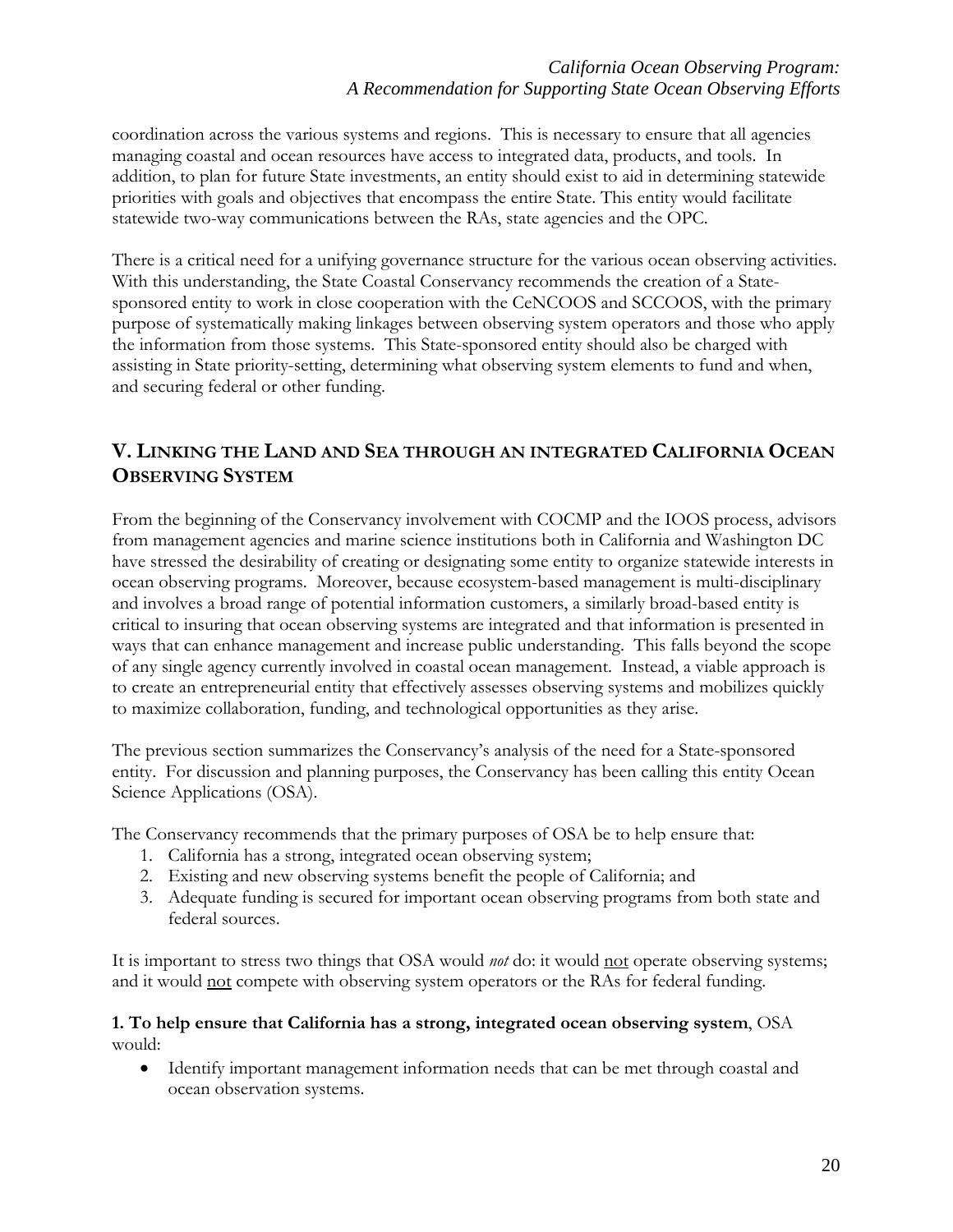- Work with CeNCOOS and SCCOOS to identify existing coast and ocean observation systems (*see Appendix 3*), the information they provide, and the existing or potential linkages between the available information and management needs.
- Identify unmet ocean observing system needs and potential duplication of observing systems and recommend ways to prioritize and fill unmet needs.
- Build on work already done by the RAs to complete a needs assessment for future ocean observing systems that responds to the State priorities.
- Periodically review and update the products of the previous four activities.
- Encourage collaborations among the public and private entities that conduct coast and ocean science programs.
- Represent State interests in integration of information across observing systems, between regions, and between California systems and the national IOOS program.
- Represent State interests in the development and maintenance of national data management and accessibility standards.
- Evaluate the implementation of State-funded ocean observing systems at the request of the funding agency, for example the COCMP.
- Work with appropriate advocacy groups to maximize sustained funding opportunities with coordinated strategies.

The first five activities above constitute much of what is needed for a California ocean observing strategic plan, as called for in "Protecting Our Ocean: California's Action Strategy." In a rapidly evolving field such as ocean observing, prioritization and needs assessments will be needed for many observing systems and technologies. These assessments will need to be revisited frequently as technologies improve and management policies evolve. The last four activities listed above are related to ongoing representation of State and statewide interests in prerequisites for effective and useful ocean observing.

Ocean current mapping illustrates the type of analysis needed. Ocean current data is useful for addressing many management concerns (*see Appendix 2*). Both surface and subsurface current information is needed to develop accurate ocean circulation and weather forecast models. The speed and direction of surface currents can vary significantly from subsurface currents, which also vary depending on depth. The State has invested in COCMP, an ambitious statewide ocean current monitoring program. While focusing heavily on surface currents, COCMP only includes subsurface current monitoring components in locations where outside observing assets are already concentrated or are being added to benefit COCMP. However, in the future, to build stronger models, more subsurface current monitoring will be needed. OSA, working closely with CeNCOOS, SCCOOS, and any potential beneficiaries of improved coastal ocean current models, would identify those gaps and recommend priorities for filling them.

Developing the initial analysis and maintaining it will require dedicated personnel with adequate knowledge of both ocean management needs and the potential of observing systems to affect the complex planning process. The ocean observing strategic plan would be drafted by OSA and would be submitted to the Ocean Protection Council for its review and approval.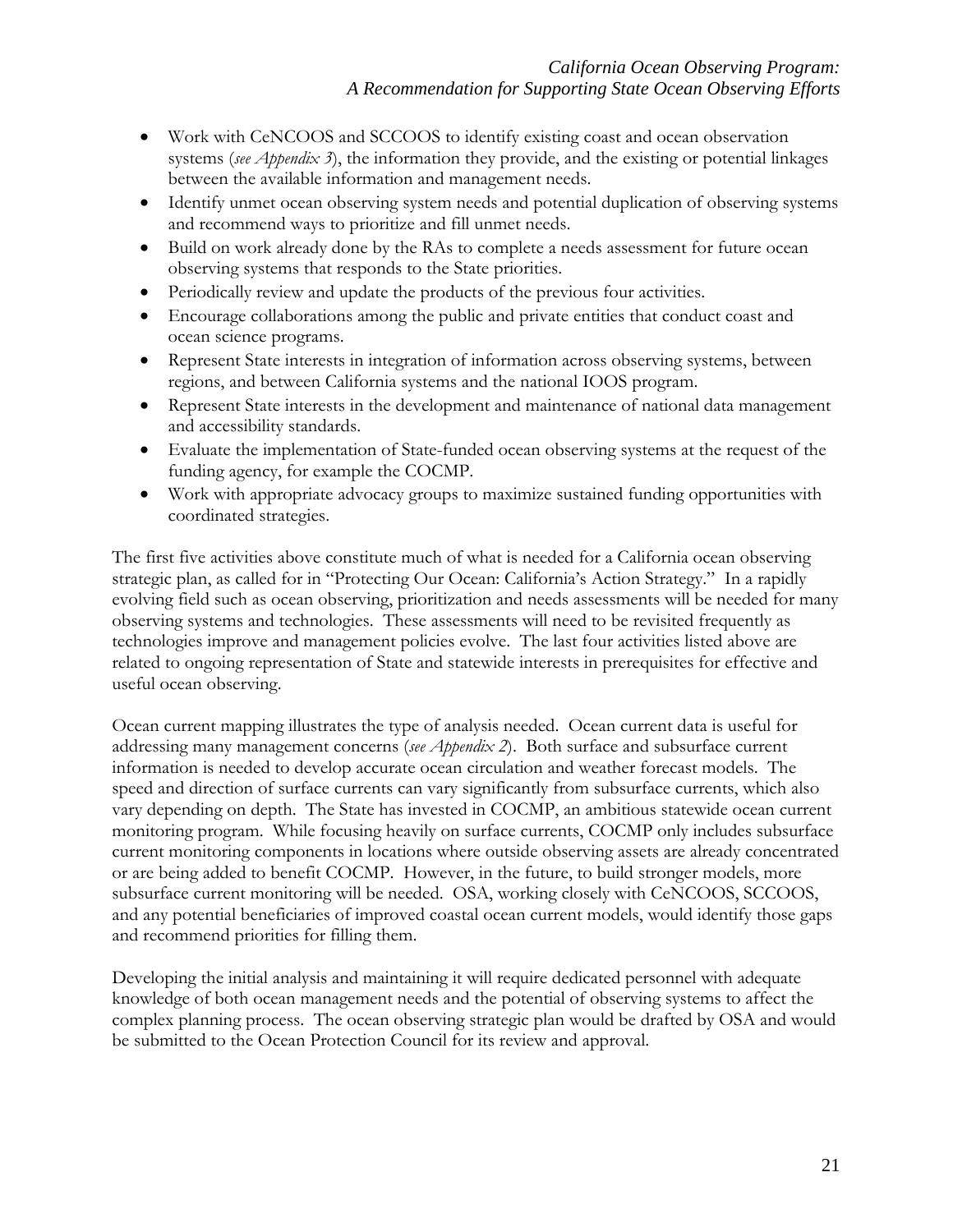# **2. To help ensure that existing and future ocean observing systems benefit the people of California**, OSA would:

- Identify high-priority potential beneficiaries of observing system information and proactively encourage linkages between observing system operators and these beneficiaries.
- Promote integration of information from coastal and ocean science systems.
- Identify high-priority potential applications and assist with development of those applications.

As we enter an era of increasingly more data, and as we build useful systems to help observe our oceans, no agency, institution, or organization has focused on making information from this expanding field more useful throughout the state. While the RAs are charged with integrating data within their regions, there is no entity whose dominant perspective is that of ocean observing system information clients. There is no entity concerned with ensuring that information from disparate observing systems is being integrated and translated into applications that meet the State's highest priority needs, both public and private. OSA is proposed to fill that role.

Connections between observing system operators and users do occur now; this report described three of many possible examples in Section II. However, many more connections are possible. The Conservancy believes that the possibility of making observing system information useful would be greatly enhanced with systematic prospecting and development of linkages between system operators and information users. The greatest emphasis in that effort should be on identifying highpriority needs in ocean management that could likely benefit from ocean observing system information but currently are not. OSA could achieve economies of scale in coordinating users, ensure that overarching needs are given priority, and ease some of the problems faced by the RAs in trying to devise a user-responsive governance system while working on the technical problems of implementing effective and efficient observing systems.

 These activities will require the closest possible collaboration between OSA, SCCOOS, and CeNCOOS. The focus of each of these entities is different. Whereas the two RAs and their member institutions should continue to make outreach efforts themselves (especially regarding regional analysis), their primary focus should be on the coordination of observing system operations. The primary emphasis for OSA would be outreach to those who can benefit from observing systems.

# **3. To ensure that there is adequate funding for important ocean observing programs that are not funded from federal sources**, OSA would:

- Broaden support for useful ocean observing systems by carrying out the functions specified in Statement 2, and helping increase essential applications of observing system information.
- Inform and educate a wide array of the public, including State and federal decision-makers, educators, journalists, and others of the value of California's integrated ocean observing systems.
- Identify and secure sources of funding.
- Encourage increased funding for high priority observing system needs.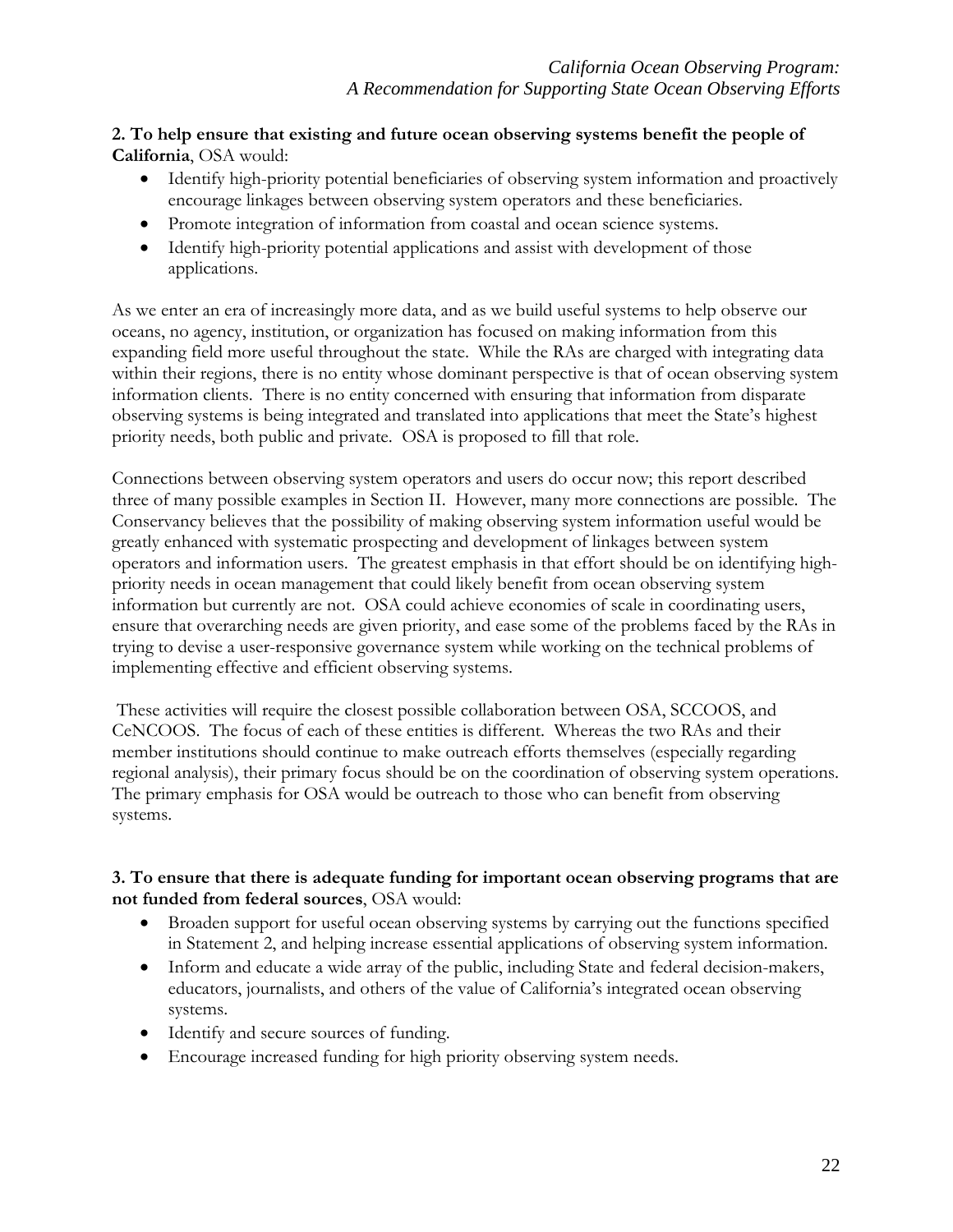## *California Ocean Observing Program: A Recommendation for Supporting State Ocean Observing Efforts*

Here, again, it will be essential for OSA to collaborate with SCCOOS and CeNCOOS in providing its statewide perspective. One of the highest priorities will be to craft and deliver a united California viewpoint on ocean observing in a highly competitive federal process. Existing federal funding supporting California ocean observing efforts have not been developed as an integrated statewide process, resulting in ad-hoc regional successes and failures.

While the creation of an ocean observing strategic plan is a necessary first step for OSA and the State, the need for progress on some of the OSA functions listed above has become urgent and should not wait for completion of the plan. Examples of pressing, high priority activities include data management/integration and development of applications for CRANE and COCMP. Taking a lead role in these activities will ensure that the investment the State has made in these programs will result in useful products that reach a wide range of customers. The State should also participate at the federal level on issues related to funding strategies, data management, integration, and information dissemination. These activities could happen concurrently with creation of the strategic plan. Identifying funding sources and encouraging funding for high priority observing system would come out of the strategic plan process.

### **OSA and Marine Protected Areas: A Practical Example**

The creation of a network of marine protected areas (MPAs) is currently one of the states best tools available for ecosystem-based management and assuring the success of MPAs will be critical to moving our ocean resources towards sustainability. OSA could play a significant role in ensuring the long-term success of its MPA network.

The Master Plan Framework recently prepared under the Marine Life Protection Act (MLPA) establishes requirements for monitoring the State's MPAs and for using the resulting data to adaptively manage some of California's most valued marine ecosystems and habitats. MLPA monitoring will evaluate performance of each particular MPA or MPA network relative to established management goals and objectives.

Operationally, monitoring and adaptive management of California's MPA system will require a distributed information system that provides for local and statewide data development, management, synthesis and communication. Management goals and objectives will determine what information it contains. Maintaining this focus on ecosystem-based management will require more than a "business as usual" approach to science – and is likely to involve new kinds of institutional arrangements among government agencies, planning bodies, and academic institutions.

As implementation of the MLPA brings new clarity to California's policy objectives for MPAs, a clear need has emerged for a State entity that can:

- Develop required monitoring data at individual MPAs and MPA networks.
- Conduct syntheses across multiple data resources and provide ongoing communication of results to local communities in order to ensure sound adaptive management of individual MPAs and MPA networks.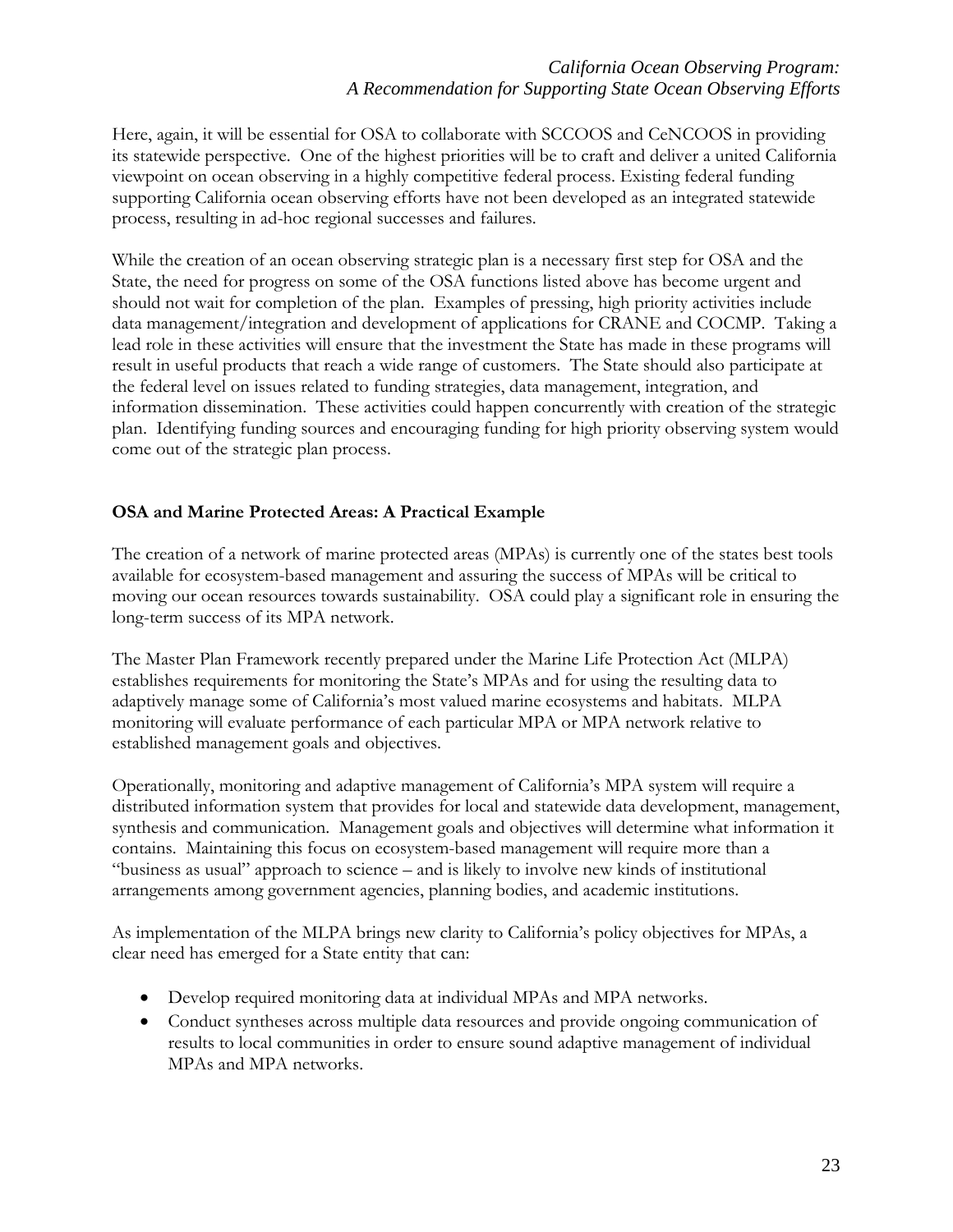- Conduct statewide data syntheses and provide ongoing communication of results to policymakers, managers, and the public in order to ensure sound adaptive management of California's statewide MPA system.
- Coordinate and share data with other living marine resource management programs.
- Educate/train management personnel on the potential uses of these integrated data sets.

# **VI. OCEAN SCIENCE APPLICATIONS: HOW SHOULD IT BE ORGANIZED?**

#### **Primary mission**

As stated previously, the Conservancy recommends that the primary mission of OSA is to ensure that State investment into existing and new observing systems address the State's management priorities, benefit the greatest number of users, and are sustained over time.

#### **Program**

OSA would have three simultaneous initial program priorities:

- Complete an ocean observing strategic plan process within nine months.
- Advise the Conservancy and Ocean Protection Council on ocean observing issues and priorities.
- Assist COCMP and CRANE, two clear ocean observing priorities because of existing mandates with data management needs, the development of application and products, and the identification and development of sustained operational funding.

#### **Governance**

Alternatives for governance models include, in order of preference:

- 1. A program within the Coastal Conservancy. The Coastal Conservancy makes a logical choice to house this program primarily because of its ongoing involvement with COCMP and the federal IOOS process. Other benefits of initiating OSA within the Conservancy include: its nonregulatory mandate; its exclusive focus on coast and ocean issues; its broad range of program responsibilities; and its flexible granting procedures. Other state agencies that could house OSA include the Department of Fish and Game, Department of Parks and Recreation, State Lands and the State Water Resources Control Board.
- 2. Joint powers agreement. This should involve representation from State agencies as well as nonprofits in order to combine public sector accountability with private sector flexibility. Federal agencies, particularly NOAA, should be included.
- 3. Independent non-profit organization. This option is not recommended because the Conservancy believes OSA needs strong State leadership to succeed.
- 4. Academic institution. This recommendation is not recommended because OSA activities should focus on user needs and academic institutions are traditionally observing system developers not operators.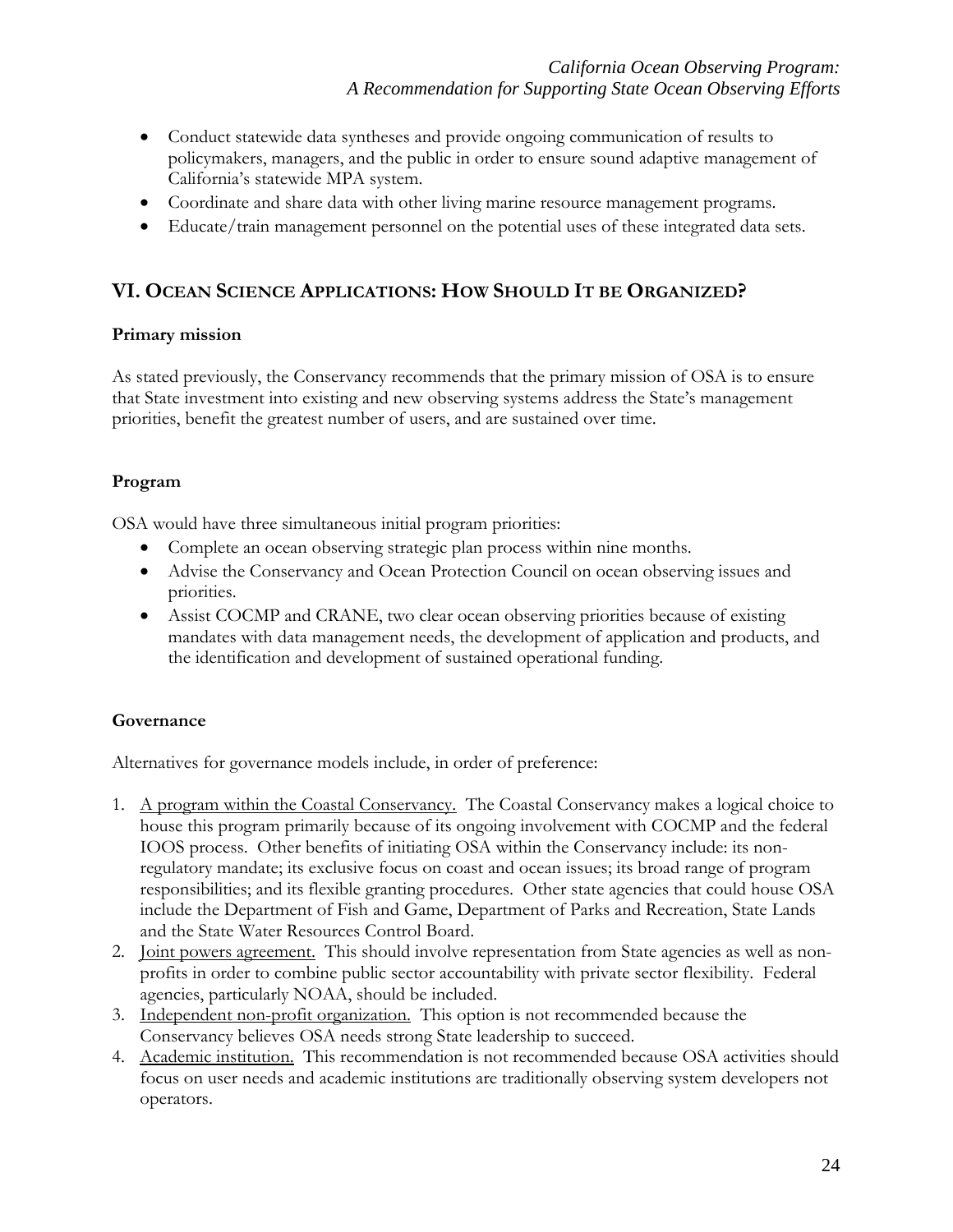### **Advisory committees and working groups**

OSA could have an executive committee to advise on its programmatic agenda. This committee could include:

- Both observing system operators and those who use observing system information. Because OSA's focus is on applications, the emphasis should be on ocean resource management agencies and industries that benefit from observing systems.
- At least one statewide agency with broad interests in ocean observing science and its applications.
- A small number of other local, regional, or State agencies and private sector representatives that fund ocean observing systems.
- A non-profit partner.
- One representative each from SCCOOS and CeNCOOS.
- One representative each from the University of California and California State University systems.

It will be important for OSA to have broad involvement through the use of advisory committees and working groups. Advisory committees should be largely self-selecting, based primarily on interest in ocean observing system operations and benefits. Advisory group roles should include reviewing and commenting on plans and regular plan updates, advising on annual OSA work programs, and advising on selection of working groups. Examples could include legislative, scientific or outreach and education advisory committees.

Individual working groups should be *ad hoc*, formed to address a specific short-term need. An example might be linking observing system operators with potential users to explore development of a particular application (e.g. pollution tracking products from ocean currents and water quality data).

# **Personnel**

The Conservancy envisions OSA as a small and flexible entity. OSA should have at least three highly competent staff to get it off the ground and to build it over the first one to three years:

- An executive director with strong experience integrating science and policy; scientific and policy literacy (specifically related to ocean observing); organizational-entrepreneurial abilities; excellent communication skills; and broad experience in State issues and agencies.
- A program manager to work directly with agency or industry staff, the RAs, and other observing system personnel on data management and application development issues; to develop business plan and plan updates; and to ensure the development of outreach materials oversee independent contractors.
- Administrative staff experienced in dealing with State agencies and contracts.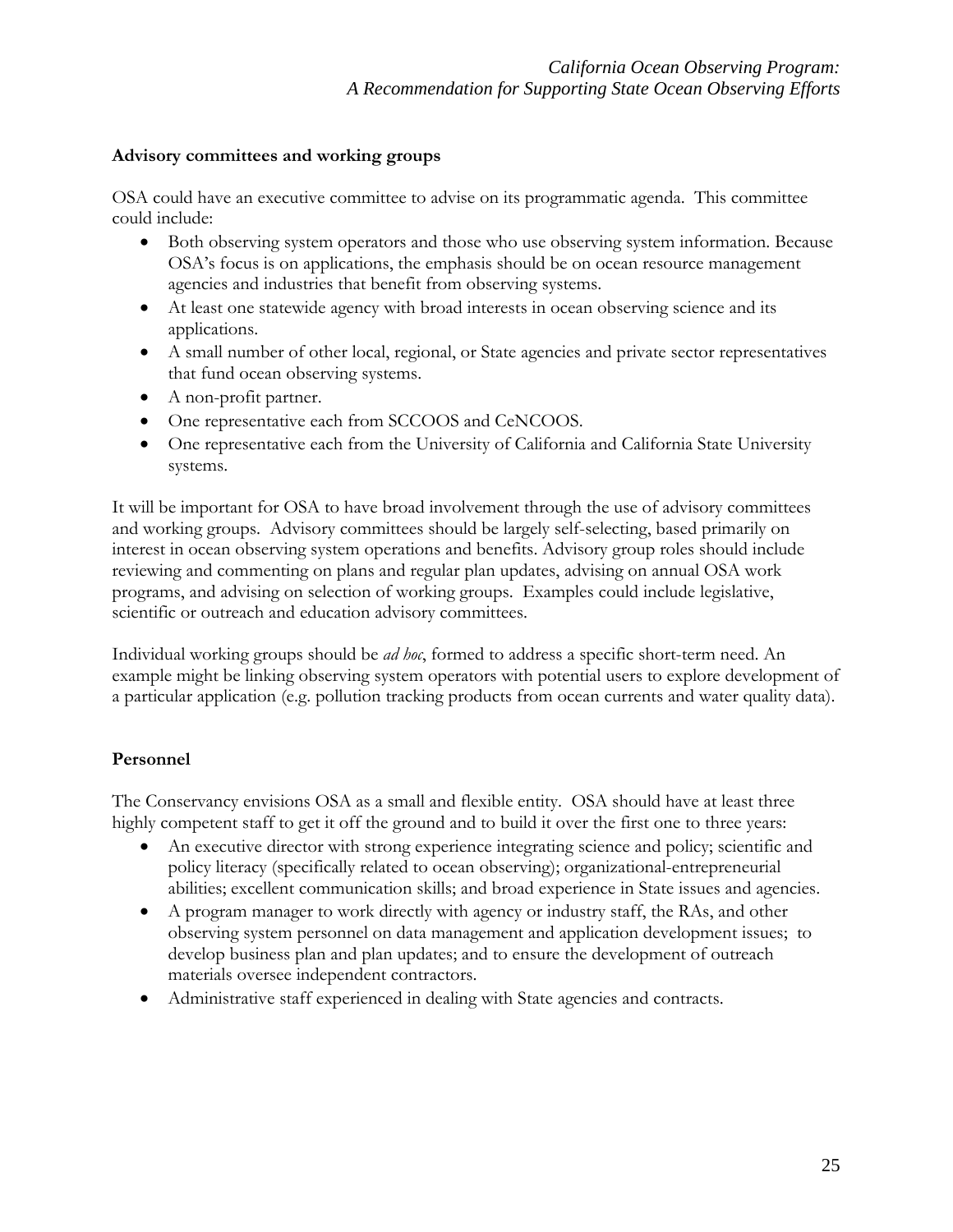# **Budget**

The Conservancy believes that initial OSA funding should cover staffing for a minimum of three years (in order to attract strong applicants), plus allow for consultant services for a variety of project needs: print and web-based outreach materials; data management questions; application development; and assistance with developing a strategic plan.

|                                   | 2006   | 2007   | 2008   | Capital | Operational |
|-----------------------------------|--------|--------|--------|---------|-------------|
| <b>OSA</b> infrastructure         |        |        |        |         |             |
| A. OSA staffing and organization  | \$75K  | \$100K | \$150K |         | \$350K      |
| B. Ocean Observing Strategic Plan | \$100K |        |        |         | \$100K      |
| C. Data mgt. & accessibility      |        |        |        |         |             |
| 1. CRANE data mgt. & access       | \$50K  | \$100K | \$100K | \$100K  | \$200K      |
| 2. COCMP data mgt. & access       | \$50K  | \$50K  | \$50K  |         | \$150K      |
| D. Applications development       |        |        |        |         |             |
| 1. CRANE application development  | \$50K  | \$75K  | \$75K  |         | \$200K      |
| 2. COCMP application development  | \$50K  | \$100K | \$150K |         | \$350K      |
| Total                             | \$375K | \$425K | \$525K | \$100K  | \$1,350 K   |

A strong, integrated ocean observing system is vital to ensure the sustained recovery of our marine ecosystems. California has substantially invested in ocean observing programs and has the responsibility to ensure that these investments result in better management of our living marine resources, and that the information is communicated to the largest audience possible. The State is positioned to be both a leader in the development of a useful ocean observing system and a prime beneficiary of an integrated system. The Conservancy is therefore recommending that California create the California Coastal Ocean Observing System (OSA), an entity whose primary mission would be to ensure that existing and new observing systems address the State's management priorities, benefit the greatest number of users, and are sustained over time.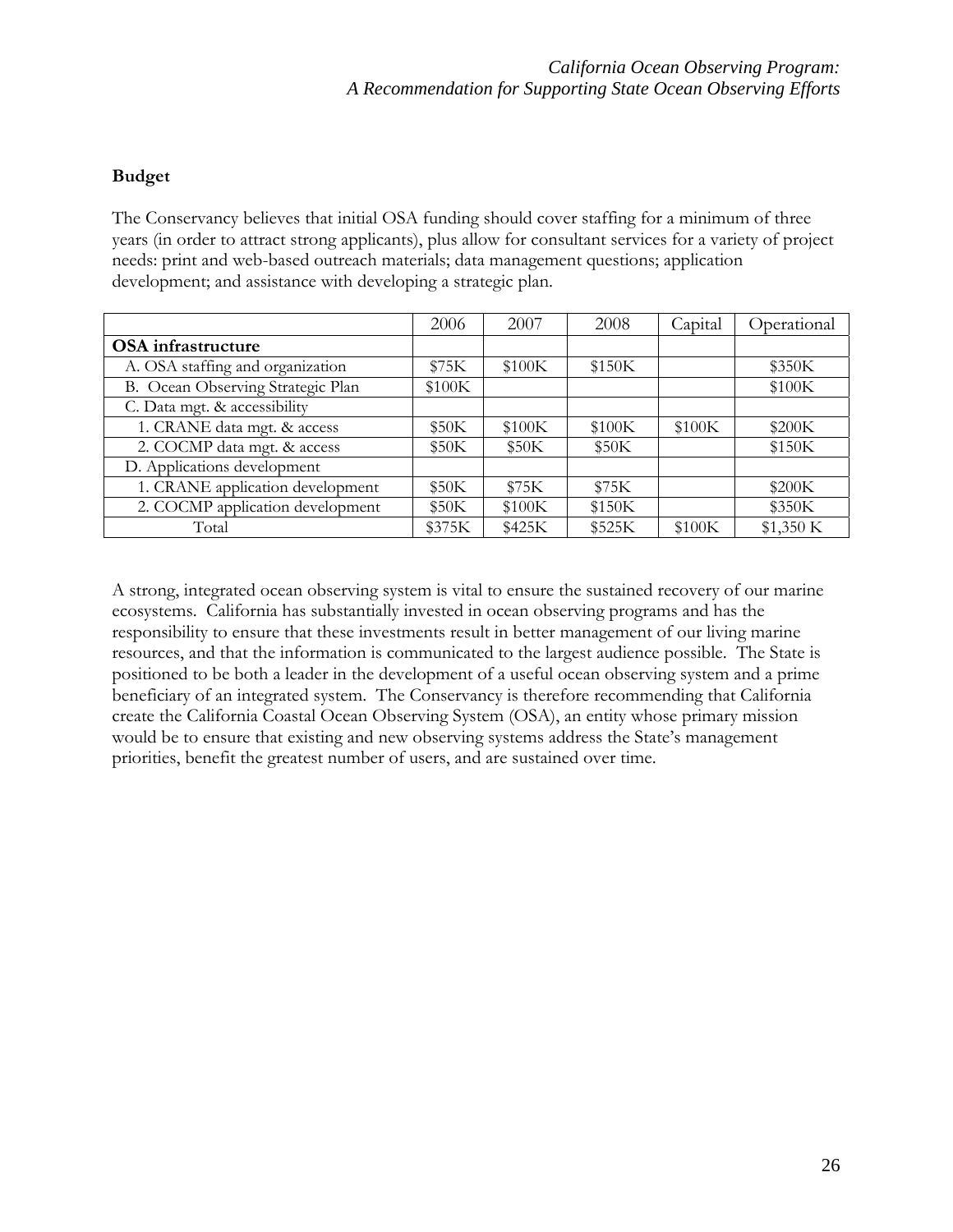# **APPENDIX 1: THE GLOBAL AND NATIONAL CONTEXTS**

Understanding recent initiatives to begin integrating ocean observing systems in California requires some familiarity with the related global and national contexts. Efforts at all three levels share a common vision: a world where the information needed by governments, industry, scientists, and the public to deal with ocean issues is provided by a network that integrates and distributes ocean observations and generates useful products.

# **Global Ocean Observing Programs: GOOS**

The Intergovernmental Oceanographic Commission (IOC), a United Nations agency, started the Global Ocean Observing System (GOOS; http://ioc.unesco.org/goos/) in 1992. GOOS is providing descriptions of the present state of the oceans, including living resources; continuous forecasts of the future ocean conditions; and the basis for predictions of climate change.

GOOS information comes from large-scale ocean observing systems that are operated by participating nations, particularly the U.S., the European Union, and Japan.

GOOS operates under an international governing body whose primary purposes are to:

- Decide what global or ocean basin-scale data are the highest priority to acquire;
- Develop the strategy for the acquisition and exchange of data;
- Facilitate the development of data applications for the use and protection of the marine environment; and
- Ensure the integration of GOOS operations with wider global observation programs.

As the State Coastal Conservancy recommends in this report, California's interests in ocean observing would benefit greatly from an entity whose function is similar to that of the GOOS governing body.

### **United States Ocean Observing Programs: IOOS**

The U.S. is organizing its national ocean observing efforts under the name Integrated Ocean Observing System (IOOS), an initiative of the National Oceanographic Partnership Program (NOPP). NOPP is a coordinating body of federal agencies with ocean observing interests. The member agencies most actively engaged in ocean observations are the National Oceanic and

"The IOOS [Integrated Ocean Observing System] will substantially advance our ability to observe, monitor, and forecast ocean conditions and will contribute significantly to global Earth observing capabilities. The information generated by the IOOS will have invaluable economic, societal, and environmental benefits, including improved warnings of coastal and health hazards, more efficient use of living and nonliving resources, safer marine operations, and a better understanding of climate change."

> - U.S. Commission on Ocean Policy April 20 2004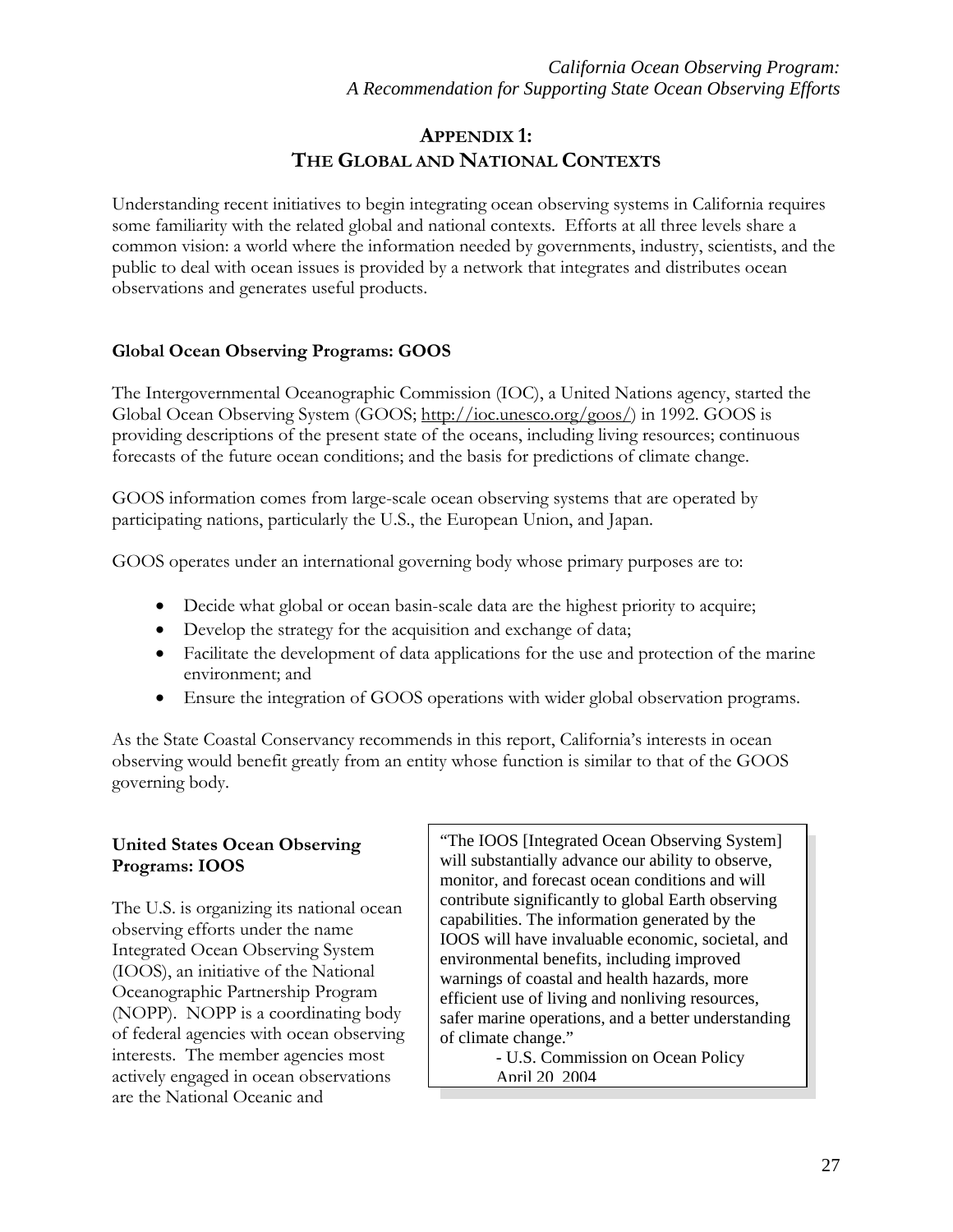Atmospheric Administration (NOAA), the National Aeronautic and Space Administration (NASA), the National Science Foundation (NSF), the Navy, and the Coast Guard.

In 2000, nine of the federal agencies involved in NOPP jointly formed the National Office for Integrated and Sustained Ocean Observations, commonly known as Ocean.US (www.ocean.us). The mission of Ocean.US is to coordinate the design and implementation of the national IOOS. The objectives of the IOOS are to provide information to help with the broadest range of ocean management concerns:

- Detect and forecast oceanic components of climate variability
- Facilitate safe and efficient marine operations
- Ensure national security
- Manage resources for sustainable use
- Preserve and restore healthy marine ecosystems
- Mitigate natural hazards
- Ensure public health

IOOS is being developed as two related and linked components: a global oceanic component, and a national coastal component.

Although issues relevant to atmospheric observations and prediction are less complex than those required for integrating ocean observation systems, NOAA's National Weather Service provides a model for the development of the IOOS. NOAA Weather Service maintains a system of observations, data management and analysis designed to provide weather forecasts and warnings to the public. NOAA Weather Service also supplies meteorological data, in accordance with national standards, to private enterprise, scientists, and educators who generate value-added applications to meet specific needs.

Unlike the history of weather observations that have always been centralized in one federal agency, ocean observing systems have been initiated and maintained by many different agencies, universities, private marine science institutes, and industries. Consequently, as Ocean.US documents describe the IOOS, "the process for establishing an integrated ocean observing system can be compared to assembling a patchwork quilt. Some pieces of the quilt already are in place, others are ready to be installed, and others have yet to be designed or imagined."

#### **Global component of IOOS**

The global component includes the U.S.-operated programs that are part of the GOOS international effort to improve our ability to detect and predict changes in the state of the global ocean for a wide variety of applications, to increase our understanding of the role of the ocean in global climate variability, and to improve forecasts of future climate. These observing systems are primarily of interest to agencies and industries concerned with the climate, defense, maritime commerce, research, and education sectors. Implementation is underway, but not complete.

#### **Coastal component of IOOS**

The coastal component of the IOOS will encompass the U.S. Exclusive Economic Zone (EEZ),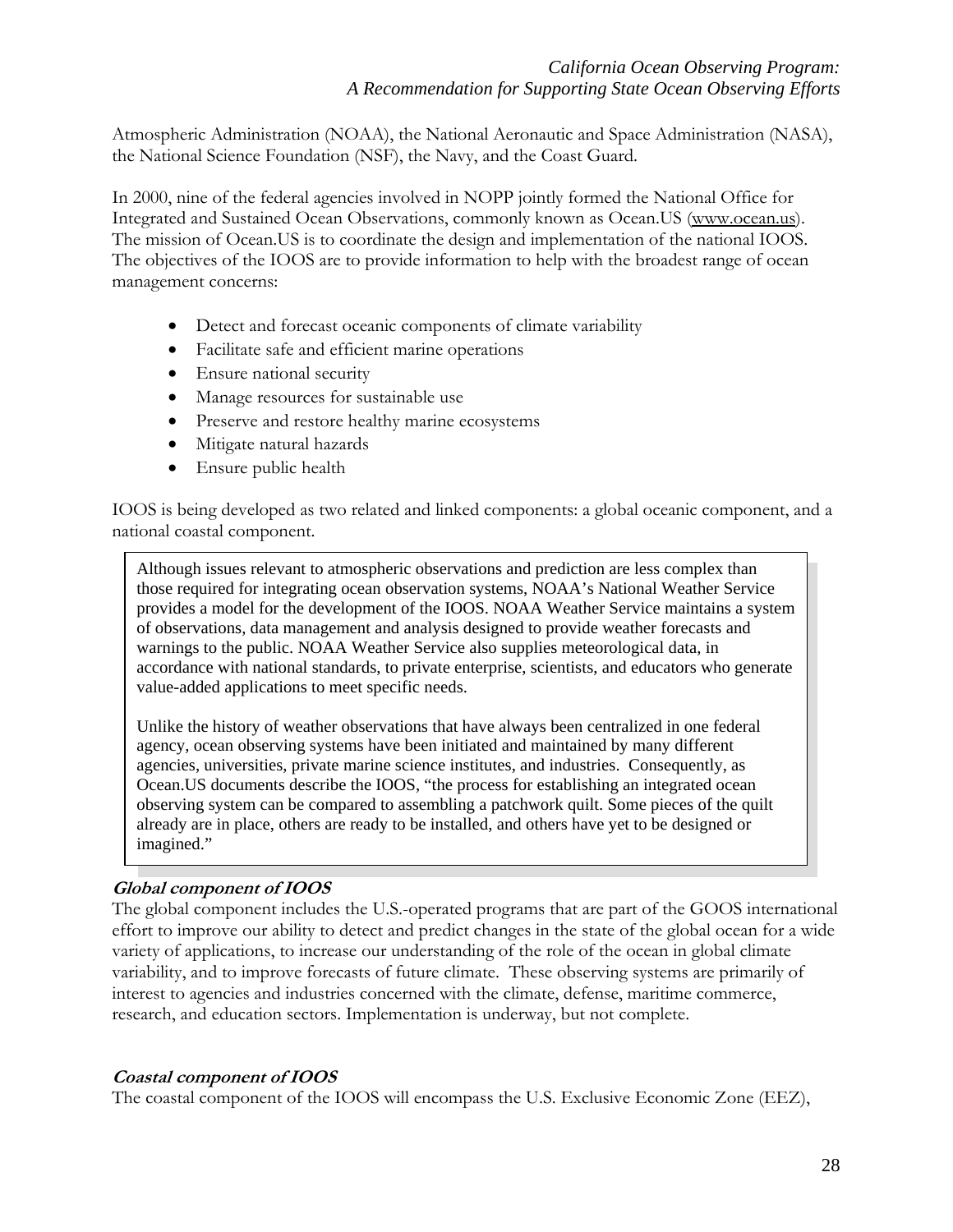# *California Ocean Observing Program: A Recommendation for Supporting State Ocean Observing Efforts*

estuaries, and the Great Lakes. It is intended to be collaboration among state and federal agencies, industry, non-governmental organizations, and academia. IOOS is primarily concerned with the effects of weather, climate, and human activities on coastal environments, living resources, and people who live, work, and play in the coastal zone.

The coastal component is planned as a federation of regional observing systems nested in a federally supported "national backbone" of observations. Regional observing systems will contribute to and benefit from the national backbone. This approach reflects two important realities: environmental priorities vary among regions and states, but there are common requirements for data and data processing that transcend state and regional boundaries and provide a basis for achieving economies of scale.

Specifically, the national backbone will measure and manage a set of core variables required to detect and predict most of the phenomena of interest associated with the seven goals (listed above). However, it is important to emphasize that measurement of the core variables will not, by themselves, provide all of the data required for detecting or predicting all phenomena of interest. For instance, in the areas of public health, ecosystem health, and living marine resources, it is likely that more variables will have to be measured with greater resolution on regional scales.

#### **Regional Associations**

Associations will be responsible for In the past few years, observing systems operators and data users have been organizing themselves into Regional Associations, an essential element in the national/regional partnership of the coastal IOOS. Under the Ocean.US plan, 11 Regional the design and operation of their regional contributions to the national observing system (*see Figure A1*). A National Federation of Regional Associations will represent the regions at the federal level and coordinate their development according to the



IOOS standards. **Figure A1.** Eleven Regional Associations forming under IOOS

California has two emerging Regional Associations: the Southern California Coastal Ocean Observing System (SCCOOS; www.sccoos.org) covers the coast from Point Conception to the Mexican border, and the Central and Northern California Coastal Ocean Observing System (CeNCOOS; www.cencoos.org) encompasses the coast from Point Conception to the Oregon border. California's RAs are working together and with their partners to the north and south to expand their observations whenever possible.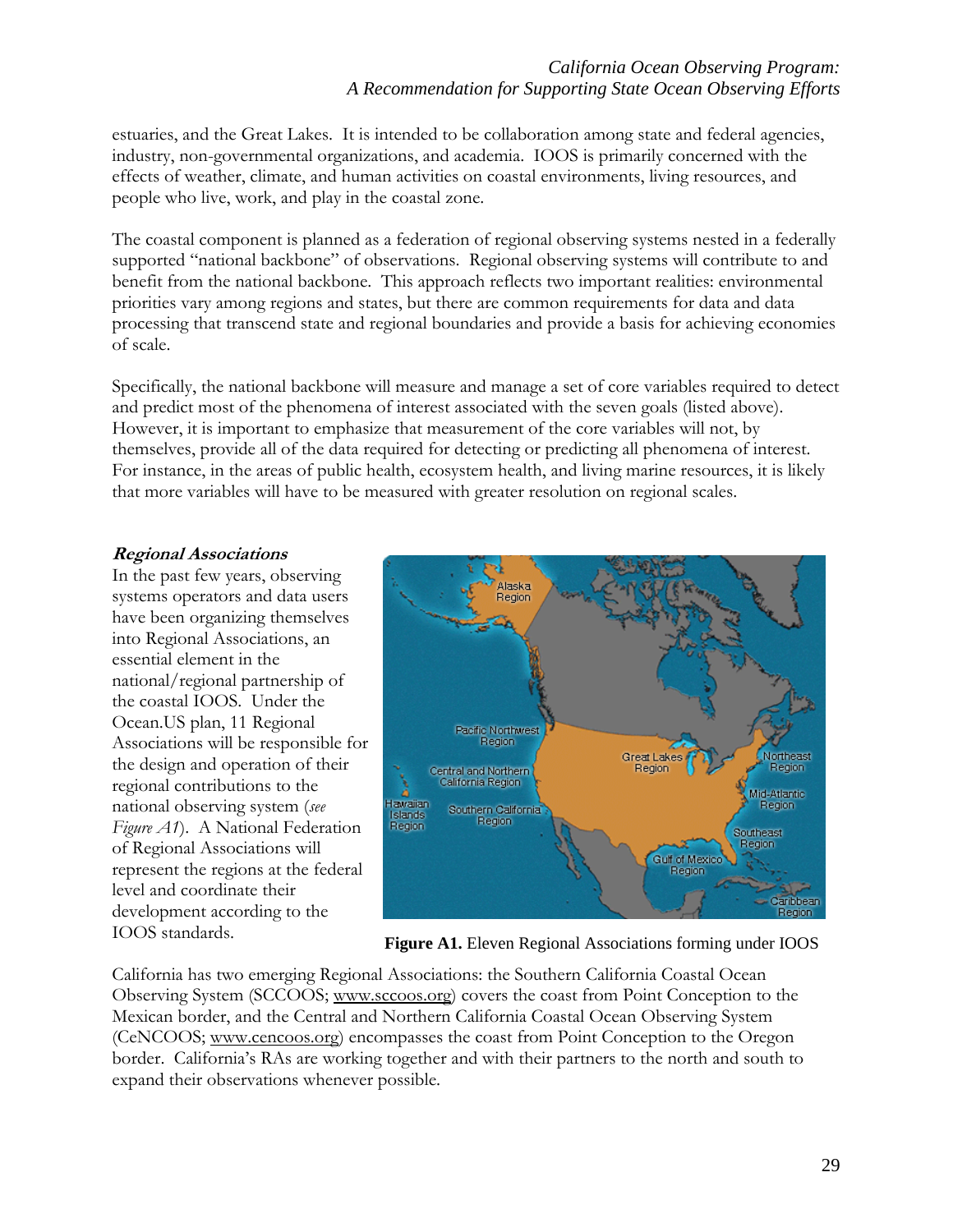SCCOOS and CeNCOOS are described in further detail in Section III and Appendix 3 because they are critical pieces in the California context of ocean observing.

One additional integrating initiative on the Pacific Coast important to note is the Pacific Coast Ocean Observing System (PaCOOS; [www.pacoos.org](http://www.pacoos.org/)), organized by NOAA, marine science institutions, and state fisheries agencies. PaCOOS extends along the entire California Current System, with international links to Canada and Mexico. Although this geographic scope is larger than that of SCCOOS or CeNCOOS, its observing focus is narrower. The PaCOOS mission is to provide the information needed for management of fishery resources, protected marine mammals, marine birds, and turtles, and to forecast the ecosystem consequences of fishing, environmental variability, and climate change. PaCOOS will also serve as the ecosystem observing backbone of the IOOS for the California Current Large Marine Ecosystem. This information and data will also be integrated in the regional associations work.

An integral part of the IOOS are those observations either supported or conducted by federal agencies. These programs help provide the nationwide backbone of common and comparable monitoring information for the benefit of the entire nation as well as provide resources to regional or local groups to enhance important monitoring efforts in those areas. Almost every federal agency that works in coastal and ocean areas has some involvement in providing data to these efforts, including (but not limited to) NOAA, NSF, the Office of Naval Research (ONR) and the Naval Research Laboratory (NRL), the Environmental Protection Agency, the Army Corps of Engineers, the Minerals Management Service, the U.S Coast Guard, U.S. Geological Survey, and the National Aeronautics and Space Administration (NASA). A few examples of the types of observations follow:

- NOAA maintains the National Water Level Network, which provide tides, currents, and water level information; the moored buoys and C-MAN stations, which measure meteorological and oceanographic information to support weather forecasting; and a variety of physical, chemical, and biological information around the country for managing our marine resources. NOAA also supports a number of regional coastal ocean observing systems in California, including the Center for Coastal Observation, Research, and Education (CI-CORE), the Center for Integrated Marine Technologies (CIMT), SCCOOS, and in through the National Estuarine Research Reserves, the System Wide Monitoring Program. NOAA also supports the two emerging RAs in California and the other nine around the country.
- NSF supports the Long-Term Ecological Research (LTER) program, fundamental ecological research that requires long time periods and large spatial scales, and has two programs in California: the Santa Barbara Coastal and the California Current Ecosystem. The NSF Ocean Observing Initiative also funds the Ocean Research Interactive Observatory Networks (ORION), which aims to improve ocean observatories, including a cabled sea floor network, deep sea buoys, and enhancements to existing observations. NSF is also the federal agency leading the development of the land side equivalent to IOOS, the National Ecological Observatory Network (NEON).
- Other agency activities in California include the stream gauge network operated by USGS and the wave measurements supported by the Army Corps of Engineers.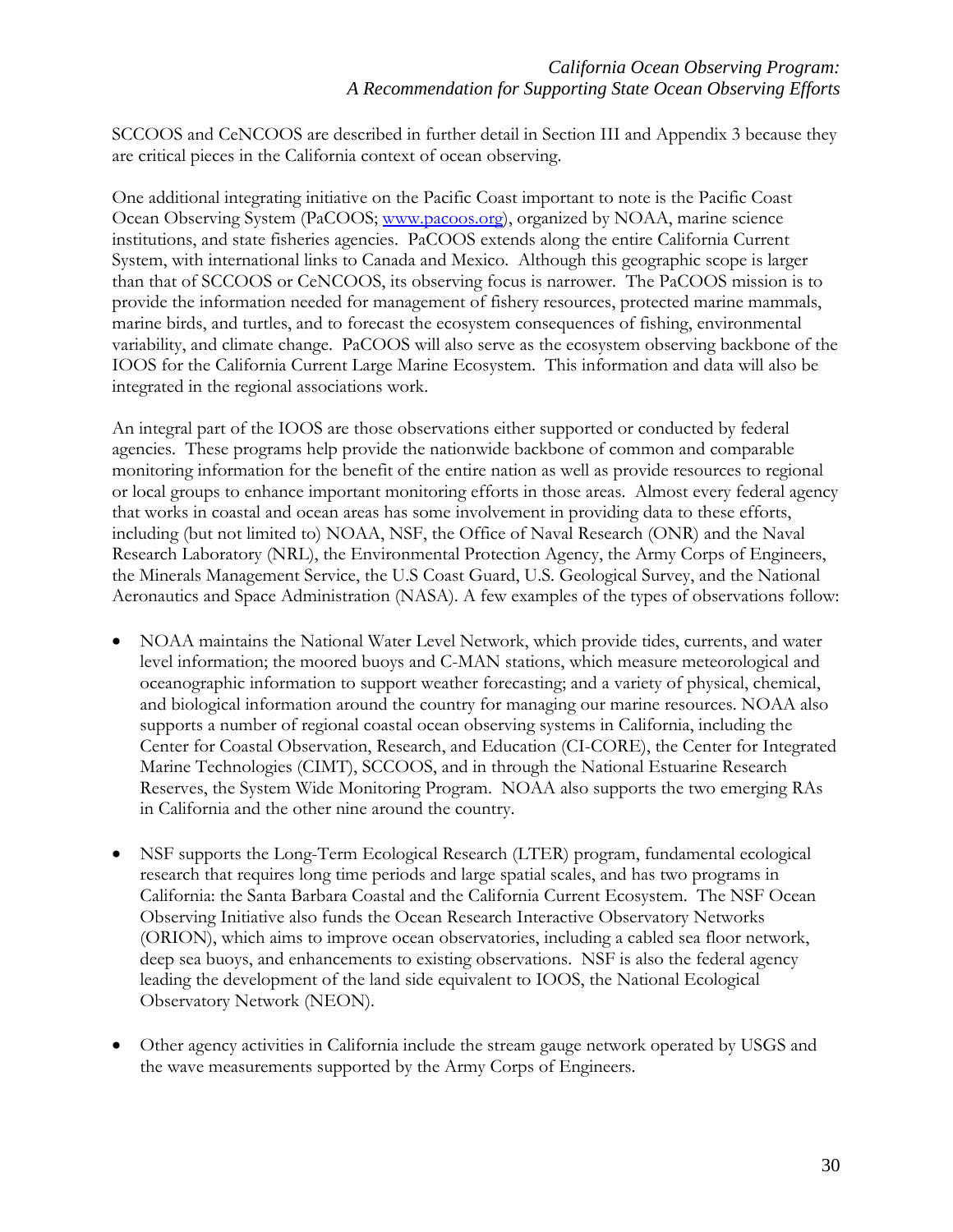## *California Ocean Observing Program: A Recommendation for Supporting State Ocean Observing Efforts*

All told, federal agency support for integrated ocean observing systems across the country and the globe total in the hundreds of millions of dollars. Additionally, increasing amounts of resources are being provided to regional efforts; NOAA awarded approximately \$5 million this year alone to California institutions in support of ocean observing efforts. If passed, congressional bills will authorize additional funding for IOOS efforts across the country at both the national and regional levels.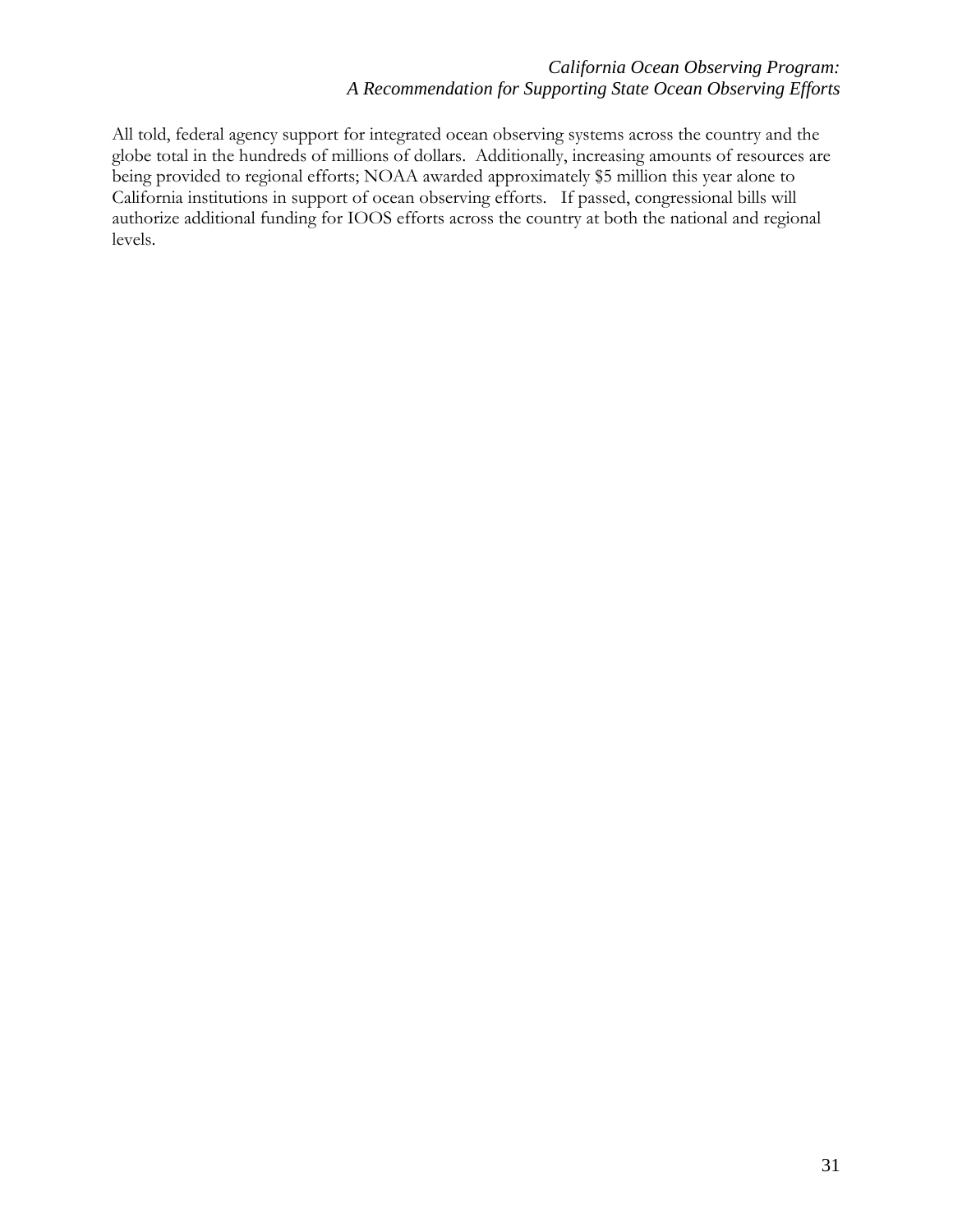# **APPENDIX 2: COASTAL RESOURCE ISSUES FACING CALIFORNIA**

Our understanding of coastal waters has not kept pace with the economic needs associated with this resource. As millions of Californians and visitors enjoy the benefits of the ocean – each deriving benefit in multiple ways – our ability to manage these resources is compromised. Without better information on how natural processes interact with anthropogenic factors, the health of our oceans will continue to deteriorate. Ocean resource management must evolve with the changing needs of society, respond to new developments in technology, and prioritize better scientific information. This evolution towards ecosystem-based management of our living marine resource cannot happen without an integrated ocean observing system.

The following selection of ocean management concerns that will benefit from an integrated ocean observing system is not exhaustive, but provides a range of issues confronting California today.

# **Coastal Water Quality**

Coastal waters are one of California's greatest assets, yet they are being bombarded with pollutants from a variety of sources. Clean oceans are central to our quality of life for recreation, consumption, and other marine resource uses, and therefore water quality problems create some of the most complex management challenges today. Sources of pollution into the marine environment are many and diverse. For example, beach closures due to sewage release have become a common problem in Southern California, affecting human health and impacting the regional economy. An innovative surface current monitoring program in Imperial Beach was put in place to increase warning times and consequently reduced risk of human exposure (*see page 6*). Once the system is fully operational and patterns have been detected, the timing of effluent releases could also be synchronized to the appropriate oceanographic conditions.

While progress has been made in reducing point sources of pollution, nonpoint source pollution has increased and is the primary cause of nutrient enrichment, hypoxia, harmful algal blooms, toxic contamination, and other problems that plague coastal waters. Nearly all California cities or counties now have stormwater monitoring programs to address urban nonpoint source runoff. And in the central coast, the Monterey Bay National Marine Sanctuary and the Central Coast Regional Water Quality Control Board are working with the Farm Bureau, local jurisdictions and landowners to reduce nonpoint source runoff from agricultural lands through the use of best management practices. However, a better understanding of the fate of urban and rural surface pollution is essential to managing how these events impact coastal water quality.

A more subtle form of coastal pollution, but one of great concern, is the emergence of marine diseases affecting both humans and marine wildlife. Examples of diseases showing up in coastal waters are toxoplasmosis, which is proving lethal to sea otters; and Norwalk virus that can bioaccumulate in oysters. Both these diseases have significant implications for human health and can be traced to feral or domestic cats or other terrestrial mammals living along the coast.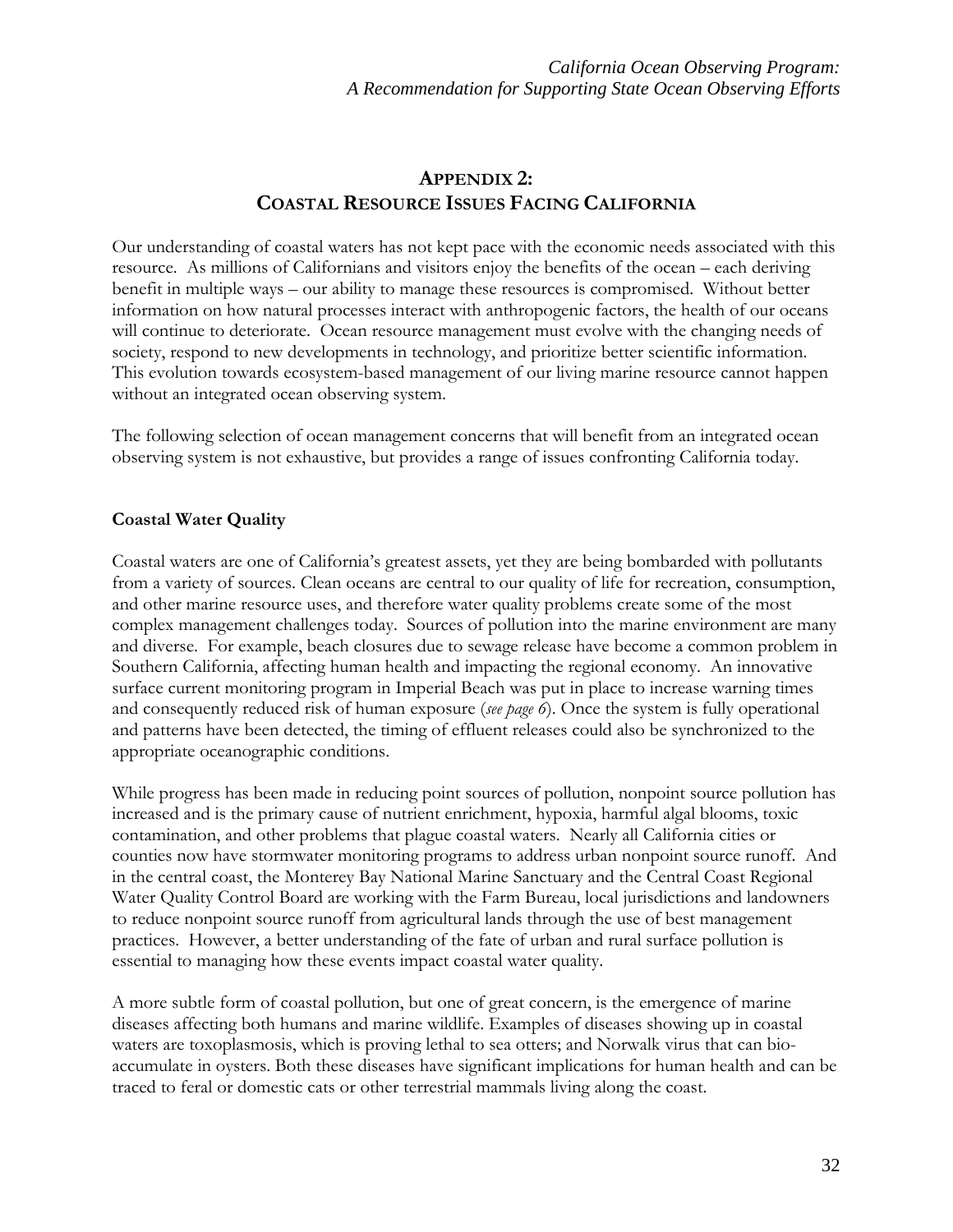Naturally occurring harmful algal blooms (HABs), which concentrate biotoxins in shellfish, are potentially fatal when ingested by humans and other organisms, and require intensive annual monitoring by state and county health agencies. Better monitoring will, over time, create an understanding of the physical and biological processes that give rise to harmful algal blooms, and allow for their prediction.

#### **Sustainable Fisheries**

More than 70% of U.S. commercial fishery stocks are considered fully exploited, overfished or collapsed. In the past decade, scientists have gained a new understanding of the critical linkages between physical and biological processes in coastal oceans (*see Sardine story in Section II*). These linked processes underlie ocean productivity that drives marine food chains – necessary for salmon recovery and the management of other near shore commercially important fisheries. Addressing the basis of ocean carrying capacity is an essential approach to a multi–species integrated ecosystem management goal. This type of management requires better information about ocean conditions and annual variability. California already has the laws and regulations in place to move fishery management away from the more traditional single species management and towards ecosystem management, but what it lacks is the kind of knowledge base an integrated ocean observing system can provide. The goal is to reduce uncertainty and risk to precious resources, and to provide sound information to support sustainable management.

#### **Marine Protected Areas**

California initiated a new era in ecosystem management with the passage of the Marine Life Management Act (MLMA) in 1998 and the Marine Life Protection Act (MLPA) in 1999. Rather than focusing on single-species management, the MLMA mandates an ecosystem-based approach. The MLPA requires explicit consideration of marine protected areas (MPAs) as one of several complementary management approaches for conserving nearshore marine ecosystems. When designed effectively and managed adaptively, MPAs will help the state's most important marine ecosystems to thrive, while potentially enhancing fisheries and other uses beyond their boundaries. Moreover, the protected status of MPAs will, in time, make it possible to understand whether changes outside MPAs are due to human impacts or natural causes. Thus the state's MPAs will become crucial scientific reference sites for understanding coastal ecosystems and for managing human uses.

The MLPA requires the adoption of a comprehensive plan for installing a network of MPAs in State waters, using a scientifically sound process for siting and designing marine reserves and other types of MPAs. High resolution sea floor mapping is critical in determining habitats most suitable for MPAs and these maps are still needed along a majority of California's coastline. Sustained monitoring within and around an MPA is a crucial element to determining if the ecosystem objectives for which the MPA was established are being met. However, funding for sustained longterm monitoring is often difficult to secure.

In 2003, 12 MPAs were established around the Channel Islands. Determining the effectiveness of this design will help with future placement of MPAs along the coast. The Cooperative Research and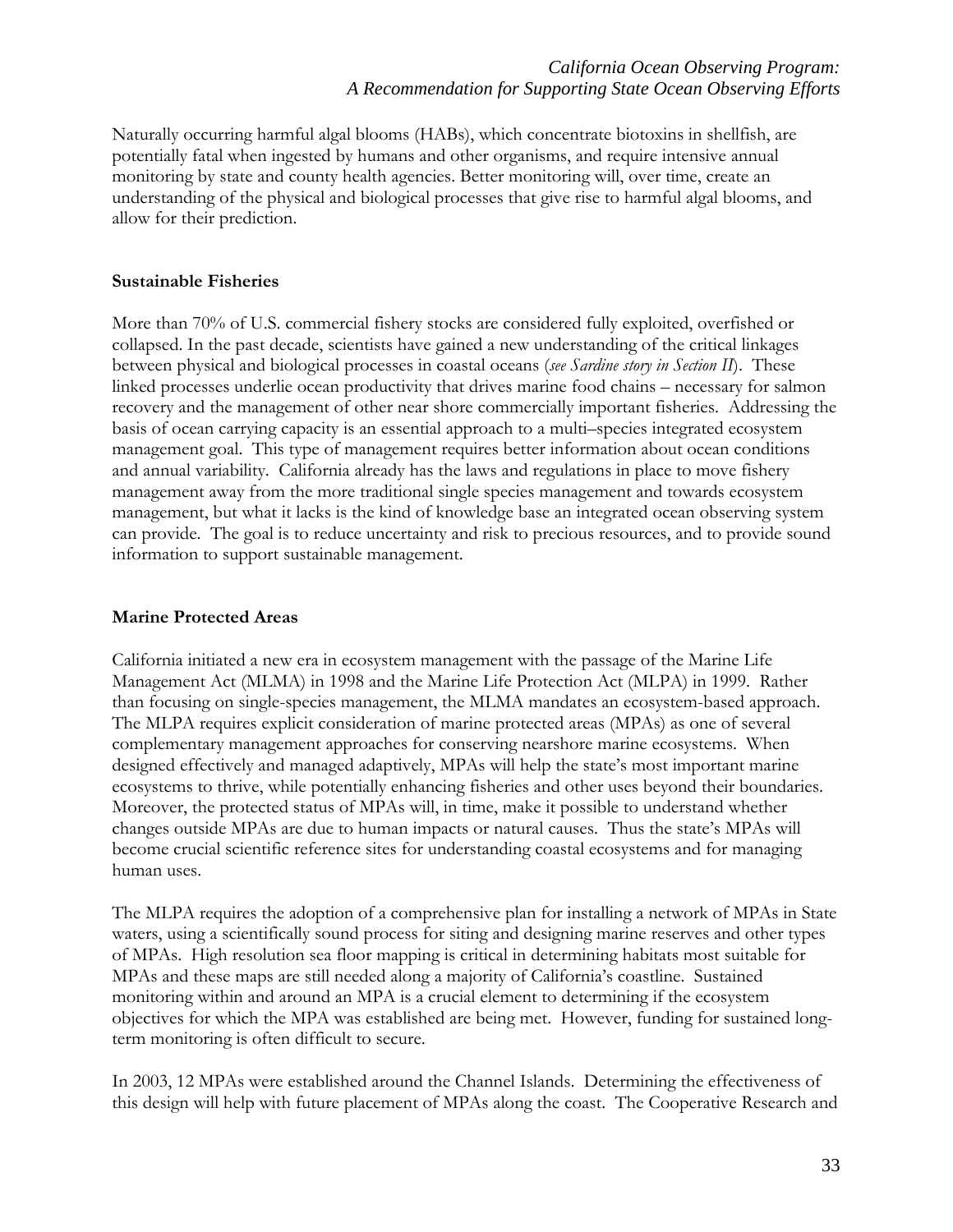Assessment of Nearshore Ecosystems (CRANE), a program lead by the Department of Fish and Game, was created to design and develop a statewide nearshore rocky-reef monitoring network, focusing initially on the Channel Islands MPAs. However, CRANE has never been fully funded and has struggled to accomplish its objectives.

The California Resources Agency and California Department of Fish and Game are currently partnering with the Resources Legacy Fund Foundation and others in a new initiative to create MPAs along the central coast. This public-private partnership will result in recommendations for MPA designations to the Fish and Game Commission by the end of 2005. Improved ocean observations in support of these efforts will aid in the future siting, design, and evaluation of MPAs.

#### **Sediment Management**

Sediment management is of increasing concern in coastal oceans and estuaries, combining issues related to economic development, living marine resources, and human and marine wildlife health. The California Sediment Management Workgroup was formed by the Resources Agency and the U.S. Army Corps of Engineers to facilitate regional approaches to protecting, enhancing and restoring California's coastal beaches and watersheds through federal, state and local cooperative efforts. This workgroup will soon release the California Coastal Sediment Management Master Plan, a strategic plan to address the State coastal sediment management needs.

Some of the key issues related to sediment management include beach nourishment, coastal erosion, dam removal, and dredging. Beach nourishment and depletion is a major issue for California, particularly along the southern coast. The California Beach Restoration Study, produced by Department of Boating and Waterways in 2002 found that California's beaches generate over \$15 billion annually in tax revenue, but to protect and restore these beaches, California needs to invest \$120 million in one-time beach nourishment costs and \$27 million in annual beach maintenance costs.

Bulkheads, seawalls and other structures created to prevent coastal erosion can sometimes result in surprising consequences, including accelerated beach erosion (*see Ocean Beach story, Section II*). These structures are often placed in areas where there is significant wave action. In many cases, the placement of sand on these beaches will only be a temporary solution.

Other sediment issues concern the movement and dispersal of sediment "plugs" locked behind dams. Coastal dams prevent over one quarter of the average annual volume of sand supplied by streams from reaching the beaches. As dams are selectively removed via stream restoration activities, it is critical to understand the fate of this material once it reaches the coast. For example, the Matilija Dam on the Ventura River, due to be decommissioned by 2012, currently traps 5.9 million cubic yards of sediment. Baseline monitoring now, as well as after the decommissioning, will be a vital determinant to understanding the impact to the nearshore environment.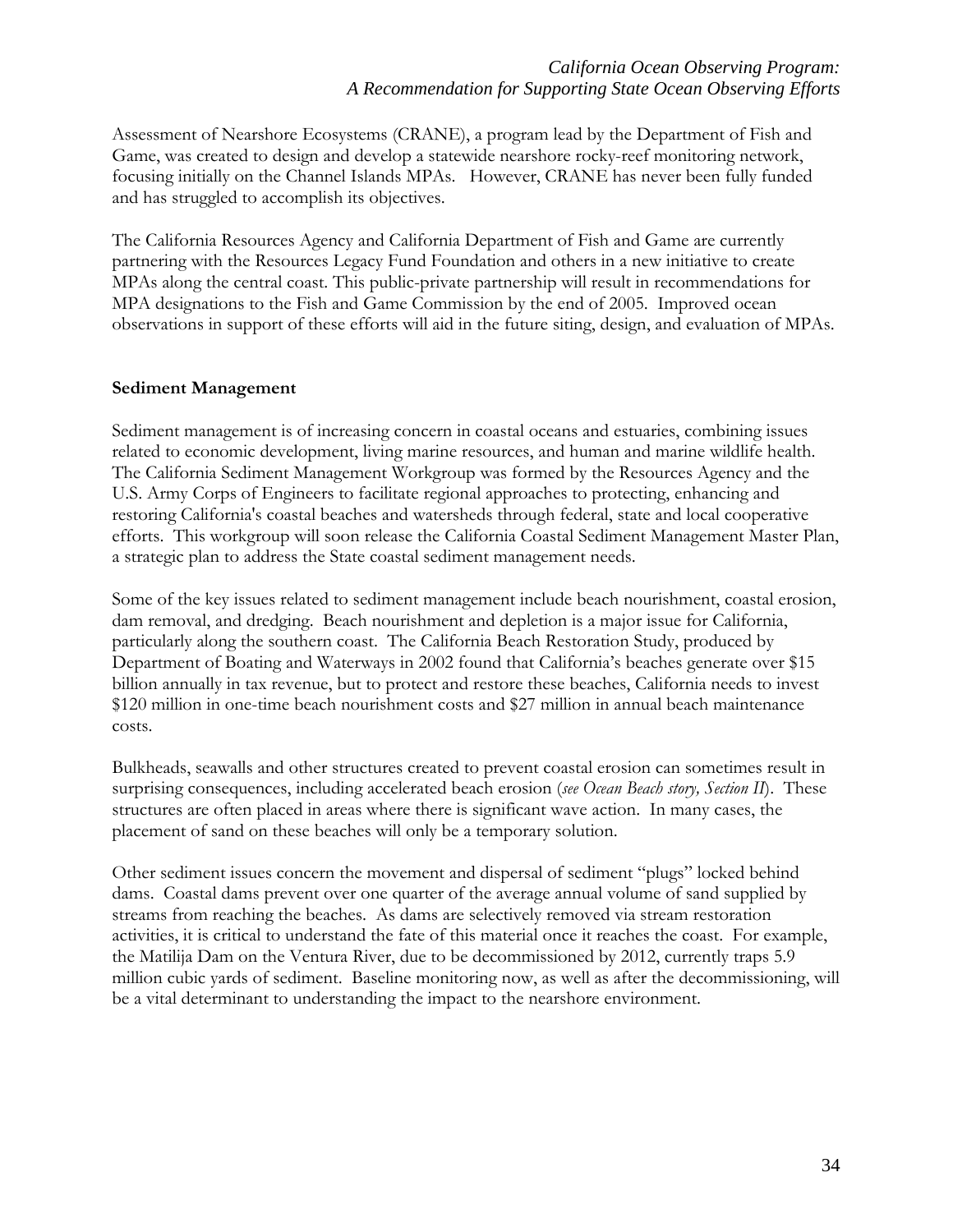### **Levee Maintenance**

Hurricane Katrina has created new and heightened awareness concerning California's vulnerable levee system. The State's 1600 mile inland levee system contains 700 miles of structural questionable levees. Governor Schwarzenegger, Senator Feistein and Congressman Pombo are collaboratively addressing options to address the State's vulnerable levee system, which deliver two-third's of California's water supply and protectes billions of dollars of developed Central Valley land from flooding.

As the State attempts to mobilize resources for levee repair and maintenance, it is important that it examine how existing and proposed programs can assist in assessing risk and increasing predictive capability. This is particularly important as we enter an era of uncertainty arising from global change.

Indeed, California requires better information tools to address the potential threats of early Sierra snow melt and runoff, increased tide levels, and storm events. If such events occurred simultaneously, serious disaster could result. Further, during the 1997-98 El Nino, the Bay Area experienced significantly higher tides than were predicted with existing equipment as a result of ocean thermal expansion in the Eastern Pacific.

El Nino events typically focus attention on possible and realized coastal impacts. However, the accompanying extreme tides and wind driven waves that severe weather events deliver can have devastating effects on the state's levee system. This is especially true when combined with the Sierra and Central Valley flood pulses that scientists predict will increase with global warming. Ocean observing information products could help managers deal with these potential disasters by providing more precise tide, weather, and climate prediction while also supporting routine port and maritime operations.

The synergistic tasks necessary to maximize the application and benefit of this information will flow from the State's investment in ocean observing systems. Developing appropriate information products useful to the broadest range of applications and users is the central feature of California's ocean observing strategic plan.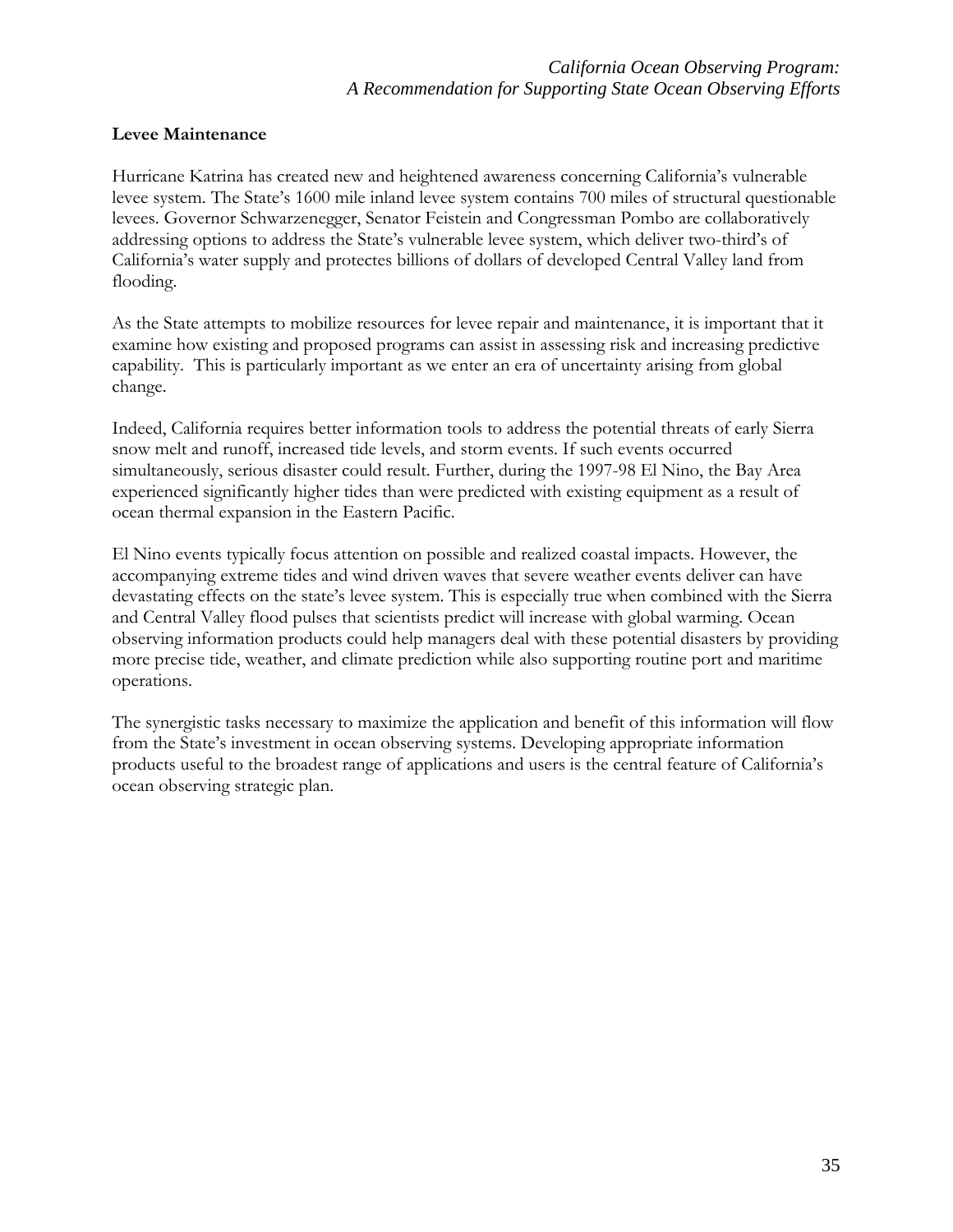# **APPENDIX 3: CENCOOS AND SCCOOS: WHAT'S INCLUDED**

### **CENTRAL AND NORTHERN COASTAL OCEAN OBSERVING SYSTEM ([www.cencoos.org](http://www.cencoos.org/))**

## **Example Ocean Observing Activities in the CeNCOOS Region**

**Coastal Ocean Currents Monitoring Program – Northern California:** Real-time data on coastal currents provided by CeNCOOS partners throughout the entire CeNCOOS region by high frequency radar. The real-time data will also be used in models to estimate surf zone and threedimensional circulation. The data will also be combined with other data sources, such as satellite imagery and in-situ data. *[www.cocmp.org](http://www.cocmp.org/)*

**NOAA West Coast CoastWatch (WCCW):** Provides near real-time ocean satellite remote sensing data and satellite-derived data products for the Pacific west coast. Relocated from southern California in 2002 to the NOAA Fisheries Environmental Laboratory in Pacific Grove, CA, and funded by NOAA NESDIS. Suite of ocean satellite-based data expanded in 2002 to include information from satellite sensors measuring ocean color, ocean winds and ocean height, in addition to SST data products that have been distributed since 1992. *<http://coastwatch.pfel.noaa.gov/>*

**Historical time series data, 1929-present:** Hydrographic data from historical Monterey Bay stations provide climatologies and decade-scale trends. The time series is maintained and extended through the efforts of Hopkins Marine Station (HMS), California Cooperative Fisheries Investigations (CalCOFI), Moss Landing Marine Labs (MLML), Naval Postgraduate School (NPS), Monterey Bay Aquarium Research Institute (MBARI), University of California at Santa Cruz (UCSC).

**Mooring and shipboard Monterey Bay time series, 1989-present:** Annual and ENSO variability is being documented with bio-optical, physical, and meteorological, chemical and biological time series data from both mooring and shipboard programs ("M" stations). MBARI maintains the time series, with funding from the David and Lucile Packard Foundation. *<http://www.mbari.org/moos/>*

**Line 67 time series cruises, 1997-present:** Annual and ENSO variability of the California Current system is examined with biological, chemical and physical measurements along CalCOFI Line 67 to 275 km offshore through a joint effort between the NPS and MBARI.

**Juvenile rockfish surveys, 1985-present:** The National Marine Fisheries Service (NMFS) examines larval and juvenile rockfish distributions with springtime CTD and trawl surveys from Bodega Bay to Point Sur. *<http://swfsc.nmfs.noaa.gov/>*

**Acoustic array, late 1980's-2000:** The U.S. Navy monitored low frequency ocean acoustic signals off Point Sur, with initial plans for future acoustic and oceanographic measurements.

**HF Radar, 1994-present:** Improvements to HF radar hardware and software allow examination of circulation in Monterey Bay and the adjacent coastal ocean. This effort is led by NPS, California State University at Monterey Bay (CSUMB) and Oregon State University. *[http://newark.cms.udel.edu/~brucel/realtimemaps/](http://newark.cms.udel.edu/%7Ebrucel/realtimemaps/)*

**Monterey Accelerated Research System (MARS), 2002-present:** NSF has funded MBARI to install a fiber-optic underwater observatory to serve as a national facility for testing new instruments,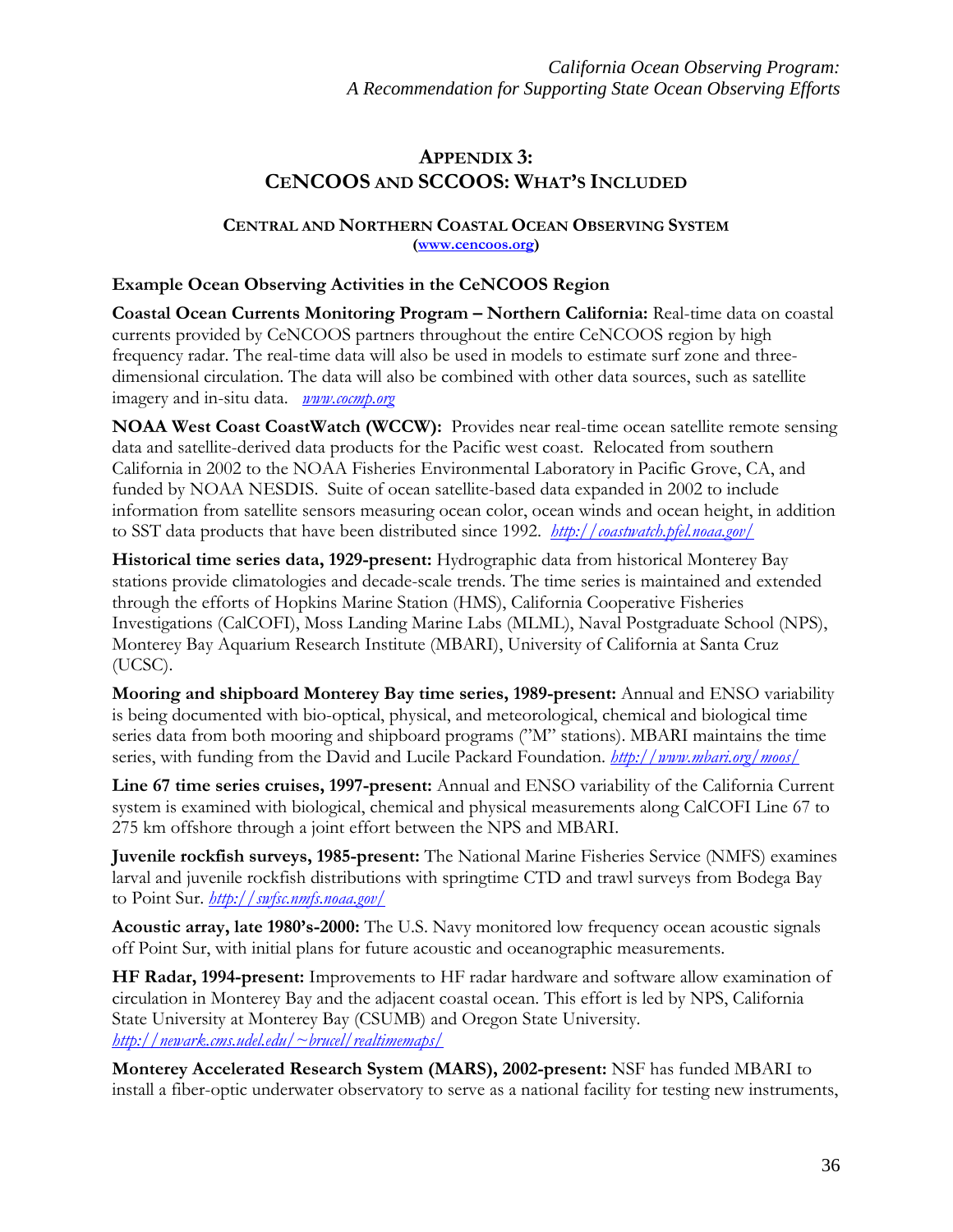deployment protocols, and experimental procedures for using cabled underwater observatories. MARS will provide high power and high bandwidth for research in deep Monterey Bay waters. Installation is expected in 2005. *<http://www.mbari.org/mars/>*

**Autonomous Ocean Sampling Network (AOSN), 2002-present:** This Navy-funded effort is developing a real-time adaptive and predictive observational/modeling system using autonomous mobile assets in Monterey Bay and contiguous water of the California Current. MBARI leads 10 institutions in this project. *<http://www.mbari.org/aosn/>*

**Wind-to-Whales/Center for Integrated Marine Technology (CIMT), 1997/2002-present:** This NOAA-Coastal Observation Technology (COTS) project combines emerging technologies to analyze the processes underlying coastal upwelling dynamics along the California coast and develop protocols for integrating and visualizing data by managers. UCSC leads the effort, which includes NPS, MBARI, MLML, NMFS, JPL, Cornell, and MBNMS. *<http://cimt.ucsc.edu/siteNew/>* 

**Innovative Coastal-Ocean Observing Network (ICON), 1998-2000:** This NOPP-funded project supported a partnership to observe coastal oceanographic data, retrieve the data in near-real time, assimilate the data into coastal models, and predict future states of the system. The acquisition network included moorings, acoustic tomography, satellite temperature and color, HF radar, and shipboard surveys. NPS, MBARI, CSUMB, Hobi Labs, and 4 other partners. *[http://www.oc.nps.navy.mil/~icon/](http://www.oc.nps.navy.mil/%7Eicon/)* 

**Simulations of Coastal Ocean Physics and Ecosystems (SCOPE), 2000-present:** The goal of this ICON-follow-up, also funded by NOPP, is to provide high spatial and temporal resolution modeling of the coastal upwelling ecosystem within the MBNMS. The model incorporates interconnected physical, chemical, and biological processes and assimilates data from real time sensors. This MBARI-led effort includes the MBNMS, NPS, JPL, UCLA, UCSC, NRL, Hobi Labs, and several other partners. *<http://www.mbari.org/bog/nopp>*

**Regional Monitoring Program for Trace Substances in the San Francisco Estuary (RMP), 1993 - present:** The RMP is the primary source of information used to evaluate chemical contamination in the Bay. The RMP focuses on determining spatial patterns and long term trends through sampling of water, sediment, bivalves, and fish, effects on sensitive organisms, and chemical loading to the Bay, and seeks to synthesize RMP data with data from other sources to provide the most complete assessment possible of chemical contamination in the Bay. The RMP is a cooperative effort of the San Francisco Estuary Institute, the Region 2 Water Quality Control Board and the regulated discharger community.

**Center for Integrative Coastal Observation, Research and Education (CICORE), 2002 present:** With funding from NOAA-COTS, a consortium of California State Universities is establishing a nearshore observatory (working within the 100 m isobath) distributed along the entire 1760 km of California coastline. This observatory will help address a variety of challenges to coastal environmental quality, including watershed alteration, erosion, chemical contamination, depletion of fish stocks, toxic plankton blooms, marine-borne pathogens, and non-indigenous species. The three technologies being used are hyperspectral imagery, multibeam bathymetry, and pier-based in situ sampling. *<http://www.mlml.calstate.edu/cicore/index.html>*

**Alliance for Coastal Technologies (ACT):** This program, sponsored by NOAA-COTS, is developing and applying sensor technologies for monitoring coastal environments. MLML and MBARI together are one of the 5 partner institutions, and the only ones on the West Coast. *<http://www.actonline.ws/>*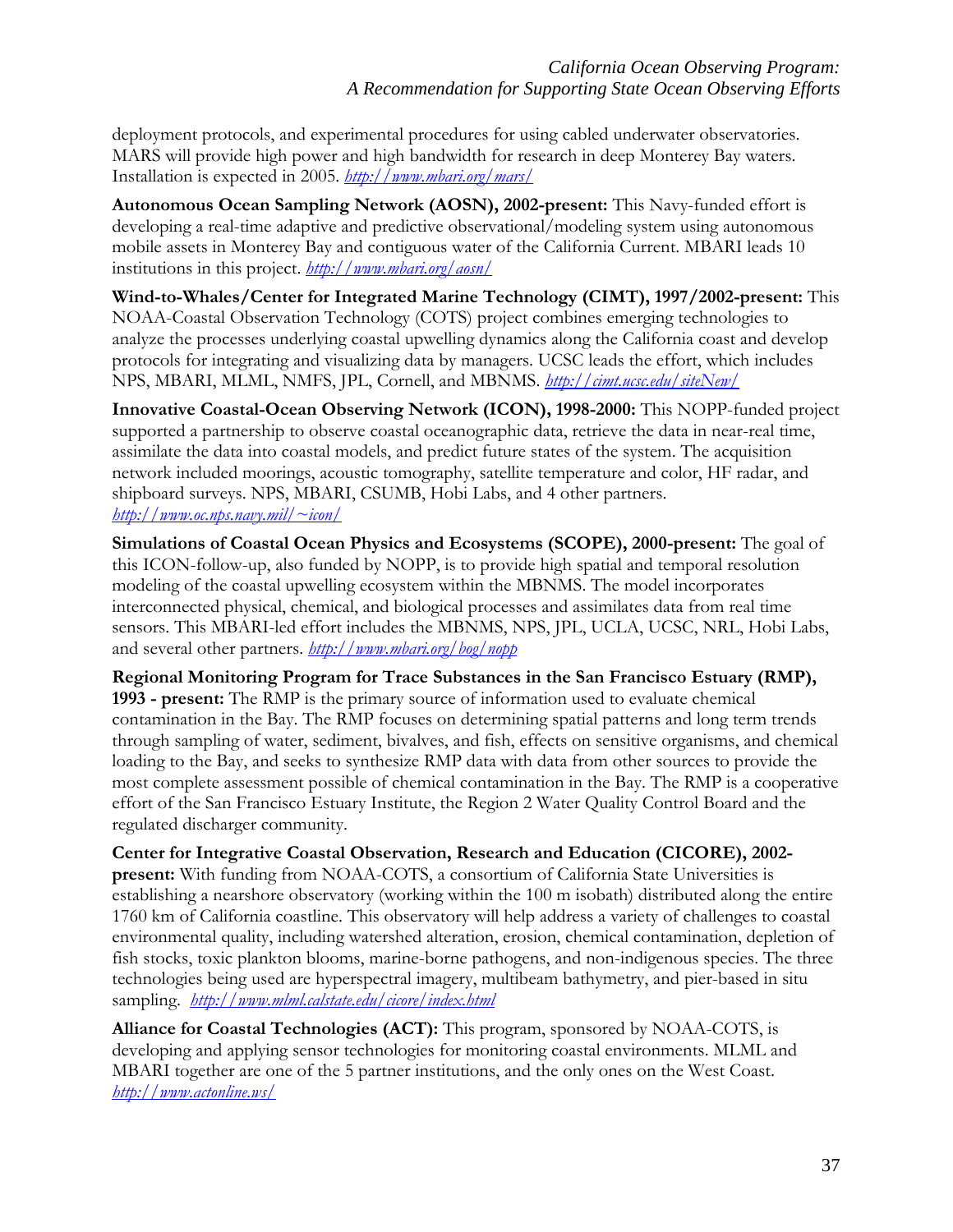**Sanctuary Integrated Monitoring Network (SIMoN), 1999-present:** The specific goals of SIMoN are to integrate existing monitoring conducted in the MBNMS, initiate basic surveys of habitats of the MBNMS, establish long-term or targeted monitoring efforts to fill in critical gaps, and provide timely and pertinent information to managers and decision makers, the research community, and the general public. The SIMoN web site is intended to serve as a portal for many end users of results from many ocean observing activities in the central California region. Funding for SIMoN is supplied by NOAA, the Packard Foundation, and Duke Energy. *[http://www.mbnms](http://www.mbnms-simon.org/)[simon.org](http://www.mbnms-simon.org/)*

**Partnership for Interdisciplinary Studies of Coastal Oceans (PISCO), 2000-present:** With funding from the David and Lucile Packard Foundation and the Gordon and Betty Moore Foundation, this project integrates long-term monitoring of ecological and oceanographic processes at dozens of coastal sites with experimental work in the lab and field. PISCO's results are applied to issues of ocean conservation and management, and are shared through public outreach and student training programs. Led by Oregon State University, UCSC, UCSB and HMS are partners. *<http://piscoweb.org/index.html>* 

**Tagging of Pacific Pelagics (ToPP):** Marine biologists from HMS are using archiving tags attached to fish, marine mammals and birds in the North Pacific to learn how they use the ocean environment. The project is funded by the Census of Marine Life. [http://las.pfeg.noaa.gov:8081/las\\_TOPP1/servlets/dataset](http://las.pfeg.noaa.gov:8081/las_TOPP1/servlets/dataset) 

**Rapid Environmental Assessment Laboratory (REAL), 1999-present:** NPS is developing a research and teaching laboratory focused on long-term, cross-shelf wave observations, bottom boundary/bedform measurements, and inner shelf current measurements. *[http://www.oc.nps.navy.mil/~stanton/miso/](http://www.oc.nps.navy.mil/%7Estanton/miso/)*

**San Francisco Physical Oceanographic Real-Time System, 1997 - present:** This system, installed by NOAA, provides real-time data on winds, currents, tides, water temperature, air temperature, and air pressure in San Francisco Bay. SFPORTS is now a partnership of NOAA, USGS, the Office of Spill Prevention and Response, and the San Francisco Marine Exchange. *[http://co-ops.nos.noaa.gov/d\\_ports.html](http://co-ops.nos.noaa.gov/d_ports.html)* 

**Bodega Marine Lab's Coastal Observing System, 1967-present:** continuously monitors meteorological and oceanographic conditions on the Bodega Marine Reserve and currents in the coastal waters of Marin and Sonoma Counties. The data acquisition system was automated in 1988 and expanded several times to measure additional parameters and apply new technologies such as coastal radar. Data archives are queriable over the internet. The resulting data sets describe the climatological context for all field studies at the site and are a central element of many research and resource management programs. *<http://www.bml.ucdavis.edu/envdata/>*

**Education and Research Testing Hypothesis (EARTH), 2002-present** – EARTH is a collaboration of the Monterey Bay Aquarium and MBARI. It provides teachers with means for integrating real-time data with existing educational standards and tested curriculum in an interactive and engaging way. EARTH will use near-real-time data from the ocean observatory to design and test outreach with the Internet as an interface to scientists, teachers, students, and the public. *<http://www.mbari.org/education/earth/>*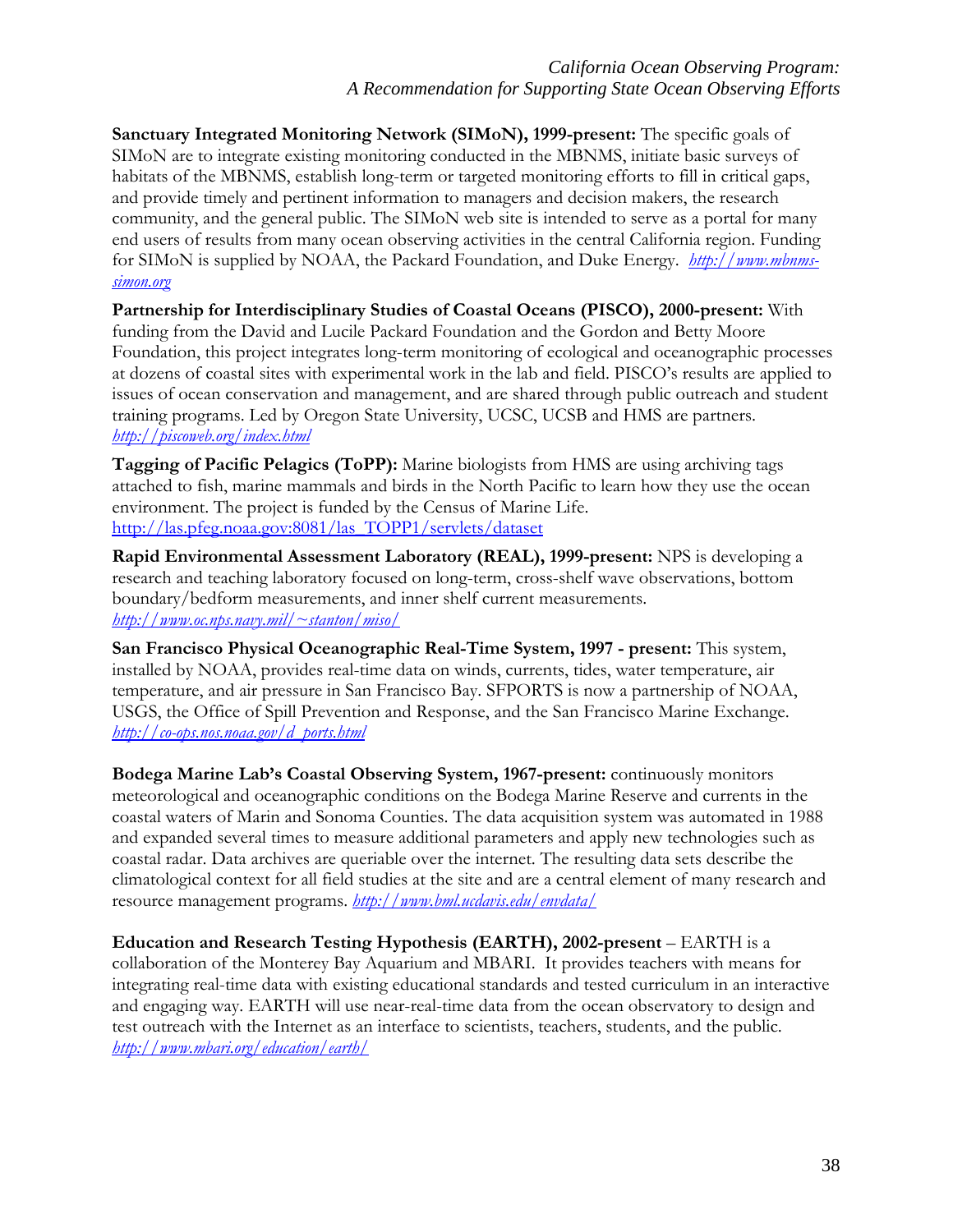#### **SOUTHERN CALIFORNIA OCEAN OBSERVING SYSTEM (SCCOOS) [www.sccoos.org](http://www.sccoos.org/)**

**This document describes a) the implementation of observing system components and b) existing/ planned data integration activities and/or other observing system programs in Southern California.** 

#### **California Ocean Current Monitoring Program (COCMP)**

SCCOOS is implementing the Southern California component of the California Ocean Current Monitoring Program (COCMP) funded by the State Conservancy. COCMP is made possible by voter approval of Proposition 40 and 50 which funds the infrastructure to establish a modeling and observation system for coastal circulation. The program is in accords with the California Ocean Protection Council plan for improving ocean observations and natural resource management along the coastline. [www.cocmp.org](http://www.cocmp.org/)

#### **NOAA Coastal Ocean Technology System (COTS)**

The Coastal Observation Technology System (COTS) funds SCCOOS to deploy, maintain, and evaluate new sensors and information technologies as part of a pilot program to create an integrated, multi-disciplinary coastal observatory in the Southern California Bight. NOAA funds this grant to further development of the country's Integrated Ocean Observing System (IOOS – [www.ocean.us\)](http://www.ocean.us/), with SCCOOS being one of two federally recognized regional associations within California.

#### **Automated Shore Stations**

Automated shore stations are attached to piers at several locations and contain sensors for automated measurement of temperature, salinity, and water level. A few limited sites have expanded sensor suites for measurement of biological parameters, nutrients and water quality. The data provides local and regional information on mixing and upwelling, land runoff, and algal blooms. One goal for the automated shore stations under SCCOOS is the expansion of both instrumentation and measurement locations.

#### **Manual Shore Station Program**

This program consists of temperature and salinity measurements at several volunteer shore stations along the coast of California, with the earliest station dating back to 1916. The continued operation of this long term record offers local and regional insights on the impact of climate change. Samples collected by the manual shore station program require laboratory analyses. At present, time series of chlorophyll, nutrients, and chemical constituents indicative of harmful algal blooms are maintained at a limited number of shore sites. This project is supported by both California Department of Boating and Waterways and NOAA.

#### **Remote Sensing**

SCCOOS acquires, processes, integrates and stores multi-parameter satellite data and imagery at the highest resolution possible. Multi-sensor satellite data provide a synoptic view of ocean-surface physical and biogeochemical properties essential to assessing and predicting important fields (e.g., sea surface temperature, ocean temperature, offshore winds, water quality, algal blooms). Available products are (1) *standard –* data products (e.g., chlorophyll-a) provided by space agencies, (2) *derived* – higher-level products that utilize existing techniques (e.g., primary productivity), and (3) *information products* – derived from standard or derived products to provide integrated indicators of ecosystem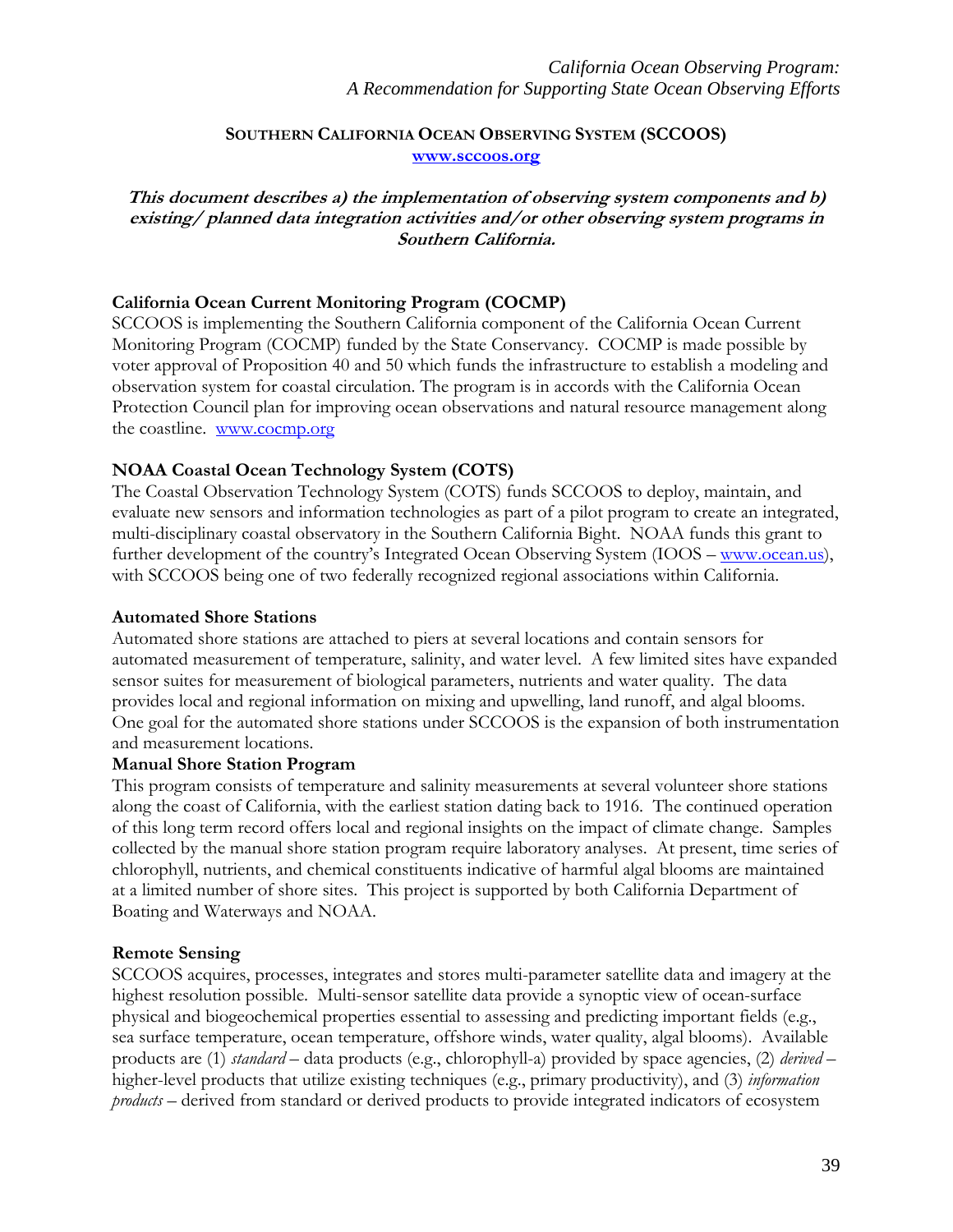health and productivity, typically of a provisional, non-calibrated nature, but of high value to agency users (e.g., spatial and temporal tracking of storm water runoff).

## **High Frequency (HF) Radars**

SCCOOS installs, operates and maintains a system of high frequency (HF) radars for monitoring surface currents and creating surface current maps in near real-time. The data can be used to determine the transport and fate of surface constituents, such as oil due to a spill, planktonic populations (red tide or larvae), and freshwater outflow from broken sewage lines or river outflow. The data is also of interest to the US Coast Guard, lifeguards, and the marine safety community for search and rescue applications.

#### **Coastal Ocean Modeling**

SCCOOS incorporates data into computer models to forecast coastal ocean conditions. Models can be used to forecast ocean transport pathways, such as those responsible for the circulation of coastal pollutants, small marine organisms, and nutrients. Models also aid in assessing variability induced by climate change its potential effects on coastal communities. Long term measurements, like those collected at SCCOOS moorings, shore stations, and HF radar sites, are instrumental in providing high quality input to these regional coastal models.

#### **Coastal Wind Modeling**

The measurement and forecasting of coastal winds are important for both identifying at-sea hazardous conditions, coastline conditions, and for input to drive ocean circulation and wave models. SCCOOS supports the operation of wind models for the region, receives forecasted wind models from the Naval Research Laboratory, and accesses data from a network of coastal wind sensors.

#### **Gliders**

Gliders survey specific areas of the ocean, collecting an array of data en route. They are designed to start at the surface of the ocean, glide down to the ocean floor or a predefined depth, and then return to the surface while sampling ocean properties with automated sensors. These instruments can provide SCCOOS with data about the ocean when the conditions may not be suitable forshipbased or space-borne (satellite) sampling. Gliders have been funded by COCMP to monitor currents in three dimensions essential fro HF radar model validation and the NOAA MERHAB program to monitor harmful algal blooms.

#### **Moorings**

Moorings serve as a fixed platform for measurements of surface and internal ocean conditions. Parameters include water temperature, salinity, turbidity, chlorophyll, nutrients, speed and direction of currents, as well as surface meteorological variables such as wind speed and direction, air temperature, and barometric pressure. Data is transferred to shore via frequent electronic transmissions from the surface of the mooring. Mooring data is useful for making model forecasts and in analysis of long-term ocean trends. At present, moorings exist in San Diego, Santa Monica Bay, and Santa Barbara.

# **Underway CTD**

SCCOOS will make repeated CTD tows between Point Conception and San Diego, with continuous sampling between the 100 and 30 m isobaths. Bongo-net tows are taken in addition at 8 CTD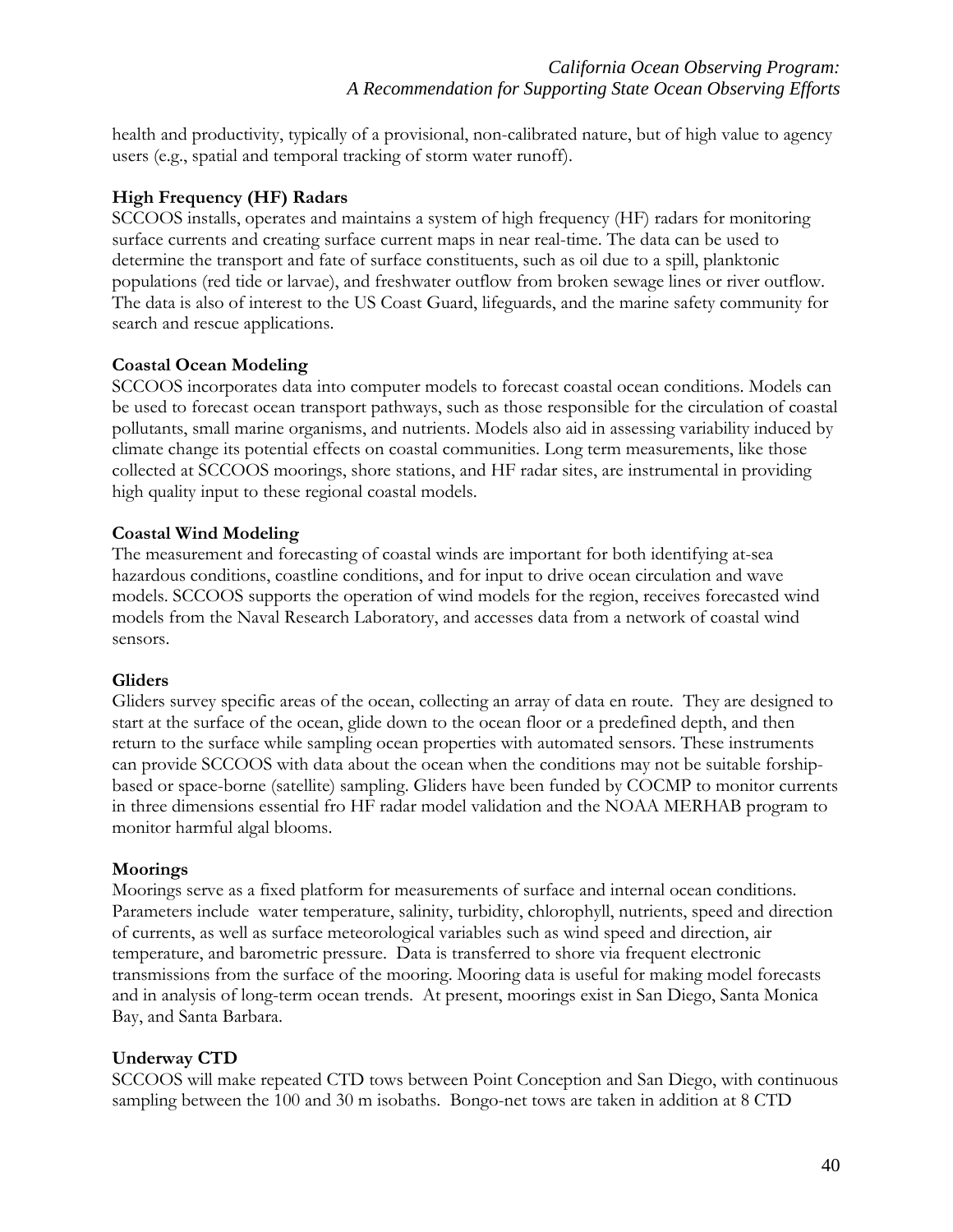stations.. These along-shore transects serve to (1) fill in data gaps, (2) validate other data (e.g., temperature, chlorophyll and turbidity from the remote sensing component) and (3)characterize nearshore fish habitat by monitoring populations of fish and plankton.

### **REMUS Autonomous Underwater Vehicles (AUVS)**

A REMUS underwater vehicle is an eighty pound robot which can swim pre-programmed tracks with upward and downward looking current meters and sensors for rapidly sampling ocean properties including temperature, salinity, dissolved oxygen, bioluminescence, and multi-spectral optics. These vehicles make routine autonomous transects out to 20 km offshore but are deployed particularly to monitor special events such as heavy river outflows following heavy rain, or red tides. Equipped with side scan sonars, the vehicles can also rapidly survey benthic habitats.

#### **Ship-based sampling**

Ship-based sampling programs are supported for those oceanic variables which can not be measured easily from moorings or autonomous vehicles. At present, ship-based programs exist in both the Santa Monica Bay region, as well as extended CALCOFI stations which enables overlap with measurements made closer to shore, such as NPDES permit monitoring.

#### **Data Management**

SCCOOS is developing a state-of-the art data management system to allow storage, archiving, and online retrieval of all measurements made by SCCOOS and participating organizations.

#### **Education and Outreach**

SCCOOS is working with aquaria, the Ocean Institute, and National Science Foundation sponsored Centers for Ocean Sciences Education Excellence (COSEE) to develop E&O materials. The Beckman foundation has sponsored the generation and distribution of  $5<sup>th</sup>$  grade science education program based upon SCCOOS that meets State curriculum standards. The program will initially be distributed to over 15,000 students in Los Angeles schools.

### **SCCOOS data integration activities and other pre-existing observing system programs (not complete)**

#### **NPDES Monitoring**

NPDES monitoring data and shoreline water quality data. Data collection is pursuant to the Water Quality Act (WQA), which requires the state EPA to issue a National Pollutant Discharge Elimination System (NPDES) permit and to monitor all significant dischargers, including storm water runoff. At present, both ship-based sampling of the ocean (CTD) data and indicator bacteria data are being provided to the SCCOOS data management system for planned integration with other observations. Data are typically provided 60 days after collection to allow for QA/QC.

#### **AB411 Shoreline Monitoring**

The passage of Assembly Bill AB411 in 1997 now requires the monitoring of shoreline water quality data for indicator bacteria species that are representative of human health risks (enterrococus, total and fecal coliform). These data are typically obtained or provided on a regular basis by county agencies in Southern California at approximately 364 beach sites (less during winter months). SCCOOS is making arrangements with these counties' agencies to access, integrate, and display the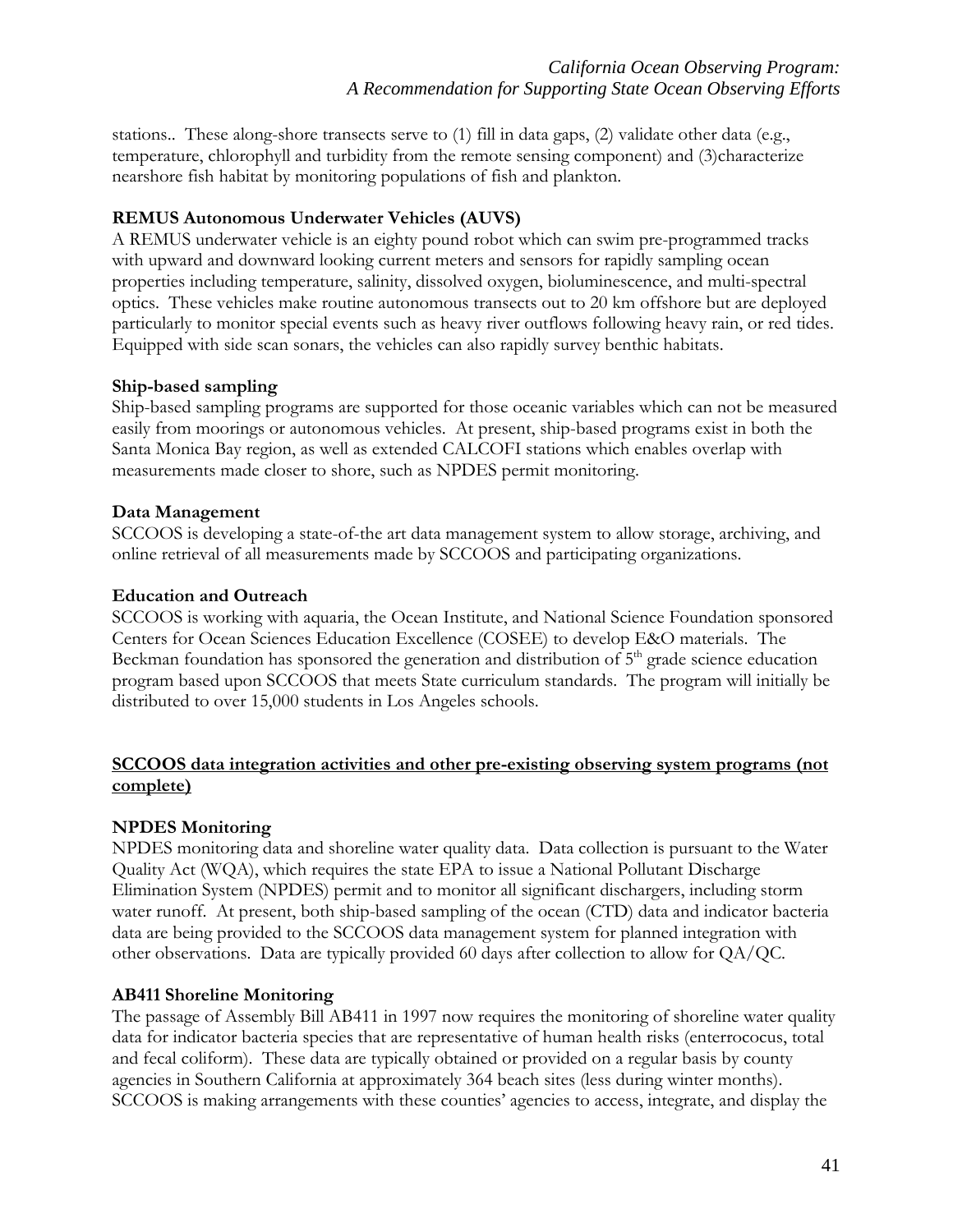data alongside other observing system data streams to facilitate the development of decision making tools. Five counties in the region already provide data to the SCCOOS data management system on a weekly basis and GIS based tools are in development.

# **CALCOFI**

California Cooperative Oceanic Fisheries Investigations (CalCOFI – [www.calcofi.org](http://www.calcofi.org/)) is a collaborative project between the California Department of Fish and Game, the NOAA Fisheries Service and the Scripps Institution of Oceanography and has been in existence since 1949. Originally developed in response to the collapse of the sardine populations off the coast of California, its focus has broadened to include observations and science of the marine environment to aid in the management of all living resources.

### **Southern California Long Term Ecological Research (LTER)**

The California Current Ecosystem (CCE) LTER site ([http://www.lternet.edu/sites/cce/\)](http://www.lternet.edu/sites/cce/) is a new collaborative effort for investigating ecological processes over long temporal and broad spatial scales where individual or localized interdisciplinary research teams focus on specific ecosystems. The CCE represents a pelagic coastal upwelling biome and one of the most biologically productive coastal ecosystems in the world. Research at this site will focus on mechanisms leading to transitions over time, CalCOFI observations, the effects of external factors in forcing alterations to this ecosystem, such as warming trends, the Pacific Decadal Oscillation, and the year-to-year temperature fluctuations dominated by El Niño. Sponsored by the National Science Foundation, the program is based out of Scripps.

# **PACOOS**

The Pacific Coast Ocean Observing System (PaCOOS [www.pacoos.org\)](http://www.pacoos.org/) is an alliance of scientists from west coast NOAA fisheries offices, academic institutions, state fisheries agencies, and other organizations on the west coast to develop a practical backbone of physical and biological marineobservation that supports fishery resources and protection of marine species within the California Current Large Marine Ecosystem.

#### **Coastal Data Information Program (CDIP)**

The Coastal Data Information Program (CDIP – [http://cdip.ucsd.edu/\)](http://cdip.ucsd.edu/) provides observations, model forecasts, and historical archives of wave conditions in California. Started in 1975, the CDIP is a collaborative program between Scripps, the U.S. Army Corp of Engineers, and California Dept. of Boating and Waterways.

#### **Southern California Beach Processes (SCBPS) Study**

Funded by the U.S. Army Corps of Engineers, the Southern California Beach Processes Study (SCBPS) uses state-of-the-art techniques, including airborne lidar terrain mapping, imagery, and bathymetry mapping jetskis for seasonal mapping of beach sediment volumes and cliffs in Southern California. These observations are used to develop and test regional sand management models. SCBPS seeks to improve the cost, efficiency, and efficacy of future coastal engineering, beach nourishment, and management projects by characterizing the response of the beach to waves. [\(http://cdip.ucsd.edu/SCBPS/\)](http://cdip.ucsd.edu/SCBPS/)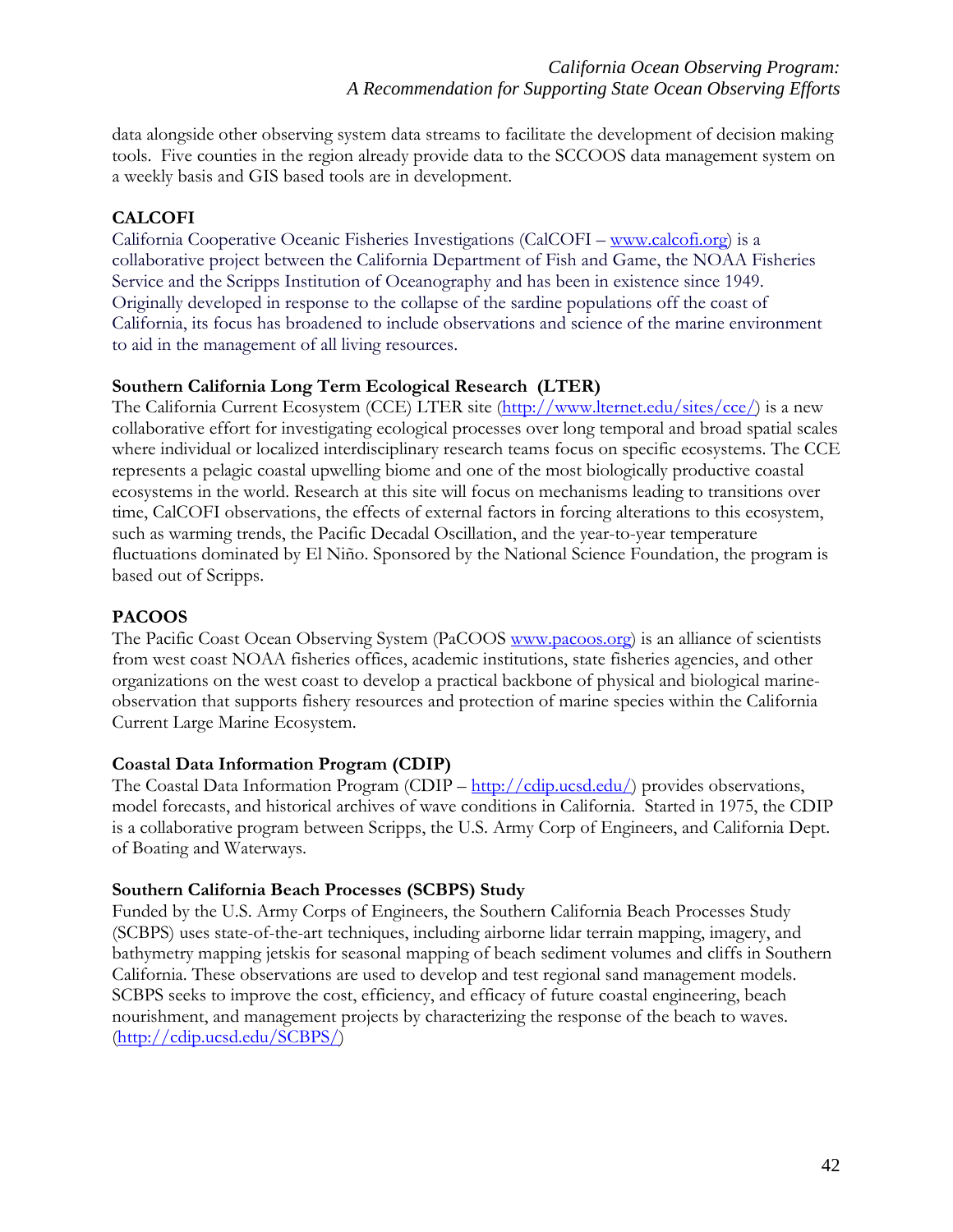## *California Ocean Observing Program: A Recommendation for Supporting State Ocean Observing Efforts*

### **LA County Watch the Water Program**

A project which provides public access to beach conditions in the Los Angeles County region [\(www.watchthewater.org\)](http://www.watchthewater.org). Data collected include water temperature, wind speed and direction, surf, sun, air and tide conditions. The system serves as a public front end to coastal conditions and has received technical support from LA County, CDIP, SCCOOS, and USC SeaGrant.

#### **National Estuarine Research Reserve (NERR) at Tijuana Estuary**

The Tijuana NERR is part of the National Estuarine Research Reserve system, a nationwide wetland restoration program to reverse the effects of flood, erosion, sedimentation, storm, fire, and pollution on the river and estuaries. These systems are vital to maintaining a clean watershed, good water quality, and fish populations along the coast. The programs also promote global stewardship of the world's oceans and atmosphere through science and service.

The Tijuana Estuary NERR is funded by the State Conservancy, Fish and Game, and NOAA for the Tijuana Estuary Tidal Restoration Program (TETRP). [\(http://nerrs.noaa.gov/TijuanaRiver/welcome.html](http://nerrs.noaa.gov/TijuanaRiver/welcome.html))

# **NOAA National Data Buoy Center (NDBC)**

The National Data Buoy Center [\(http://www.ndbc.noaa.gov/](http://www.ndbc.noaa.gov/)) provides hourly observations from a network of offshore buoys and Coastal Marine Automated Network (C-MAN) stations to observe and forecast meteorological conditions for commercial and recreational activities. All stations measure wind speed, direction, and gust, barometric pressure, and air temperature. In addition, all buoy stations, and some C-MAN stations, measure wave height, period, and sea surface temperature. Conductivity and water velocity are measured at selected stations.

#### **NOAA NOS Tide Gauge Network**

Water level stations are maintained at several locations within Southern California by the National Ocean Service. (See<http://tidesonline.nos.noaa.gov/geographic.html>.)

#### **USGS Streamflow Network**

The USGS Streamflow Network monitors stream water levels at a number of rivers entering the ocean. (See [http://waterdata.usgs.gov/nwis/rt.](http://waterdata.usgs.gov/nwis/rt))

#### **Monitoring and Event Response for Harmful Algal Blooms (MERHAB)**

The NOAA sponsored Monitoring and Event Response for Harmful Algal Blooms (MERHAB) Program is a targeted research program to develop tools, approaches and technologies that could be included as routine components of a Harmful Algal Bloom (HAB) monitoring programs. It is based out of University of Southern California.

[\(http://www.cop.noaa.gov/stressors/extremeevents/hab/current/fact-merhab.html\)](http://www.cop.noaa.gov/stressors/extremeevents/hab/current/fact-merhab.html)

#### **Santa Monica Bay Restoration Commission**

Originally established as part of the EPA's National Estuary Program (NEP), the Santa Monica Bay Commission [\(www.santamonicabay.org\)](http://www.santamonicabay.org/) is funded by the US Environmental Protection Agency, the State of California, and the Santa Monica Bay Restoration Foundation. Its mission has been to create a comprehensive plan to ensure the long-term health of Santa Monica Bay, the 266 squaremile body of water located adjacent to the heavily urbanized, second most populous region in the U.S.